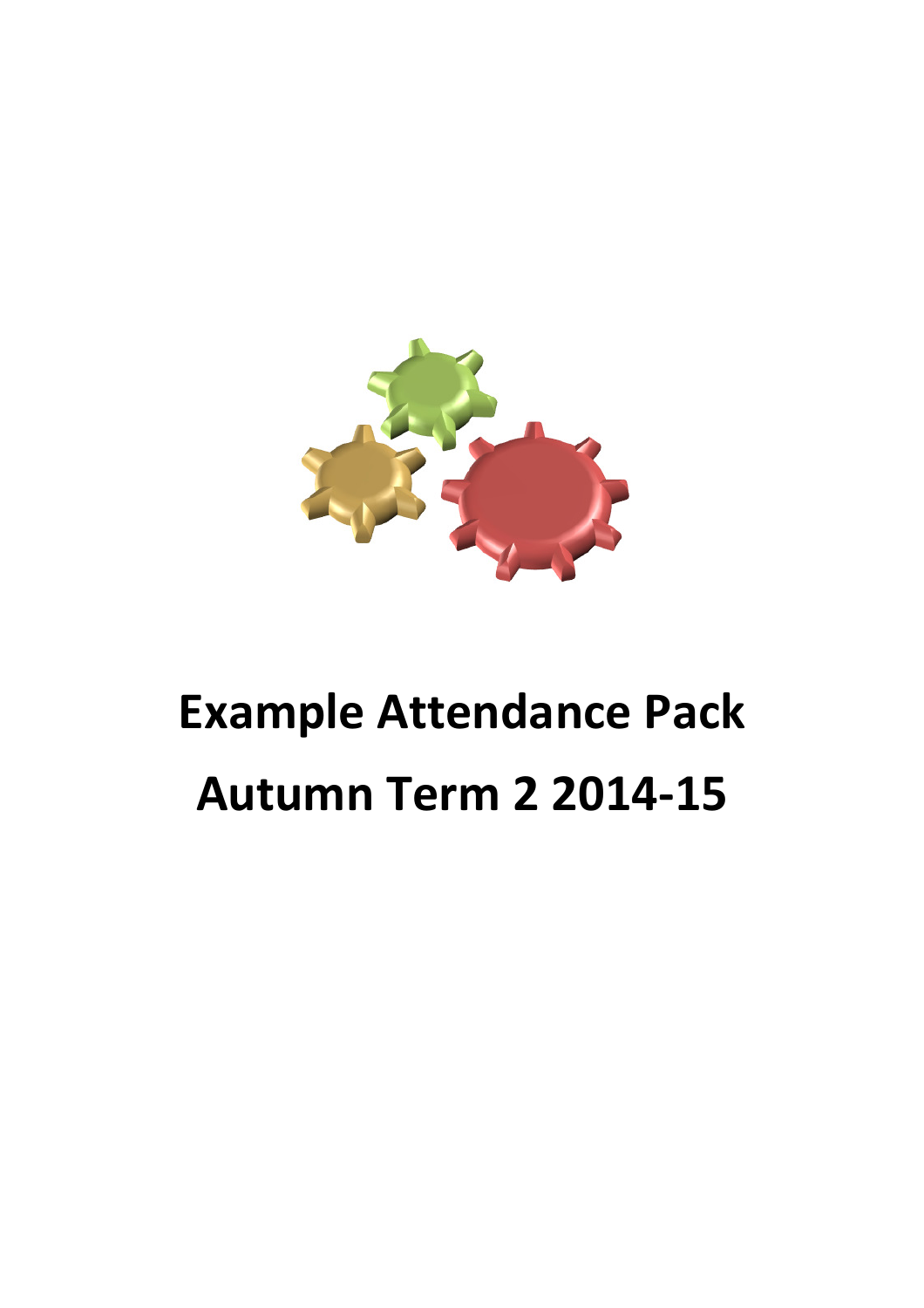### **CONTENTS**

| Page 2  | <b>Attendance Headlines</b>                       |
|---------|---------------------------------------------------|
| Page 4  | <b>Absence Headlines</b>                          |
| Page 6  | Attendance by Whole School - 3 Year Trend by Term |
| Page 8  | Attendance by FSM - 3 Year Trend by Term          |
| Page 10 | Attendance by Gender - 3 Year Trend by Term       |
| Page 12 | Attendance by LAC - 3 Year Trend by Term          |
| Page 14 | Attendance by SEN - 3 Year Trend by Term          |
| Page 16 | Attendance by Pupil Premium - Trend by Term       |
| Page 18 | Attendance by Mobility - Trend by Term            |
| Page 20 | Attendance by EAL-Trend by Term                   |
| Page 22 | Attendance by Ethnicity Group                     |
| Page 24 | Attendance by Main Ethnicity Groups and Term      |
| Page 26 | <b>Session Attendance</b>                         |
|         |                                                   |

Page 28 Absence Breakdown for the Term

#### **Data Used**

The data in this report was exported from SIMS on at the end of the Autumn Term. It uses snap-shot data to build up a series of reports for the monitoring of attendance trends, but by the nature of the process used to gather this information, may not always exactly match reports produced in SIMS / RAISE etc.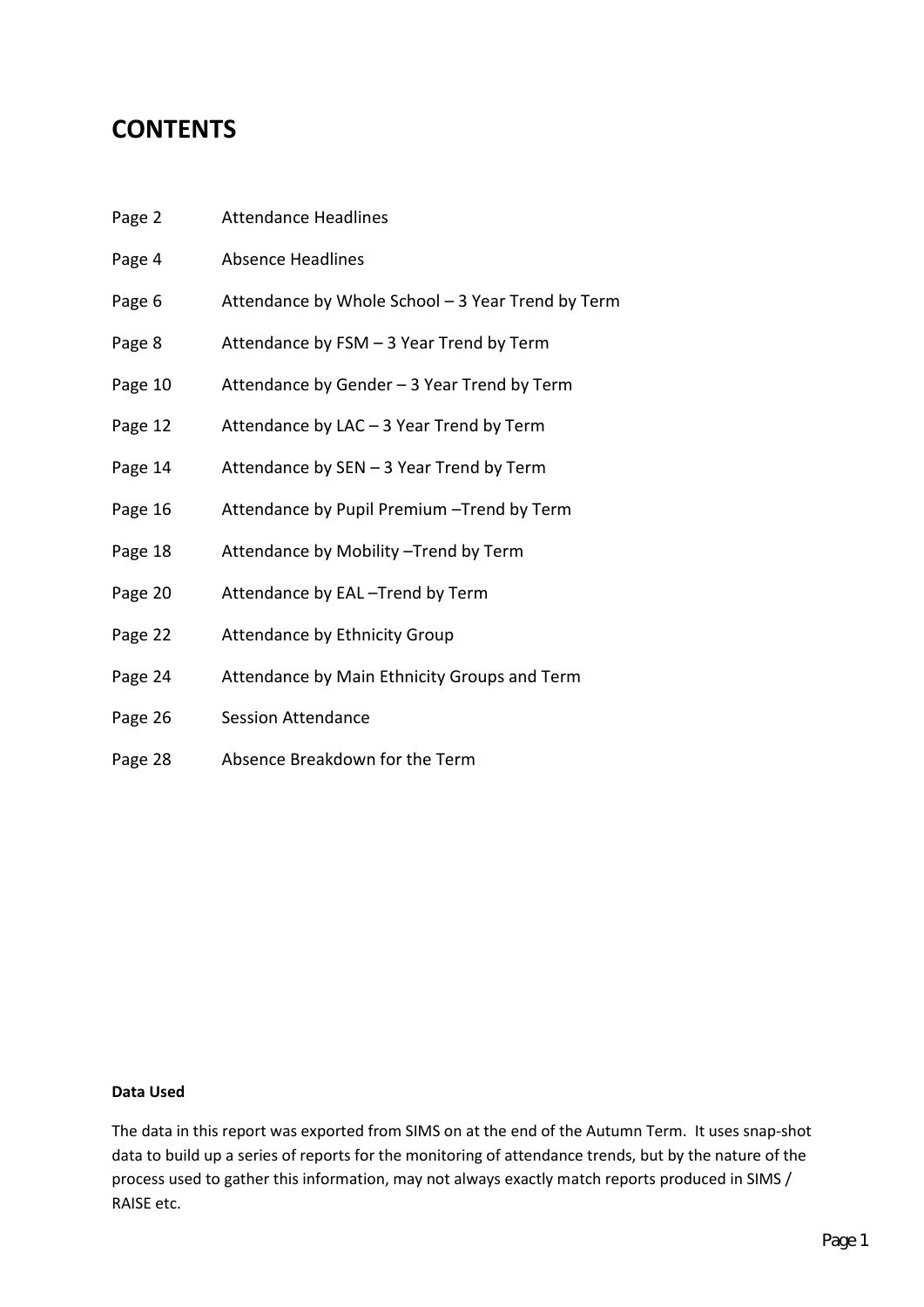### **Attendance Headlines (Autumn T2 2014-15)**

#### **Attendance by Academic Year**



Shows most recent attendance data set against the year-on-year trend. See 'Attendance by Whole School - 3 Year Trend by Term' for further break down.



#### **Attendance by Academic Term**

Shows data for the most recent term set against a year-on-year trend. Figures are cumulative, showing % attendance at the same point for the last five years. See 'Attendance by Whole School - 3 Year Trend by Term' for further break down.



#### **Attendance by Focus Group**

#### Focus Group

Data based on the most recent Academic Year (2013-14). See 'Attendance by [Focus Group] - 3 Year Trend by Term' for more detailed Focus Group break down.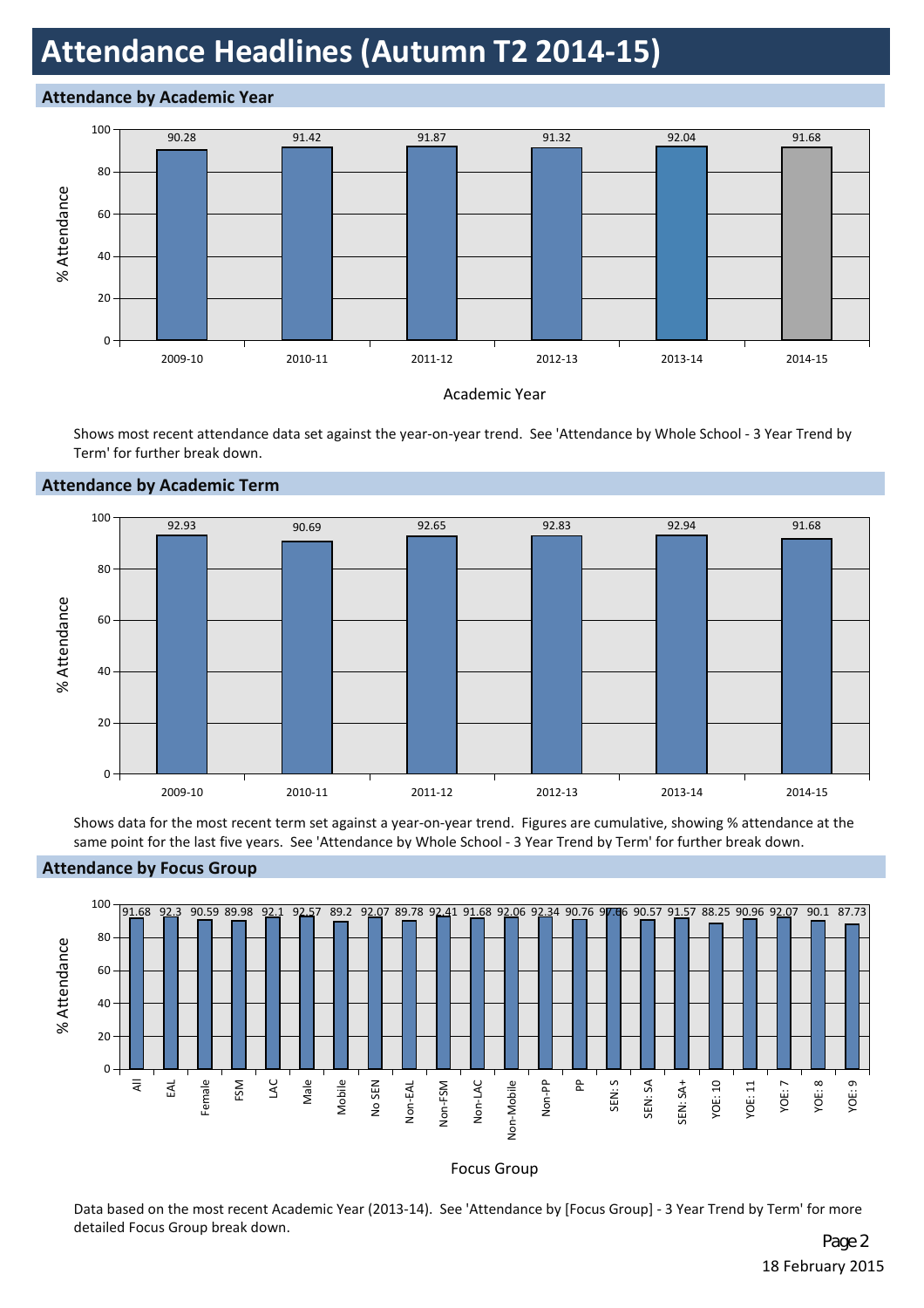### **Attendance Headlines (Autumn T2 2014-15)**

#### **Attendance by Ethnicity**



Data based on the most recent Academic Year (2013-14). See 'Attendance by Ethnicity Group' and 'Attendance by Main Ethnicity Groups by Term' for a more detailed Ethnicity Group break down.



#### **Attendance by House**

Information based on the most recent Academic Year (2013-14). The current House system was introduced in September 2012.



Information based on the most recent Academic Year (2013-14).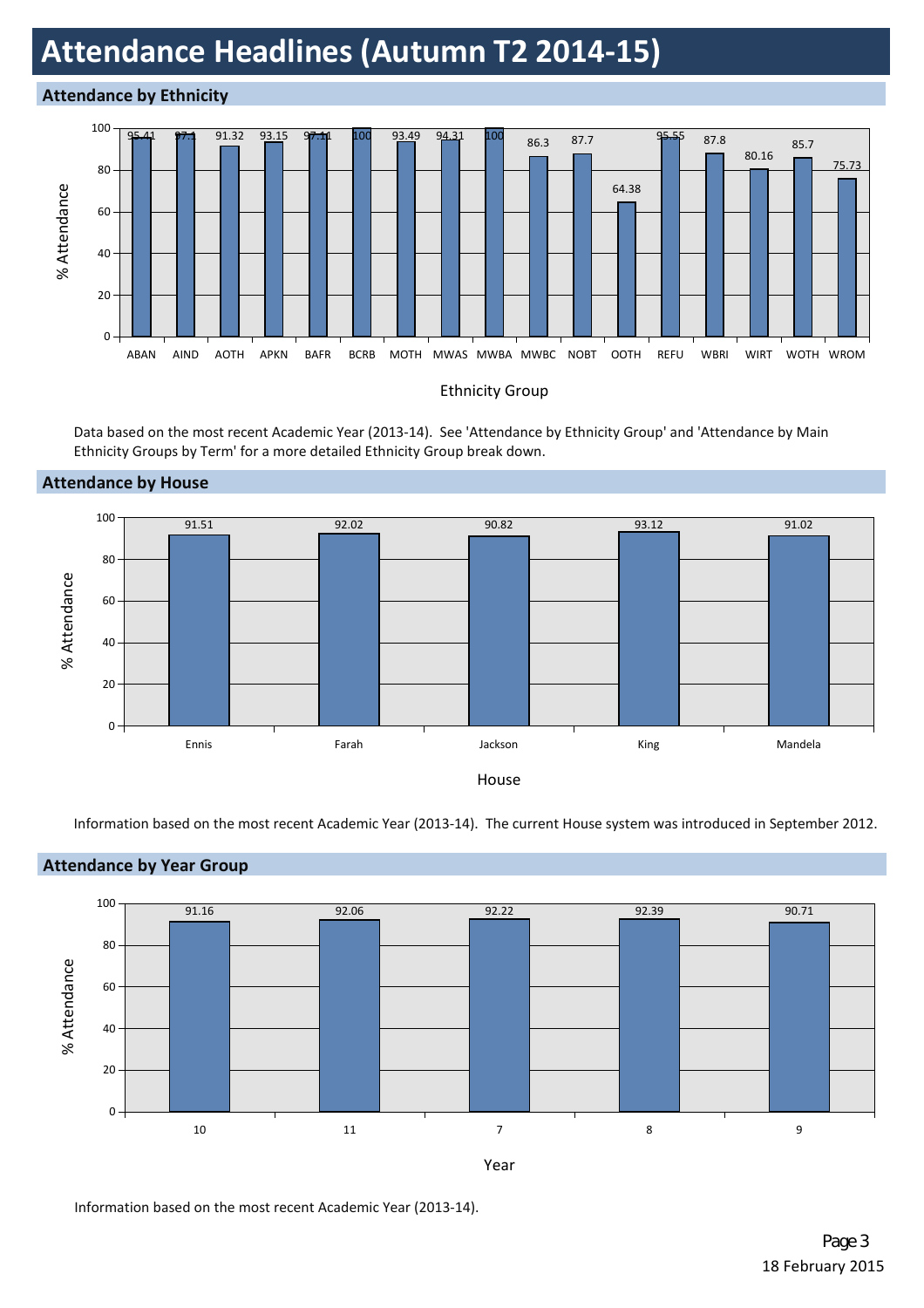### **Absence Headlines (Autumn T2 2014-15)**

#### **Absence by Academic Year**



Shows most recent attendance data set against a year-on-year trend. See 'Attendance by Whole School - 3 Year Trend by Term' for further break down.

#### **Absence by Academic Term**



Shows data for the most recent term set against ayear-on-year trend. Figures are cumulative, showing % absence at the same point for the last five years. See 'Attendance by Whole School - 3 Year Trend by Term' for further break down.



#### **Absence by Focus Group**

#### Focus Group

Data based on the most recent Academic Year (2013-14). See 'Attendance by [Focus Group] - 3 Year Trend by Term' for more detailed Focus Group break down.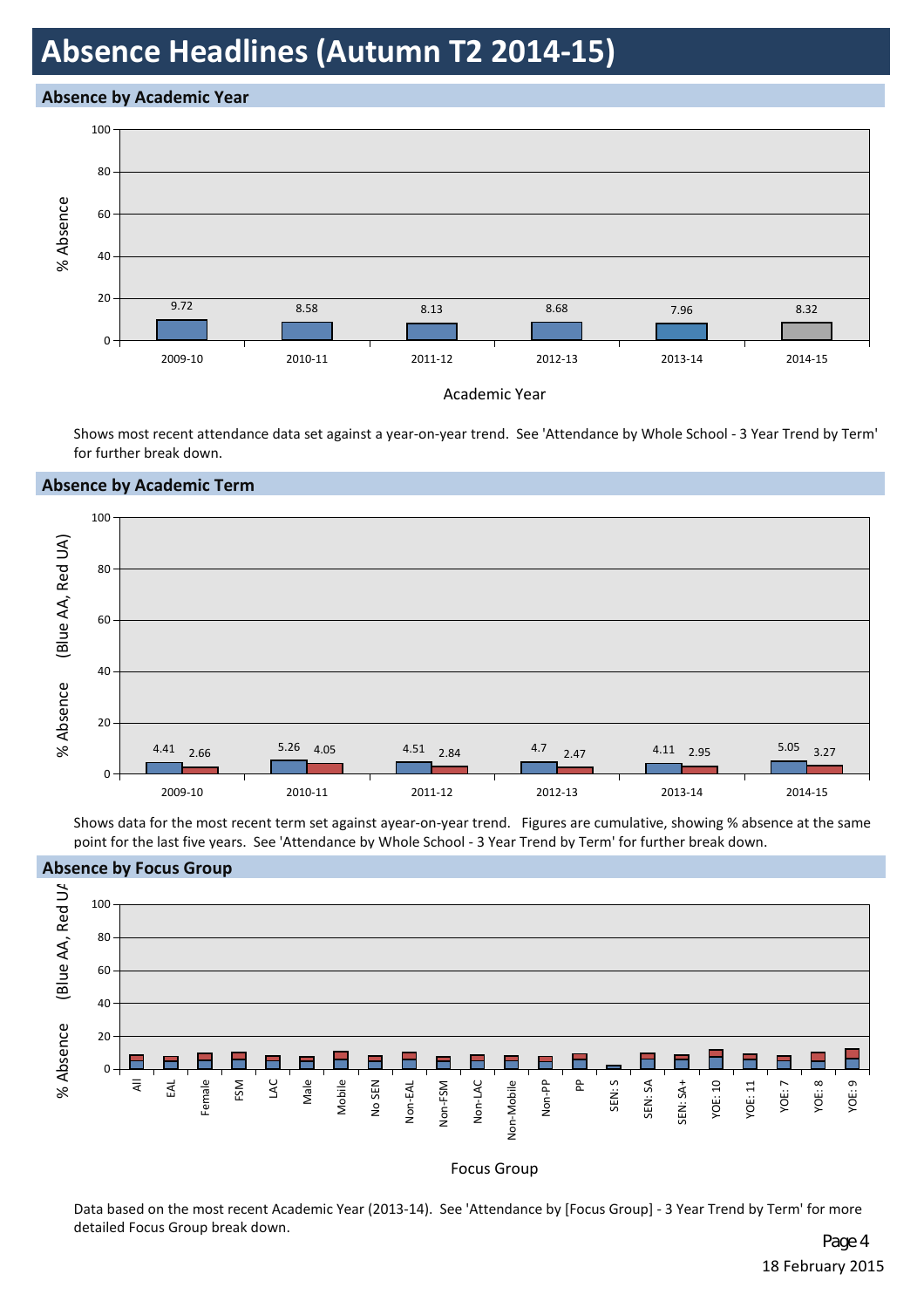### **Absence Headlines (Autumn T2 2014-15)**

#### **Absence by Ethnicity**

 **Absence by House**



Data based on the most recent Academic Year (2013-14). See 'Attendance by Ethnicity Group' for a more detailed Ethnicity Group break down.

# The Board of Second Control and Second Control and Second Control and Second Control and Second Control and Second Control and Second Control and Second Control and Second Control and Second Control and Second Control and % Absence (Blue AA, Red UA) House  $0 -$ 20 40 60 80 100 Ennis Farah Jackson King Mandela

Information based on the most recent Academic Year (2013-14). The current House system was introduced in September 2012.



Information based on the most recent Academic Year (2013-14).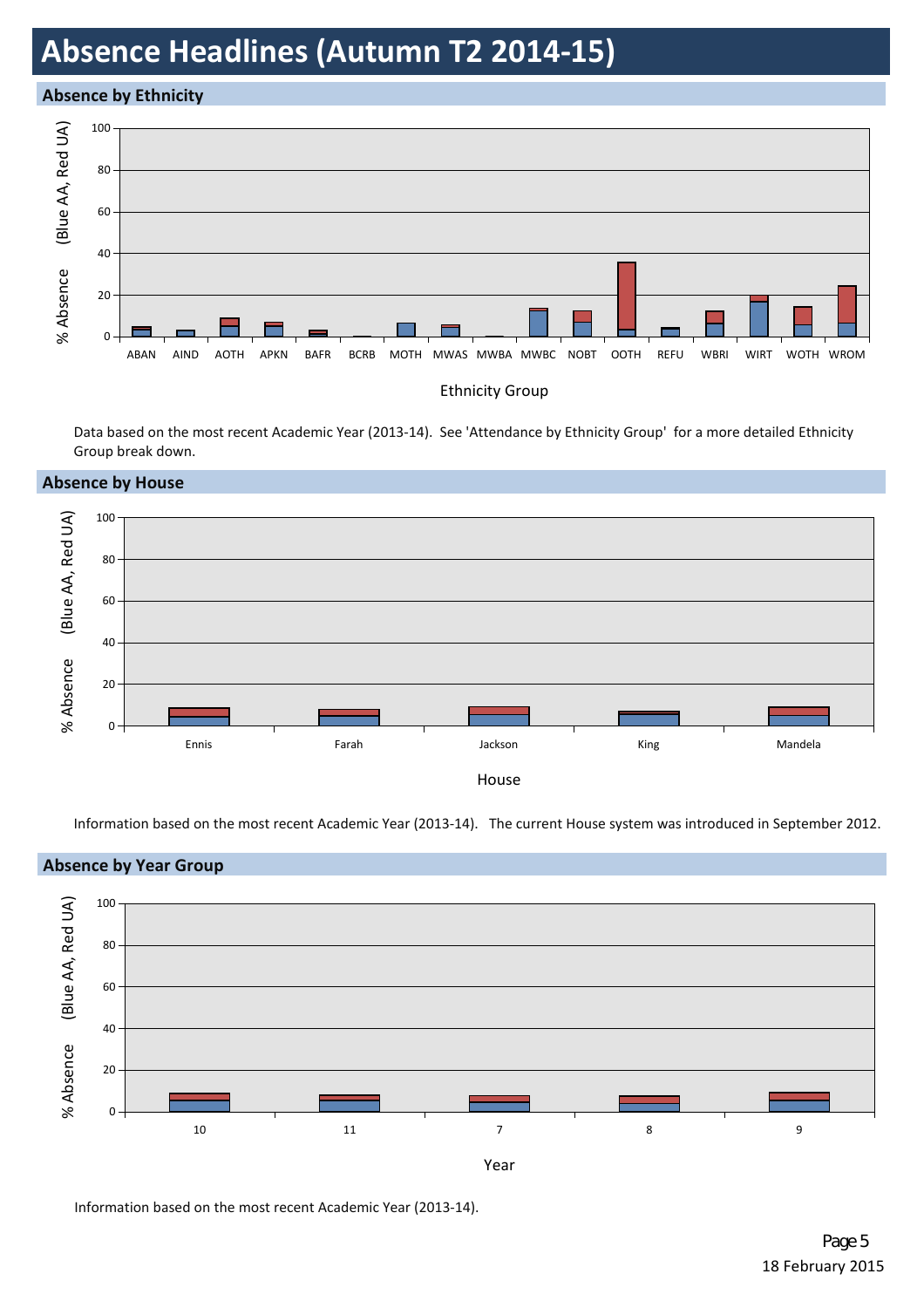### **Attendance by Whole School - 3 Year Trend by Term**









#### **Non-cumulative figures** 18 February 2015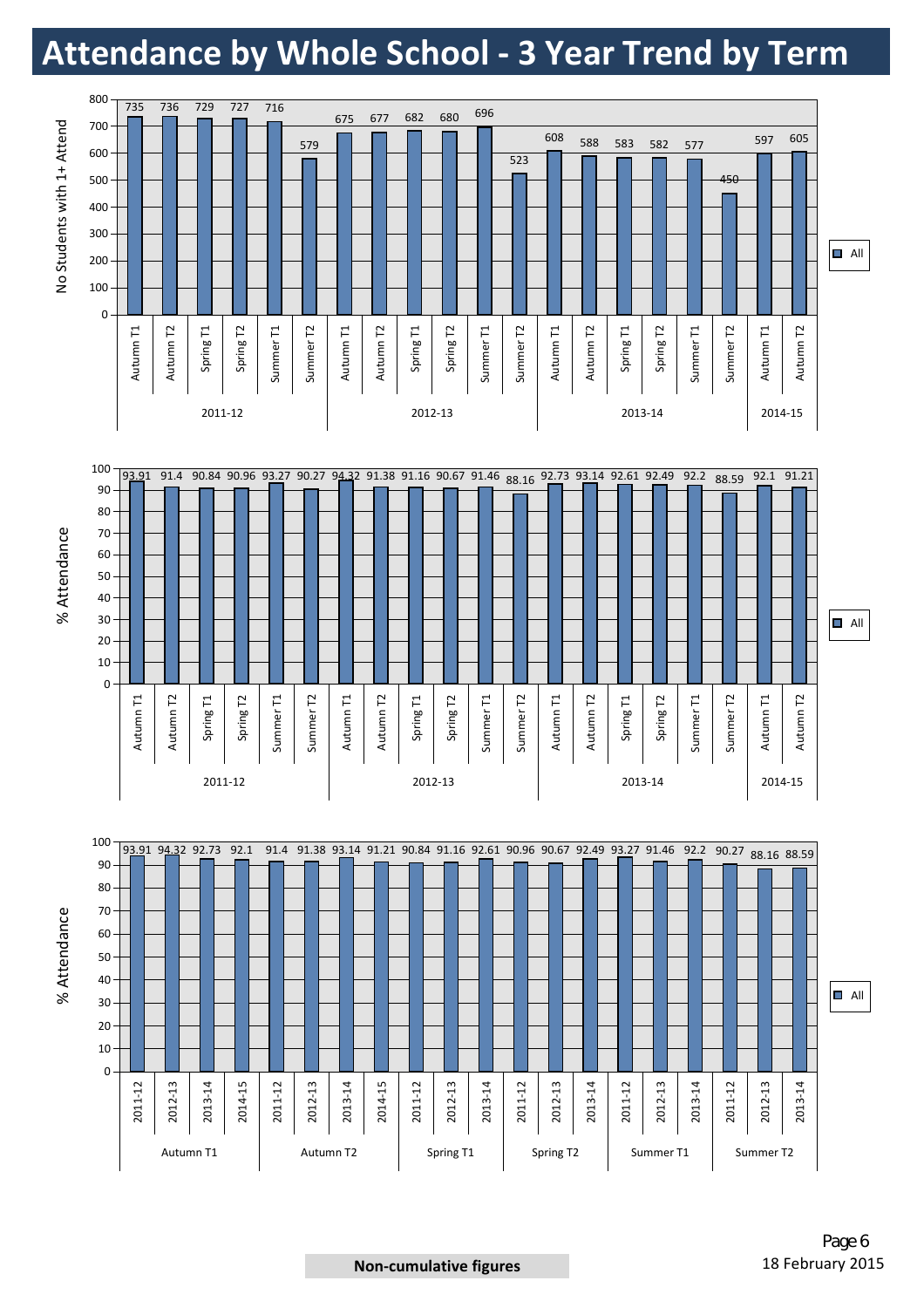### **Attendance by Whole School - 3 Year Trend by Term**

| <b>Attendance Term</b><br>Year |                       | <b>Focus Group</b> | No of<br><b>Students</b> | % Stud<br>of School | % Pres. +<br><b>AEA</b> | %<br><b>Present</b> | % AEA          | % Auth<br>Abs | % Un-<br><b>Auth Abs</b> |
|--------------------------------|-----------------------|--------------------|--------------------------|---------------------|-------------------------|---------------------|----------------|---------------|--------------------------|
| 2009-10                        | Autumn T1             | All                | 862                      | 100                 | 93.3                    | 88.67               | 4.63           | 4.58          | 2.12                     |
| 2009-10                        | Autumn T2             | All                | 846                      | 100                 | 92.53                   | 89.64               | 2.9            | 4.23          | 3.24                     |
| 2009-10                        | Spring T1             | All                | 852                      | 100                 | 90.39                   | 87.86               | 2.52           | 5.18          | 4.43                     |
| 2009-10                        | Spring T <sub>2</sub> | All                | 856                      | 100                 | 92.02                   | 88.9                | 3.12           | 4.04          | 3.94                     |
| 2009-10                        | Summer T1             | All                | 849                      | 100                 | 88.35                   | 82.55               | 5.81           | 8.01          | 3.64                     |
| 2009-10                        | Summer T2             | All                | 656                      | 100                 | 83.24                   | 79.4                | 3.84           | 11.67         | 5.09                     |
| 2010-11                        | Autumn T1             | $\mathsf{All}$     | 734                      | 100                 | 93.65                   | 92.91               | 0.74           | 4.34          | 2.01                     |
| 2010-11                        | Autumn T2             | All                | 752                      | 100                 | 87.68                   | 86.66               | 1.01           | 6.19          | 6.13                     |
| 2010-11                        | Spring T1             | All                | 750                      | 100                 | 92.59                   | 91.71               | 0.87           | 4.99          | 2.42                     |
| 2010-11                        | Spring T2             | All                | 751                      | 100                 | 92.56                   | 90.79               | 1.77           | 4.46          | 2.98                     |
| 2010-11                        | Summer T1             | All                | 754                      | 100                 | 90.37                   | 87.39               | 2.97           | 7.04          | 2.6                      |
| 2010-11                        | Summer T2             | All                | 591                      | 100                 | 91.39                   | 86.5                | 4.89           | 4.85          | 3.76                     |
| 2011-12                        | Autumn T1             | All                | 735                      | 100                 | 93.91                   | 92.89               | 1.03           | 4.38          | 1.71                     |
| 2011-12                        | Autumn T2             | All                | 736                      | 100                 | 91.4                    | 90.37               | 1.03           | 4.64          | 3.96                     |
| 2011-12                        | Spring T1             | All                | 729                      | 100                 | 90.84                   | 89.83               | 1.01           | 5.58          | 3.57                     |
| 2011-12                        | Spring T2             | All                | 727                      | 100                 | 90.96                   | 89.72               | 1.23           | 4.73          | 4.31                     |
| 2011-12                        | Summer T1             | All                | 716                      | 100                 | 93.27                   | 91.3                | 1.97           | 3.52          | 3.21                     |
| 2011-12                        | Summer T2             | All                | 579                      | 100                 | 90.27                   | 86.26               | $\overline{4}$ | 4.99          | 4.74                     |
| 2012-13                        | Autumn T1             | All                | 675                      | 100                 | 94.32                   | 92.38               | 1.95           | 3.71          | 1.97                     |
| 2012-13                        | Autumn T2             | All                | 677                      | 100                 | 91.38                   | 90.14               | 1.25           | 5.67          | 2.95                     |
| 2012-13                        | Spring T1             | All                | 682                      | 100                 | 91.16                   | 90.21               | 0.95           | 4.99          | 3.85                     |
| 2012-13                        | Spring T <sub>2</sub> | All                | 680                      | 100                 | 90.67                   | 89.86               | 0.81           | 4.26          | 5.07                     |
| 2012-13                        | Summer T1             | All                | 696                      | 100                 | 91.46                   | 90.45               | 1.01           | 4.49          | 4.05                     |
| 2012-13                        | Summer T2             | All                | 523                      | 100                 | 88.16                   | 86.01               | 2.14           | 4.95          | 6.89                     |
| 2013-14                        | Autumn T1             | All                | 608                      | 100                 | 92.73                   | 89.81               | 2.92           | 3.81          | 3.47                     |
| 2013-14                        | Autumn T2             | All                | 588                      | 100                 | 93.14                   | 92.24               | 0.9            | 4.41          | 2.45                     |
| 2013-14                        | Spring T1             | All                | 583                      | 100                 | 92.61                   | 91.34               | 1.27           | 5.44          | 1.94                     |
| 2013-14                        | Spring T2             | All                | 582                      | 100                 | 92.49                   | 91                  | 1.49           | 4.46          | 3.05                     |
| 2013-14                        | Summer T1             | All                | 577                      | 100                 | 92.2                    | 91                  | 1.2            | 4.62          | 3.18                     |
| 2013-14                        | Summer T2             | All                | 450                      | 100                 | 88.59                   | 86.95               | 1.64           | 5.36          | 6.05                     |
| 2014-15                        | Autumn T1             | All                | 597                      | 100                 | 92.1                    | 89.64               | 2.45           | 4.89          | 3.01                     |
| 2014-15                        | Autumn T2             | All                | 605                      | 100                 | 91.21                   | 89.73               | 1.48           | 5.23          | 3.56                     |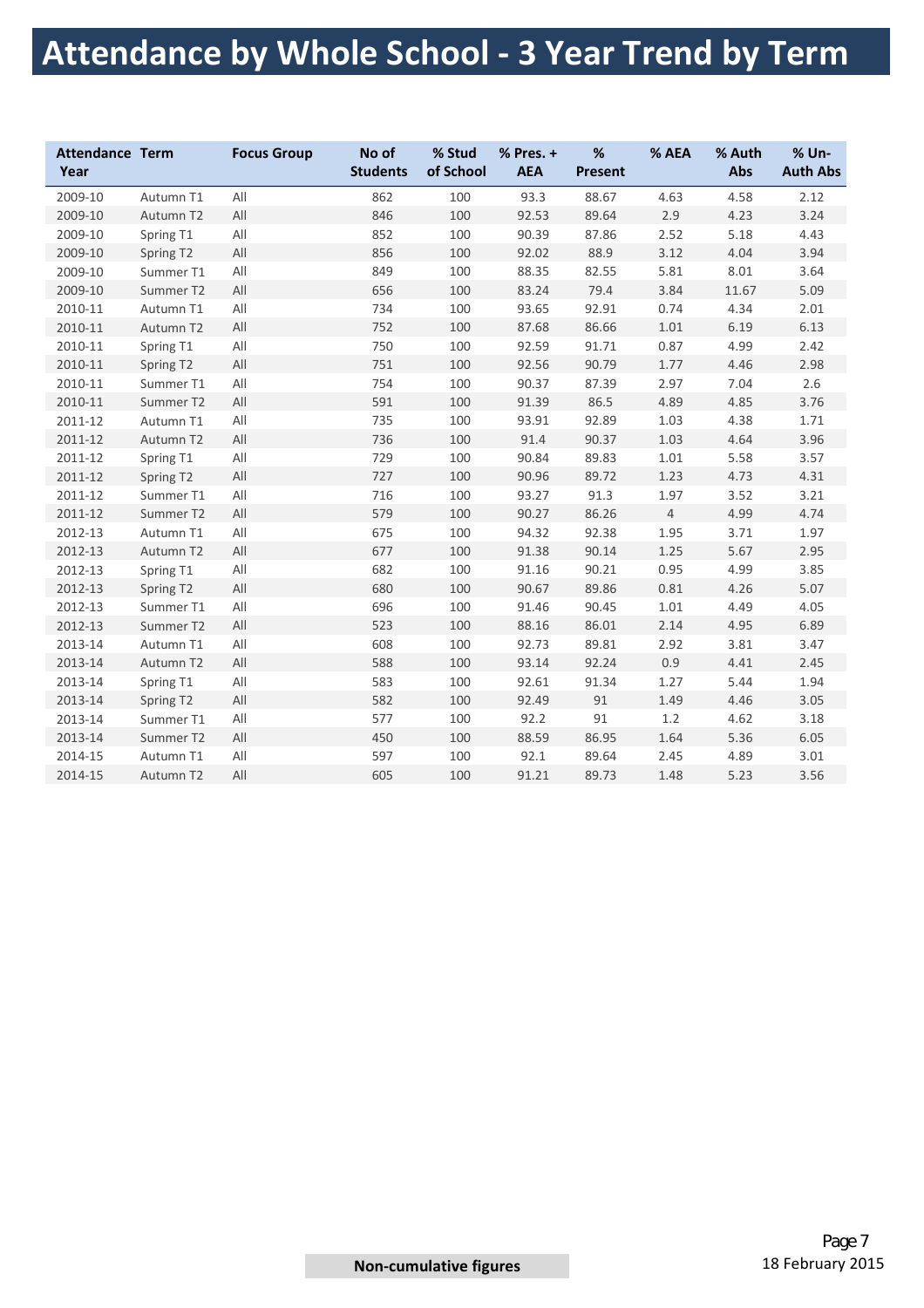### **Attendance by FSM - 3 Year Trend by Term**

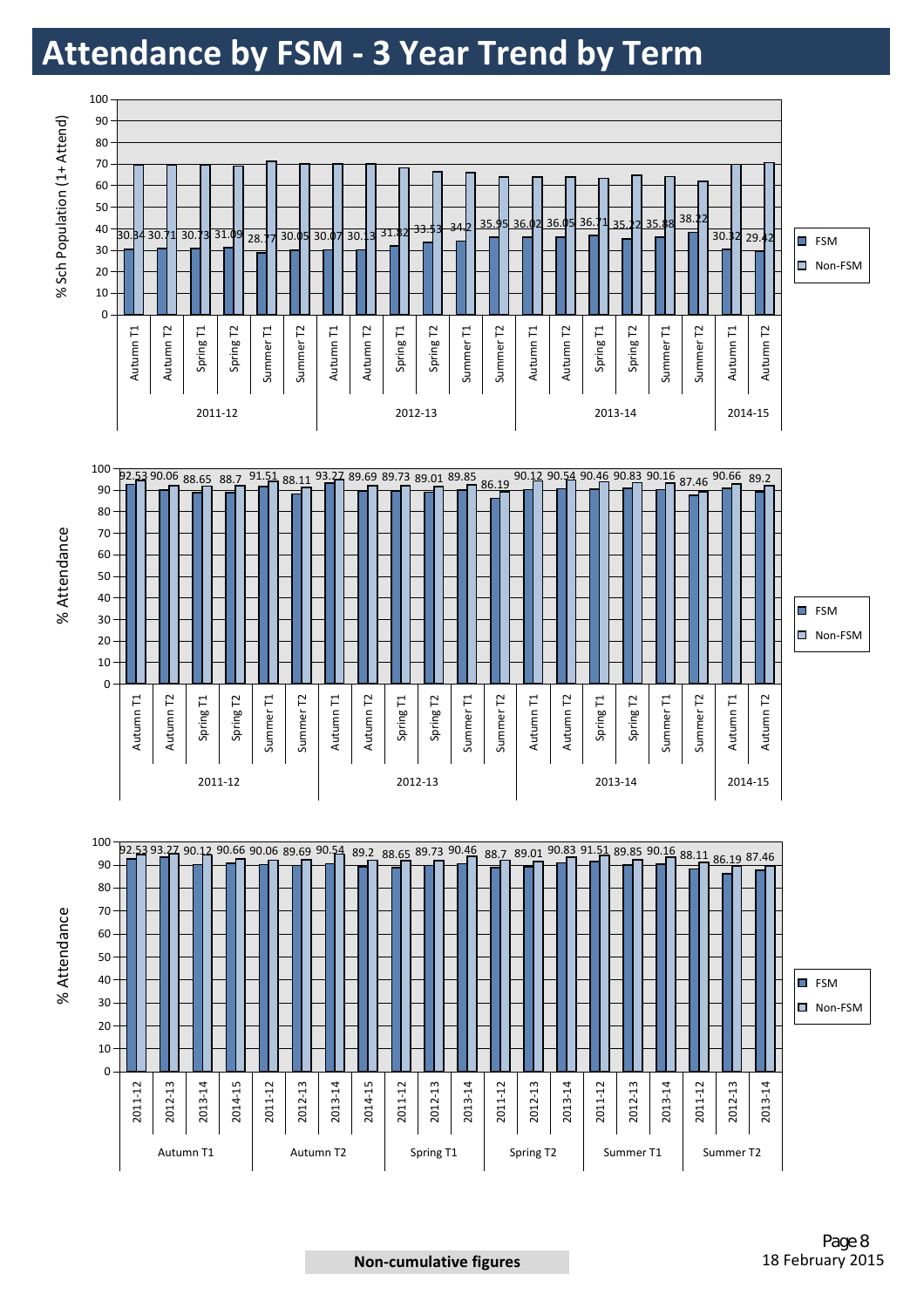### **Attendance by FSM - 3 Year Trend by Term**

| 545<br>74.25<br>93.49<br>92.59<br>0.9<br>4.19<br>2.32<br>2010-11<br>Non-FSM<br>Autumn T1<br>189<br>25.75<br>94.09<br>93.82<br>0.27<br>4.79<br>1.12<br>2010-11<br><b>FSM</b><br>Autumn T1<br>6.11<br>559<br>74.34<br>88.01<br>86.74<br>5.89<br>2010-11<br>Non-FSM<br>1.27<br>Autumn T2<br>193<br>6.19<br>25.66<br>86.74<br>86.46<br>0.28<br>7.07<br>2010-11<br><b>FSM</b><br>Autumn T2<br>556<br>1.07<br>4.73<br>2.75<br>2010-11<br>Non-FSM<br>74.13<br>92.52<br>91.45<br>Spring T1<br>194<br>25.87<br>92.78<br>92.44<br>0.33<br>5.73<br>1.5<br>Spring T1<br><b>FSM</b><br>2010-11<br>556<br>90.72<br>4.26<br>3.17<br>2010-11<br>Spring T2<br>Non-FSM<br>74.03<br>92.57<br>1.85<br>195<br>25.97<br>90.98<br>5.03<br>2.44<br>2010-11<br>Spring T2<br><b>FSM</b><br>92.53<br>1.55<br>557<br>90.25<br>86.85<br>3.39<br>7.24<br>2.51<br>2010-11<br>Non-FSM<br>73.87<br>Summer T1<br>197<br>2.83<br>26.13<br>90.71<br>88.91<br>1.79<br>6.46<br><b>FSM</b><br>2010-11<br>Summer T1<br>3.61<br>407<br>68.87<br>91.95<br>87.22<br>4.44<br>2010-11<br>Non-FSM<br>4.73<br>Summer T2<br>4.08<br>184<br>90.16<br>84.9<br>5.26<br>5.76<br><b>FSM</b><br>31.13<br>2010-11<br>Summer T2<br>512<br>94.51<br>93.27<br>1.44<br>2011-12<br>Non-FSM<br>69.66<br>1.24<br>4.05<br>Autumn T1<br>223<br>92<br><b>FSM</b><br>30.34<br>92.53<br>0.53<br>5.13<br>2.33<br>2011-12<br>Autumn T1<br>2011-12<br>510<br>69.29<br>91.99<br>90.96<br>1.04<br>4.36<br>3.65<br>Autumn T2<br>Non-FSM<br>226<br><b>FSM</b><br>30.71<br>90.06<br>89.05<br>1.01<br>5.28<br>4.66<br>2011-12<br>Autumn T2<br>2011-12<br>505<br>69.27<br>91.82<br>90.7<br>1.12<br>5.06<br>3.13<br>Spring T1<br>Non-FSM<br>224<br>Spring T1<br><b>FSM</b><br>30.73<br>88.65<br>87.87<br>0.77<br>6.77<br>4.58<br>2011-12<br>3.88<br>2011-12<br>Spring T2<br>501<br>68.91<br>91.97<br>1.12<br>4.15<br>Non-FSM<br>90.85<br>226<br>5.27<br>Spring T2<br><b>FSM</b><br>31.09<br>88.7<br>87.21<br>6.03<br>2011-12<br>1.48<br>3.03<br>2011-12<br>510<br>93.99<br>92.24<br>2.99<br>Summer T1<br>Non-FSM<br>71.23<br>1.75<br>206<br>89<br>3.65<br><b>FSM</b><br>28.77<br>91.51<br>2.51<br>4.83<br>2011-12<br>Summer T1<br>2011-12<br>405<br>69.95<br>91.19<br>87.16<br>4.04<br>4.28<br>Summer T2<br>Non-FSM<br>4.52<br>5.81<br><b>FSM</b><br>174<br>30.05<br>88.11<br>84.19<br>3.93<br>6.08<br>2011-12<br>Summer T2<br>2012-13<br>472<br>69.93<br>94.78<br>92.89<br>1.88<br>3.32<br>1.91<br>Autumn T1<br>Non-FSM<br>203<br>2.12<br>2012-13<br><b>FSM</b><br>30.07<br>93.27<br>91.17<br>2.09<br>Autumn T1<br>4.61<br>2012-13<br>473<br>69.87<br>92.12<br>91.19<br>0.93<br>5.22<br>2.66<br>Autumn T2<br>Non-FSM<br>204<br>3.61<br>2012-13<br><b>FSM</b><br>30.13<br>89.69<br>87.7<br>1.98<br>6.7<br>Autumn T2<br>2012-13<br>465<br>68.18<br>91.83<br>91.08<br>4.9<br>3.27<br>Spring T1<br>Non-FSM<br>0.75<br>5.1<br>2012-13<br>Spring T1<br><b>FSM</b><br>217<br>89.73<br>88.35<br>5.17<br>31.82<br>1.38<br>2012-13<br>Spring T2<br>452<br>66.47<br>91.51<br>90.98<br>0.52<br>4.08<br>4.42<br>Non-FSM<br><b>FSM</b><br>228<br>89.01<br>87.64<br>6.37<br>2012-13<br>Spring T2<br>33.53<br>1.37<br>4.62<br>2012-13<br>458<br>65.8<br>92.29<br>3.48<br>Summer T1<br>Non-FSM<br>91.44<br>0.85<br>4.22<br>5<br>238<br>5.15<br>2012-13<br><b>FSM</b><br>34.2<br>89.85<br>88.52<br>1.33<br>Summer <sub>T1</sub><br>335<br>5.87<br>89.26<br>4.87<br>Non-FSM<br>64.05<br>87.16<br>2.1<br>2012-13<br>Summer T2<br>8.7<br>2012-13<br><b>FSM</b><br>188<br>35.95<br>86.19<br>83.97<br>2.22<br>5.11<br>Summer T2<br>389<br>2013-14<br>63.98<br>94.2<br>91.39<br>2.81<br>3.15<br>2.65<br>Autumn T1<br>Non-FSM<br>219<br>36.02<br>90.12<br>87<br>4.92<br>2013-14<br>Autumn T1<br><b>FSM</b><br>3.12<br>4.97<br>376<br>63.95<br>94.62<br>93.94<br>0.68<br>3.93<br>1.45<br>2013-14<br>Autumn T2<br>Non-FSM<br>212<br>36.05<br>90.54<br>89.26<br>5.24<br>4.22<br>2013-14<br>Autumn T2<br><b>FSM</b><br>1.28<br>369<br>63.29<br>93.84<br>92.85<br>0.99<br>4.9<br>1.26<br>2013-14<br>Spring T1<br>Non-FSM<br>214<br>36.71<br>90.46<br>88.69<br>6.39<br>3.15<br>2013-14<br>Spring T1<br><b>FSM</b><br>1.77<br>377<br>64.78<br>93.39<br>92.16<br>1.23<br>4.3<br>2.31<br>2013-14<br>Spring T2<br>Non-FSM<br>205<br>35.22<br>90.83<br>88.86<br>1.97<br>4.77<br>4.4<br>2013-14<br>Spring T2<br><b>FSM</b><br>370<br>64.12<br>93.34<br>92.47<br>0.86<br>4.12<br>2.55<br>2013-14<br>Summer T1<br>Non-FSM<br><b>FSM</b><br>207<br>35.88<br>90.16<br>88.36<br>1.8<br>5.52<br>4.32<br>2013-14<br>Summer T1<br>5.44<br>278<br>61.78<br>89.28<br>87.02<br>2.26<br>5.28<br>2013-14<br>Summer T2<br>Non-FSM<br>172<br>38.22<br>87.46<br>86.84<br>5.49<br>7.05<br>2013-14<br>Summer T2<br><b>FSM</b><br>0.61<br>416<br>69.68<br>92.73<br>90.18<br>4.59<br>2.68<br>2014-15<br>Autumn T1<br>Non-FSM<br>2.54<br>181<br>30.32<br>90.66<br>2.24<br>5.58<br>3.76<br>2014-15<br>Autumn T1<br><b>FSM</b><br>88.41<br>2014-15<br>427<br>70.58<br>92.06<br>90.54<br>4.7<br>3.24<br>Autumn T2<br>Non-FSM<br>1.52 | <b>Attendance Term</b><br>Year |           | <b>Focus Group</b> | No of<br><b>Students</b> | % Stud<br>of School | $%$ Pres. $+$<br><b>AEA</b> | $\%$<br><b>Present</b> | % AEA | % Auth<br>Abs | % Un-<br><b>Auth Abs</b> |
|--------------------------------------------------------------------------------------------------------------------------------------------------------------------------------------------------------------------------------------------------------------------------------------------------------------------------------------------------------------------------------------------------------------------------------------------------------------------------------------------------------------------------------------------------------------------------------------------------------------------------------------------------------------------------------------------------------------------------------------------------------------------------------------------------------------------------------------------------------------------------------------------------------------------------------------------------------------------------------------------------------------------------------------------------------------------------------------------------------------------------------------------------------------------------------------------------------------------------------------------------------------------------------------------------------------------------------------------------------------------------------------------------------------------------------------------------------------------------------------------------------------------------------------------------------------------------------------------------------------------------------------------------------------------------------------------------------------------------------------------------------------------------------------------------------------------------------------------------------------------------------------------------------------------------------------------------------------------------------------------------------------------------------------------------------------------------------------------------------------------------------------------------------------------------------------------------------------------------------------------------------------------------------------------------------------------------------------------------------------------------------------------------------------------------------------------------------------------------------------------------------------------------------------------------------------------------------------------------------------------------------------------------------------------------------------------------------------------------------------------------------------------------------------------------------------------------------------------------------------------------------------------------------------------------------------------------------------------------------------------------------------------------------------------------------------------------------------------------------------------------------------------------------------------------------------------------------------------------------------------------------------------------------------------------------------------------------------------------------------------------------------------------------------------------------------------------------------------------------------------------------------------------------------------------------------------------------------------------------------------------------------------------------------------------------------------------------------------------------------------------------------------------------------------------------------------------------------------------------------------------------------------------------------------------------------------------------------------------------------------------------------------------------------------------------------------------------------------------------------------------------------------------------------------------------------------------------------------------------------------------------------------------------------------------------------------------------------------------------------------------------------------------------------------------------------------------------------------------------------------------------------------------------------------------------------------------------------------------------------------------------------------------------------------------------------------------------------------------------------------------------------------------------------------------------------------------------------------------------------------------------------------------------------------------------------------------------------------------------------------|--------------------------------|-----------|--------------------|--------------------------|---------------------|-----------------------------|------------------------|-------|---------------|--------------------------|
|                                                                                                                                                                                                                                                                                                                                                                                                                                                                                                                                                                                                                                                                                                                                                                                                                                                                                                                                                                                                                                                                                                                                                                                                                                                                                                                                                                                                                                                                                                                                                                                                                                                                                                                                                                                                                                                                                                                                                                                                                                                                                                                                                                                                                                                                                                                                                                                                                                                                                                                                                                                                                                                                                                                                                                                                                                                                                                                                                                                                                                                                                                                                                                                                                                                                                                                                                                                                                                                                                                                                                                                                                                                                                                                                                                                                                                                                                                                                                                                                                                                                                                                                                                                                                                                                                                                                                                                                                                                                                                                                                                                                                                                                                                                                                                                                                                                                                                                                                                                            |                                |           |                    |                          |                     |                             |                        |       |               |                          |
|                                                                                                                                                                                                                                                                                                                                                                                                                                                                                                                                                                                                                                                                                                                                                                                                                                                                                                                                                                                                                                                                                                                                                                                                                                                                                                                                                                                                                                                                                                                                                                                                                                                                                                                                                                                                                                                                                                                                                                                                                                                                                                                                                                                                                                                                                                                                                                                                                                                                                                                                                                                                                                                                                                                                                                                                                                                                                                                                                                                                                                                                                                                                                                                                                                                                                                                                                                                                                                                                                                                                                                                                                                                                                                                                                                                                                                                                                                                                                                                                                                                                                                                                                                                                                                                                                                                                                                                                                                                                                                                                                                                                                                                                                                                                                                                                                                                                                                                                                                                            |                                |           |                    |                          |                     |                             |                        |       |               |                          |
|                                                                                                                                                                                                                                                                                                                                                                                                                                                                                                                                                                                                                                                                                                                                                                                                                                                                                                                                                                                                                                                                                                                                                                                                                                                                                                                                                                                                                                                                                                                                                                                                                                                                                                                                                                                                                                                                                                                                                                                                                                                                                                                                                                                                                                                                                                                                                                                                                                                                                                                                                                                                                                                                                                                                                                                                                                                                                                                                                                                                                                                                                                                                                                                                                                                                                                                                                                                                                                                                                                                                                                                                                                                                                                                                                                                                                                                                                                                                                                                                                                                                                                                                                                                                                                                                                                                                                                                                                                                                                                                                                                                                                                                                                                                                                                                                                                                                                                                                                                                            |                                |           |                    |                          |                     |                             |                        |       |               |                          |
|                                                                                                                                                                                                                                                                                                                                                                                                                                                                                                                                                                                                                                                                                                                                                                                                                                                                                                                                                                                                                                                                                                                                                                                                                                                                                                                                                                                                                                                                                                                                                                                                                                                                                                                                                                                                                                                                                                                                                                                                                                                                                                                                                                                                                                                                                                                                                                                                                                                                                                                                                                                                                                                                                                                                                                                                                                                                                                                                                                                                                                                                                                                                                                                                                                                                                                                                                                                                                                                                                                                                                                                                                                                                                                                                                                                                                                                                                                                                                                                                                                                                                                                                                                                                                                                                                                                                                                                                                                                                                                                                                                                                                                                                                                                                                                                                                                                                                                                                                                                            |                                |           |                    |                          |                     |                             |                        |       |               |                          |
|                                                                                                                                                                                                                                                                                                                                                                                                                                                                                                                                                                                                                                                                                                                                                                                                                                                                                                                                                                                                                                                                                                                                                                                                                                                                                                                                                                                                                                                                                                                                                                                                                                                                                                                                                                                                                                                                                                                                                                                                                                                                                                                                                                                                                                                                                                                                                                                                                                                                                                                                                                                                                                                                                                                                                                                                                                                                                                                                                                                                                                                                                                                                                                                                                                                                                                                                                                                                                                                                                                                                                                                                                                                                                                                                                                                                                                                                                                                                                                                                                                                                                                                                                                                                                                                                                                                                                                                                                                                                                                                                                                                                                                                                                                                                                                                                                                                                                                                                                                                            |                                |           |                    |                          |                     |                             |                        |       |               |                          |
|                                                                                                                                                                                                                                                                                                                                                                                                                                                                                                                                                                                                                                                                                                                                                                                                                                                                                                                                                                                                                                                                                                                                                                                                                                                                                                                                                                                                                                                                                                                                                                                                                                                                                                                                                                                                                                                                                                                                                                                                                                                                                                                                                                                                                                                                                                                                                                                                                                                                                                                                                                                                                                                                                                                                                                                                                                                                                                                                                                                                                                                                                                                                                                                                                                                                                                                                                                                                                                                                                                                                                                                                                                                                                                                                                                                                                                                                                                                                                                                                                                                                                                                                                                                                                                                                                                                                                                                                                                                                                                                                                                                                                                                                                                                                                                                                                                                                                                                                                                                            |                                |           |                    |                          |                     |                             |                        |       |               |                          |
|                                                                                                                                                                                                                                                                                                                                                                                                                                                                                                                                                                                                                                                                                                                                                                                                                                                                                                                                                                                                                                                                                                                                                                                                                                                                                                                                                                                                                                                                                                                                                                                                                                                                                                                                                                                                                                                                                                                                                                                                                                                                                                                                                                                                                                                                                                                                                                                                                                                                                                                                                                                                                                                                                                                                                                                                                                                                                                                                                                                                                                                                                                                                                                                                                                                                                                                                                                                                                                                                                                                                                                                                                                                                                                                                                                                                                                                                                                                                                                                                                                                                                                                                                                                                                                                                                                                                                                                                                                                                                                                                                                                                                                                                                                                                                                                                                                                                                                                                                                                            |                                |           |                    |                          |                     |                             |                        |       |               |                          |
|                                                                                                                                                                                                                                                                                                                                                                                                                                                                                                                                                                                                                                                                                                                                                                                                                                                                                                                                                                                                                                                                                                                                                                                                                                                                                                                                                                                                                                                                                                                                                                                                                                                                                                                                                                                                                                                                                                                                                                                                                                                                                                                                                                                                                                                                                                                                                                                                                                                                                                                                                                                                                                                                                                                                                                                                                                                                                                                                                                                                                                                                                                                                                                                                                                                                                                                                                                                                                                                                                                                                                                                                                                                                                                                                                                                                                                                                                                                                                                                                                                                                                                                                                                                                                                                                                                                                                                                                                                                                                                                                                                                                                                                                                                                                                                                                                                                                                                                                                                                            |                                |           |                    |                          |                     |                             |                        |       |               |                          |
|                                                                                                                                                                                                                                                                                                                                                                                                                                                                                                                                                                                                                                                                                                                                                                                                                                                                                                                                                                                                                                                                                                                                                                                                                                                                                                                                                                                                                                                                                                                                                                                                                                                                                                                                                                                                                                                                                                                                                                                                                                                                                                                                                                                                                                                                                                                                                                                                                                                                                                                                                                                                                                                                                                                                                                                                                                                                                                                                                                                                                                                                                                                                                                                                                                                                                                                                                                                                                                                                                                                                                                                                                                                                                                                                                                                                                                                                                                                                                                                                                                                                                                                                                                                                                                                                                                                                                                                                                                                                                                                                                                                                                                                                                                                                                                                                                                                                                                                                                                                            |                                |           |                    |                          |                     |                             |                        |       |               |                          |
|                                                                                                                                                                                                                                                                                                                                                                                                                                                                                                                                                                                                                                                                                                                                                                                                                                                                                                                                                                                                                                                                                                                                                                                                                                                                                                                                                                                                                                                                                                                                                                                                                                                                                                                                                                                                                                                                                                                                                                                                                                                                                                                                                                                                                                                                                                                                                                                                                                                                                                                                                                                                                                                                                                                                                                                                                                                                                                                                                                                                                                                                                                                                                                                                                                                                                                                                                                                                                                                                                                                                                                                                                                                                                                                                                                                                                                                                                                                                                                                                                                                                                                                                                                                                                                                                                                                                                                                                                                                                                                                                                                                                                                                                                                                                                                                                                                                                                                                                                                                            |                                |           |                    |                          |                     |                             |                        |       |               |                          |
|                                                                                                                                                                                                                                                                                                                                                                                                                                                                                                                                                                                                                                                                                                                                                                                                                                                                                                                                                                                                                                                                                                                                                                                                                                                                                                                                                                                                                                                                                                                                                                                                                                                                                                                                                                                                                                                                                                                                                                                                                                                                                                                                                                                                                                                                                                                                                                                                                                                                                                                                                                                                                                                                                                                                                                                                                                                                                                                                                                                                                                                                                                                                                                                                                                                                                                                                                                                                                                                                                                                                                                                                                                                                                                                                                                                                                                                                                                                                                                                                                                                                                                                                                                                                                                                                                                                                                                                                                                                                                                                                                                                                                                                                                                                                                                                                                                                                                                                                                                                            |                                |           |                    |                          |                     |                             |                        |       |               |                          |
|                                                                                                                                                                                                                                                                                                                                                                                                                                                                                                                                                                                                                                                                                                                                                                                                                                                                                                                                                                                                                                                                                                                                                                                                                                                                                                                                                                                                                                                                                                                                                                                                                                                                                                                                                                                                                                                                                                                                                                                                                                                                                                                                                                                                                                                                                                                                                                                                                                                                                                                                                                                                                                                                                                                                                                                                                                                                                                                                                                                                                                                                                                                                                                                                                                                                                                                                                                                                                                                                                                                                                                                                                                                                                                                                                                                                                                                                                                                                                                                                                                                                                                                                                                                                                                                                                                                                                                                                                                                                                                                                                                                                                                                                                                                                                                                                                                                                                                                                                                                            |                                |           |                    |                          |                     |                             |                        |       |               |                          |
|                                                                                                                                                                                                                                                                                                                                                                                                                                                                                                                                                                                                                                                                                                                                                                                                                                                                                                                                                                                                                                                                                                                                                                                                                                                                                                                                                                                                                                                                                                                                                                                                                                                                                                                                                                                                                                                                                                                                                                                                                                                                                                                                                                                                                                                                                                                                                                                                                                                                                                                                                                                                                                                                                                                                                                                                                                                                                                                                                                                                                                                                                                                                                                                                                                                                                                                                                                                                                                                                                                                                                                                                                                                                                                                                                                                                                                                                                                                                                                                                                                                                                                                                                                                                                                                                                                                                                                                                                                                                                                                                                                                                                                                                                                                                                                                                                                                                                                                                                                                            |                                |           |                    |                          |                     |                             |                        |       |               |                          |
|                                                                                                                                                                                                                                                                                                                                                                                                                                                                                                                                                                                                                                                                                                                                                                                                                                                                                                                                                                                                                                                                                                                                                                                                                                                                                                                                                                                                                                                                                                                                                                                                                                                                                                                                                                                                                                                                                                                                                                                                                                                                                                                                                                                                                                                                                                                                                                                                                                                                                                                                                                                                                                                                                                                                                                                                                                                                                                                                                                                                                                                                                                                                                                                                                                                                                                                                                                                                                                                                                                                                                                                                                                                                                                                                                                                                                                                                                                                                                                                                                                                                                                                                                                                                                                                                                                                                                                                                                                                                                                                                                                                                                                                                                                                                                                                                                                                                                                                                                                                            |                                |           |                    |                          |                     |                             |                        |       |               |                          |
|                                                                                                                                                                                                                                                                                                                                                                                                                                                                                                                                                                                                                                                                                                                                                                                                                                                                                                                                                                                                                                                                                                                                                                                                                                                                                                                                                                                                                                                                                                                                                                                                                                                                                                                                                                                                                                                                                                                                                                                                                                                                                                                                                                                                                                                                                                                                                                                                                                                                                                                                                                                                                                                                                                                                                                                                                                                                                                                                                                                                                                                                                                                                                                                                                                                                                                                                                                                                                                                                                                                                                                                                                                                                                                                                                                                                                                                                                                                                                                                                                                                                                                                                                                                                                                                                                                                                                                                                                                                                                                                                                                                                                                                                                                                                                                                                                                                                                                                                                                                            |                                |           |                    |                          |                     |                             |                        |       |               |                          |
|                                                                                                                                                                                                                                                                                                                                                                                                                                                                                                                                                                                                                                                                                                                                                                                                                                                                                                                                                                                                                                                                                                                                                                                                                                                                                                                                                                                                                                                                                                                                                                                                                                                                                                                                                                                                                                                                                                                                                                                                                                                                                                                                                                                                                                                                                                                                                                                                                                                                                                                                                                                                                                                                                                                                                                                                                                                                                                                                                                                                                                                                                                                                                                                                                                                                                                                                                                                                                                                                                                                                                                                                                                                                                                                                                                                                                                                                                                                                                                                                                                                                                                                                                                                                                                                                                                                                                                                                                                                                                                                                                                                                                                                                                                                                                                                                                                                                                                                                                                                            |                                |           |                    |                          |                     |                             |                        |       |               |                          |
|                                                                                                                                                                                                                                                                                                                                                                                                                                                                                                                                                                                                                                                                                                                                                                                                                                                                                                                                                                                                                                                                                                                                                                                                                                                                                                                                                                                                                                                                                                                                                                                                                                                                                                                                                                                                                                                                                                                                                                                                                                                                                                                                                                                                                                                                                                                                                                                                                                                                                                                                                                                                                                                                                                                                                                                                                                                                                                                                                                                                                                                                                                                                                                                                                                                                                                                                                                                                                                                                                                                                                                                                                                                                                                                                                                                                                                                                                                                                                                                                                                                                                                                                                                                                                                                                                                                                                                                                                                                                                                                                                                                                                                                                                                                                                                                                                                                                                                                                                                                            |                                |           |                    |                          |                     |                             |                        |       |               |                          |
|                                                                                                                                                                                                                                                                                                                                                                                                                                                                                                                                                                                                                                                                                                                                                                                                                                                                                                                                                                                                                                                                                                                                                                                                                                                                                                                                                                                                                                                                                                                                                                                                                                                                                                                                                                                                                                                                                                                                                                                                                                                                                                                                                                                                                                                                                                                                                                                                                                                                                                                                                                                                                                                                                                                                                                                                                                                                                                                                                                                                                                                                                                                                                                                                                                                                                                                                                                                                                                                                                                                                                                                                                                                                                                                                                                                                                                                                                                                                                                                                                                                                                                                                                                                                                                                                                                                                                                                                                                                                                                                                                                                                                                                                                                                                                                                                                                                                                                                                                                                            |                                |           |                    |                          |                     |                             |                        |       |               |                          |
|                                                                                                                                                                                                                                                                                                                                                                                                                                                                                                                                                                                                                                                                                                                                                                                                                                                                                                                                                                                                                                                                                                                                                                                                                                                                                                                                                                                                                                                                                                                                                                                                                                                                                                                                                                                                                                                                                                                                                                                                                                                                                                                                                                                                                                                                                                                                                                                                                                                                                                                                                                                                                                                                                                                                                                                                                                                                                                                                                                                                                                                                                                                                                                                                                                                                                                                                                                                                                                                                                                                                                                                                                                                                                                                                                                                                                                                                                                                                                                                                                                                                                                                                                                                                                                                                                                                                                                                                                                                                                                                                                                                                                                                                                                                                                                                                                                                                                                                                                                                            |                                |           |                    |                          |                     |                             |                        |       |               |                          |
|                                                                                                                                                                                                                                                                                                                                                                                                                                                                                                                                                                                                                                                                                                                                                                                                                                                                                                                                                                                                                                                                                                                                                                                                                                                                                                                                                                                                                                                                                                                                                                                                                                                                                                                                                                                                                                                                                                                                                                                                                                                                                                                                                                                                                                                                                                                                                                                                                                                                                                                                                                                                                                                                                                                                                                                                                                                                                                                                                                                                                                                                                                                                                                                                                                                                                                                                                                                                                                                                                                                                                                                                                                                                                                                                                                                                                                                                                                                                                                                                                                                                                                                                                                                                                                                                                                                                                                                                                                                                                                                                                                                                                                                                                                                                                                                                                                                                                                                                                                                            |                                |           |                    |                          |                     |                             |                        |       |               |                          |
|                                                                                                                                                                                                                                                                                                                                                                                                                                                                                                                                                                                                                                                                                                                                                                                                                                                                                                                                                                                                                                                                                                                                                                                                                                                                                                                                                                                                                                                                                                                                                                                                                                                                                                                                                                                                                                                                                                                                                                                                                                                                                                                                                                                                                                                                                                                                                                                                                                                                                                                                                                                                                                                                                                                                                                                                                                                                                                                                                                                                                                                                                                                                                                                                                                                                                                                                                                                                                                                                                                                                                                                                                                                                                                                                                                                                                                                                                                                                                                                                                                                                                                                                                                                                                                                                                                                                                                                                                                                                                                                                                                                                                                                                                                                                                                                                                                                                                                                                                                                            |                                |           |                    |                          |                     |                             |                        |       |               |                          |
|                                                                                                                                                                                                                                                                                                                                                                                                                                                                                                                                                                                                                                                                                                                                                                                                                                                                                                                                                                                                                                                                                                                                                                                                                                                                                                                                                                                                                                                                                                                                                                                                                                                                                                                                                                                                                                                                                                                                                                                                                                                                                                                                                                                                                                                                                                                                                                                                                                                                                                                                                                                                                                                                                                                                                                                                                                                                                                                                                                                                                                                                                                                                                                                                                                                                                                                                                                                                                                                                                                                                                                                                                                                                                                                                                                                                                                                                                                                                                                                                                                                                                                                                                                                                                                                                                                                                                                                                                                                                                                                                                                                                                                                                                                                                                                                                                                                                                                                                                                                            |                                |           |                    |                          |                     |                             |                        |       |               |                          |
|                                                                                                                                                                                                                                                                                                                                                                                                                                                                                                                                                                                                                                                                                                                                                                                                                                                                                                                                                                                                                                                                                                                                                                                                                                                                                                                                                                                                                                                                                                                                                                                                                                                                                                                                                                                                                                                                                                                                                                                                                                                                                                                                                                                                                                                                                                                                                                                                                                                                                                                                                                                                                                                                                                                                                                                                                                                                                                                                                                                                                                                                                                                                                                                                                                                                                                                                                                                                                                                                                                                                                                                                                                                                                                                                                                                                                                                                                                                                                                                                                                                                                                                                                                                                                                                                                                                                                                                                                                                                                                                                                                                                                                                                                                                                                                                                                                                                                                                                                                                            |                                |           |                    |                          |                     |                             |                        |       |               |                          |
|                                                                                                                                                                                                                                                                                                                                                                                                                                                                                                                                                                                                                                                                                                                                                                                                                                                                                                                                                                                                                                                                                                                                                                                                                                                                                                                                                                                                                                                                                                                                                                                                                                                                                                                                                                                                                                                                                                                                                                                                                                                                                                                                                                                                                                                                                                                                                                                                                                                                                                                                                                                                                                                                                                                                                                                                                                                                                                                                                                                                                                                                                                                                                                                                                                                                                                                                                                                                                                                                                                                                                                                                                                                                                                                                                                                                                                                                                                                                                                                                                                                                                                                                                                                                                                                                                                                                                                                                                                                                                                                                                                                                                                                                                                                                                                                                                                                                                                                                                                                            |                                |           |                    |                          |                     |                             |                        |       |               |                          |
|                                                                                                                                                                                                                                                                                                                                                                                                                                                                                                                                                                                                                                                                                                                                                                                                                                                                                                                                                                                                                                                                                                                                                                                                                                                                                                                                                                                                                                                                                                                                                                                                                                                                                                                                                                                                                                                                                                                                                                                                                                                                                                                                                                                                                                                                                                                                                                                                                                                                                                                                                                                                                                                                                                                                                                                                                                                                                                                                                                                                                                                                                                                                                                                                                                                                                                                                                                                                                                                                                                                                                                                                                                                                                                                                                                                                                                                                                                                                                                                                                                                                                                                                                                                                                                                                                                                                                                                                                                                                                                                                                                                                                                                                                                                                                                                                                                                                                                                                                                                            |                                |           |                    |                          |                     |                             |                        |       |               |                          |
|                                                                                                                                                                                                                                                                                                                                                                                                                                                                                                                                                                                                                                                                                                                                                                                                                                                                                                                                                                                                                                                                                                                                                                                                                                                                                                                                                                                                                                                                                                                                                                                                                                                                                                                                                                                                                                                                                                                                                                                                                                                                                                                                                                                                                                                                                                                                                                                                                                                                                                                                                                                                                                                                                                                                                                                                                                                                                                                                                                                                                                                                                                                                                                                                                                                                                                                                                                                                                                                                                                                                                                                                                                                                                                                                                                                                                                                                                                                                                                                                                                                                                                                                                                                                                                                                                                                                                                                                                                                                                                                                                                                                                                                                                                                                                                                                                                                                                                                                                                                            |                                |           |                    |                          |                     |                             |                        |       |               |                          |
|                                                                                                                                                                                                                                                                                                                                                                                                                                                                                                                                                                                                                                                                                                                                                                                                                                                                                                                                                                                                                                                                                                                                                                                                                                                                                                                                                                                                                                                                                                                                                                                                                                                                                                                                                                                                                                                                                                                                                                                                                                                                                                                                                                                                                                                                                                                                                                                                                                                                                                                                                                                                                                                                                                                                                                                                                                                                                                                                                                                                                                                                                                                                                                                                                                                                                                                                                                                                                                                                                                                                                                                                                                                                                                                                                                                                                                                                                                                                                                                                                                                                                                                                                                                                                                                                                                                                                                                                                                                                                                                                                                                                                                                                                                                                                                                                                                                                                                                                                                                            |                                |           |                    |                          |                     |                             |                        |       |               |                          |
|                                                                                                                                                                                                                                                                                                                                                                                                                                                                                                                                                                                                                                                                                                                                                                                                                                                                                                                                                                                                                                                                                                                                                                                                                                                                                                                                                                                                                                                                                                                                                                                                                                                                                                                                                                                                                                                                                                                                                                                                                                                                                                                                                                                                                                                                                                                                                                                                                                                                                                                                                                                                                                                                                                                                                                                                                                                                                                                                                                                                                                                                                                                                                                                                                                                                                                                                                                                                                                                                                                                                                                                                                                                                                                                                                                                                                                                                                                                                                                                                                                                                                                                                                                                                                                                                                                                                                                                                                                                                                                                                                                                                                                                                                                                                                                                                                                                                                                                                                                                            |                                |           |                    |                          |                     |                             |                        |       |               |                          |
|                                                                                                                                                                                                                                                                                                                                                                                                                                                                                                                                                                                                                                                                                                                                                                                                                                                                                                                                                                                                                                                                                                                                                                                                                                                                                                                                                                                                                                                                                                                                                                                                                                                                                                                                                                                                                                                                                                                                                                                                                                                                                                                                                                                                                                                                                                                                                                                                                                                                                                                                                                                                                                                                                                                                                                                                                                                                                                                                                                                                                                                                                                                                                                                                                                                                                                                                                                                                                                                                                                                                                                                                                                                                                                                                                                                                                                                                                                                                                                                                                                                                                                                                                                                                                                                                                                                                                                                                                                                                                                                                                                                                                                                                                                                                                                                                                                                                                                                                                                                            |                                |           |                    |                          |                     |                             |                        |       |               |                          |
|                                                                                                                                                                                                                                                                                                                                                                                                                                                                                                                                                                                                                                                                                                                                                                                                                                                                                                                                                                                                                                                                                                                                                                                                                                                                                                                                                                                                                                                                                                                                                                                                                                                                                                                                                                                                                                                                                                                                                                                                                                                                                                                                                                                                                                                                                                                                                                                                                                                                                                                                                                                                                                                                                                                                                                                                                                                                                                                                                                                                                                                                                                                                                                                                                                                                                                                                                                                                                                                                                                                                                                                                                                                                                                                                                                                                                                                                                                                                                                                                                                                                                                                                                                                                                                                                                                                                                                                                                                                                                                                                                                                                                                                                                                                                                                                                                                                                                                                                                                                            |                                |           |                    |                          |                     |                             |                        |       |               |                          |
|                                                                                                                                                                                                                                                                                                                                                                                                                                                                                                                                                                                                                                                                                                                                                                                                                                                                                                                                                                                                                                                                                                                                                                                                                                                                                                                                                                                                                                                                                                                                                                                                                                                                                                                                                                                                                                                                                                                                                                                                                                                                                                                                                                                                                                                                                                                                                                                                                                                                                                                                                                                                                                                                                                                                                                                                                                                                                                                                                                                                                                                                                                                                                                                                                                                                                                                                                                                                                                                                                                                                                                                                                                                                                                                                                                                                                                                                                                                                                                                                                                                                                                                                                                                                                                                                                                                                                                                                                                                                                                                                                                                                                                                                                                                                                                                                                                                                                                                                                                                            |                                |           |                    |                          |                     |                             |                        |       |               |                          |
|                                                                                                                                                                                                                                                                                                                                                                                                                                                                                                                                                                                                                                                                                                                                                                                                                                                                                                                                                                                                                                                                                                                                                                                                                                                                                                                                                                                                                                                                                                                                                                                                                                                                                                                                                                                                                                                                                                                                                                                                                                                                                                                                                                                                                                                                                                                                                                                                                                                                                                                                                                                                                                                                                                                                                                                                                                                                                                                                                                                                                                                                                                                                                                                                                                                                                                                                                                                                                                                                                                                                                                                                                                                                                                                                                                                                                                                                                                                                                                                                                                                                                                                                                                                                                                                                                                                                                                                                                                                                                                                                                                                                                                                                                                                                                                                                                                                                                                                                                                                            |                                |           |                    |                          |                     |                             |                        |       |               |                          |
|                                                                                                                                                                                                                                                                                                                                                                                                                                                                                                                                                                                                                                                                                                                                                                                                                                                                                                                                                                                                                                                                                                                                                                                                                                                                                                                                                                                                                                                                                                                                                                                                                                                                                                                                                                                                                                                                                                                                                                                                                                                                                                                                                                                                                                                                                                                                                                                                                                                                                                                                                                                                                                                                                                                                                                                                                                                                                                                                                                                                                                                                                                                                                                                                                                                                                                                                                                                                                                                                                                                                                                                                                                                                                                                                                                                                                                                                                                                                                                                                                                                                                                                                                                                                                                                                                                                                                                                                                                                                                                                                                                                                                                                                                                                                                                                                                                                                                                                                                                                            |                                |           |                    |                          |                     |                             |                        |       |               |                          |
|                                                                                                                                                                                                                                                                                                                                                                                                                                                                                                                                                                                                                                                                                                                                                                                                                                                                                                                                                                                                                                                                                                                                                                                                                                                                                                                                                                                                                                                                                                                                                                                                                                                                                                                                                                                                                                                                                                                                                                                                                                                                                                                                                                                                                                                                                                                                                                                                                                                                                                                                                                                                                                                                                                                                                                                                                                                                                                                                                                                                                                                                                                                                                                                                                                                                                                                                                                                                                                                                                                                                                                                                                                                                                                                                                                                                                                                                                                                                                                                                                                                                                                                                                                                                                                                                                                                                                                                                                                                                                                                                                                                                                                                                                                                                                                                                                                                                                                                                                                                            |                                |           |                    |                          |                     |                             |                        |       |               |                          |
|                                                                                                                                                                                                                                                                                                                                                                                                                                                                                                                                                                                                                                                                                                                                                                                                                                                                                                                                                                                                                                                                                                                                                                                                                                                                                                                                                                                                                                                                                                                                                                                                                                                                                                                                                                                                                                                                                                                                                                                                                                                                                                                                                                                                                                                                                                                                                                                                                                                                                                                                                                                                                                                                                                                                                                                                                                                                                                                                                                                                                                                                                                                                                                                                                                                                                                                                                                                                                                                                                                                                                                                                                                                                                                                                                                                                                                                                                                                                                                                                                                                                                                                                                                                                                                                                                                                                                                                                                                                                                                                                                                                                                                                                                                                                                                                                                                                                                                                                                                                            |                                |           |                    |                          |                     |                             |                        |       |               |                          |
|                                                                                                                                                                                                                                                                                                                                                                                                                                                                                                                                                                                                                                                                                                                                                                                                                                                                                                                                                                                                                                                                                                                                                                                                                                                                                                                                                                                                                                                                                                                                                                                                                                                                                                                                                                                                                                                                                                                                                                                                                                                                                                                                                                                                                                                                                                                                                                                                                                                                                                                                                                                                                                                                                                                                                                                                                                                                                                                                                                                                                                                                                                                                                                                                                                                                                                                                                                                                                                                                                                                                                                                                                                                                                                                                                                                                                                                                                                                                                                                                                                                                                                                                                                                                                                                                                                                                                                                                                                                                                                                                                                                                                                                                                                                                                                                                                                                                                                                                                                                            |                                |           |                    |                          |                     |                             |                        |       |               |                          |
|                                                                                                                                                                                                                                                                                                                                                                                                                                                                                                                                                                                                                                                                                                                                                                                                                                                                                                                                                                                                                                                                                                                                                                                                                                                                                                                                                                                                                                                                                                                                                                                                                                                                                                                                                                                                                                                                                                                                                                                                                                                                                                                                                                                                                                                                                                                                                                                                                                                                                                                                                                                                                                                                                                                                                                                                                                                                                                                                                                                                                                                                                                                                                                                                                                                                                                                                                                                                                                                                                                                                                                                                                                                                                                                                                                                                                                                                                                                                                                                                                                                                                                                                                                                                                                                                                                                                                                                                                                                                                                                                                                                                                                                                                                                                                                                                                                                                                                                                                                                            |                                |           |                    |                          |                     |                             |                        |       |               |                          |
|                                                                                                                                                                                                                                                                                                                                                                                                                                                                                                                                                                                                                                                                                                                                                                                                                                                                                                                                                                                                                                                                                                                                                                                                                                                                                                                                                                                                                                                                                                                                                                                                                                                                                                                                                                                                                                                                                                                                                                                                                                                                                                                                                                                                                                                                                                                                                                                                                                                                                                                                                                                                                                                                                                                                                                                                                                                                                                                                                                                                                                                                                                                                                                                                                                                                                                                                                                                                                                                                                                                                                                                                                                                                                                                                                                                                                                                                                                                                                                                                                                                                                                                                                                                                                                                                                                                                                                                                                                                                                                                                                                                                                                                                                                                                                                                                                                                                                                                                                                                            |                                |           |                    |                          |                     |                             |                        |       |               |                          |
|                                                                                                                                                                                                                                                                                                                                                                                                                                                                                                                                                                                                                                                                                                                                                                                                                                                                                                                                                                                                                                                                                                                                                                                                                                                                                                                                                                                                                                                                                                                                                                                                                                                                                                                                                                                                                                                                                                                                                                                                                                                                                                                                                                                                                                                                                                                                                                                                                                                                                                                                                                                                                                                                                                                                                                                                                                                                                                                                                                                                                                                                                                                                                                                                                                                                                                                                                                                                                                                                                                                                                                                                                                                                                                                                                                                                                                                                                                                                                                                                                                                                                                                                                                                                                                                                                                                                                                                                                                                                                                                                                                                                                                                                                                                                                                                                                                                                                                                                                                                            |                                |           |                    |                          |                     |                             |                        |       |               |                          |
|                                                                                                                                                                                                                                                                                                                                                                                                                                                                                                                                                                                                                                                                                                                                                                                                                                                                                                                                                                                                                                                                                                                                                                                                                                                                                                                                                                                                                                                                                                                                                                                                                                                                                                                                                                                                                                                                                                                                                                                                                                                                                                                                                                                                                                                                                                                                                                                                                                                                                                                                                                                                                                                                                                                                                                                                                                                                                                                                                                                                                                                                                                                                                                                                                                                                                                                                                                                                                                                                                                                                                                                                                                                                                                                                                                                                                                                                                                                                                                                                                                                                                                                                                                                                                                                                                                                                                                                                                                                                                                                                                                                                                                                                                                                                                                                                                                                                                                                                                                                            |                                |           |                    |                          |                     |                             |                        |       |               |                          |
|                                                                                                                                                                                                                                                                                                                                                                                                                                                                                                                                                                                                                                                                                                                                                                                                                                                                                                                                                                                                                                                                                                                                                                                                                                                                                                                                                                                                                                                                                                                                                                                                                                                                                                                                                                                                                                                                                                                                                                                                                                                                                                                                                                                                                                                                                                                                                                                                                                                                                                                                                                                                                                                                                                                                                                                                                                                                                                                                                                                                                                                                                                                                                                                                                                                                                                                                                                                                                                                                                                                                                                                                                                                                                                                                                                                                                                                                                                                                                                                                                                                                                                                                                                                                                                                                                                                                                                                                                                                                                                                                                                                                                                                                                                                                                                                                                                                                                                                                                                                            |                                |           |                    |                          |                     |                             |                        |       |               |                          |
|                                                                                                                                                                                                                                                                                                                                                                                                                                                                                                                                                                                                                                                                                                                                                                                                                                                                                                                                                                                                                                                                                                                                                                                                                                                                                                                                                                                                                                                                                                                                                                                                                                                                                                                                                                                                                                                                                                                                                                                                                                                                                                                                                                                                                                                                                                                                                                                                                                                                                                                                                                                                                                                                                                                                                                                                                                                                                                                                                                                                                                                                                                                                                                                                                                                                                                                                                                                                                                                                                                                                                                                                                                                                                                                                                                                                                                                                                                                                                                                                                                                                                                                                                                                                                                                                                                                                                                                                                                                                                                                                                                                                                                                                                                                                                                                                                                                                                                                                                                                            |                                |           |                    |                          |                     |                             |                        |       |               |                          |
|                                                                                                                                                                                                                                                                                                                                                                                                                                                                                                                                                                                                                                                                                                                                                                                                                                                                                                                                                                                                                                                                                                                                                                                                                                                                                                                                                                                                                                                                                                                                                                                                                                                                                                                                                                                                                                                                                                                                                                                                                                                                                                                                                                                                                                                                                                                                                                                                                                                                                                                                                                                                                                                                                                                                                                                                                                                                                                                                                                                                                                                                                                                                                                                                                                                                                                                                                                                                                                                                                                                                                                                                                                                                                                                                                                                                                                                                                                                                                                                                                                                                                                                                                                                                                                                                                                                                                                                                                                                                                                                                                                                                                                                                                                                                                                                                                                                                                                                                                                                            |                                |           |                    |                          |                     |                             |                        |       |               |                          |
|                                                                                                                                                                                                                                                                                                                                                                                                                                                                                                                                                                                                                                                                                                                                                                                                                                                                                                                                                                                                                                                                                                                                                                                                                                                                                                                                                                                                                                                                                                                                                                                                                                                                                                                                                                                                                                                                                                                                                                                                                                                                                                                                                                                                                                                                                                                                                                                                                                                                                                                                                                                                                                                                                                                                                                                                                                                                                                                                                                                                                                                                                                                                                                                                                                                                                                                                                                                                                                                                                                                                                                                                                                                                                                                                                                                                                                                                                                                                                                                                                                                                                                                                                                                                                                                                                                                                                                                                                                                                                                                                                                                                                                                                                                                                                                                                                                                                                                                                                                                            |                                |           |                    |                          |                     |                             |                        |       |               |                          |
|                                                                                                                                                                                                                                                                                                                                                                                                                                                                                                                                                                                                                                                                                                                                                                                                                                                                                                                                                                                                                                                                                                                                                                                                                                                                                                                                                                                                                                                                                                                                                                                                                                                                                                                                                                                                                                                                                                                                                                                                                                                                                                                                                                                                                                                                                                                                                                                                                                                                                                                                                                                                                                                                                                                                                                                                                                                                                                                                                                                                                                                                                                                                                                                                                                                                                                                                                                                                                                                                                                                                                                                                                                                                                                                                                                                                                                                                                                                                                                                                                                                                                                                                                                                                                                                                                                                                                                                                                                                                                                                                                                                                                                                                                                                                                                                                                                                                                                                                                                                            |                                |           |                    |                          |                     |                             |                        |       |               |                          |
|                                                                                                                                                                                                                                                                                                                                                                                                                                                                                                                                                                                                                                                                                                                                                                                                                                                                                                                                                                                                                                                                                                                                                                                                                                                                                                                                                                                                                                                                                                                                                                                                                                                                                                                                                                                                                                                                                                                                                                                                                                                                                                                                                                                                                                                                                                                                                                                                                                                                                                                                                                                                                                                                                                                                                                                                                                                                                                                                                                                                                                                                                                                                                                                                                                                                                                                                                                                                                                                                                                                                                                                                                                                                                                                                                                                                                                                                                                                                                                                                                                                                                                                                                                                                                                                                                                                                                                                                                                                                                                                                                                                                                                                                                                                                                                                                                                                                                                                                                                                            |                                |           |                    |                          |                     |                             |                        |       |               |                          |
|                                                                                                                                                                                                                                                                                                                                                                                                                                                                                                                                                                                                                                                                                                                                                                                                                                                                                                                                                                                                                                                                                                                                                                                                                                                                                                                                                                                                                                                                                                                                                                                                                                                                                                                                                                                                                                                                                                                                                                                                                                                                                                                                                                                                                                                                                                                                                                                                                                                                                                                                                                                                                                                                                                                                                                                                                                                                                                                                                                                                                                                                                                                                                                                                                                                                                                                                                                                                                                                                                                                                                                                                                                                                                                                                                                                                                                                                                                                                                                                                                                                                                                                                                                                                                                                                                                                                                                                                                                                                                                                                                                                                                                                                                                                                                                                                                                                                                                                                                                                            |                                |           |                    |                          |                     |                             |                        |       |               |                          |
|                                                                                                                                                                                                                                                                                                                                                                                                                                                                                                                                                                                                                                                                                                                                                                                                                                                                                                                                                                                                                                                                                                                                                                                                                                                                                                                                                                                                                                                                                                                                                                                                                                                                                                                                                                                                                                                                                                                                                                                                                                                                                                                                                                                                                                                                                                                                                                                                                                                                                                                                                                                                                                                                                                                                                                                                                                                                                                                                                                                                                                                                                                                                                                                                                                                                                                                                                                                                                                                                                                                                                                                                                                                                                                                                                                                                                                                                                                                                                                                                                                                                                                                                                                                                                                                                                                                                                                                                                                                                                                                                                                                                                                                                                                                                                                                                                                                                                                                                                                                            |                                |           |                    |                          |                     |                             |                        |       |               |                          |
|                                                                                                                                                                                                                                                                                                                                                                                                                                                                                                                                                                                                                                                                                                                                                                                                                                                                                                                                                                                                                                                                                                                                                                                                                                                                                                                                                                                                                                                                                                                                                                                                                                                                                                                                                                                                                                                                                                                                                                                                                                                                                                                                                                                                                                                                                                                                                                                                                                                                                                                                                                                                                                                                                                                                                                                                                                                                                                                                                                                                                                                                                                                                                                                                                                                                                                                                                                                                                                                                                                                                                                                                                                                                                                                                                                                                                                                                                                                                                                                                                                                                                                                                                                                                                                                                                                                                                                                                                                                                                                                                                                                                                                                                                                                                                                                                                                                                                                                                                                                            |                                |           |                    |                          |                     |                             |                        |       |               |                          |
|                                                                                                                                                                                                                                                                                                                                                                                                                                                                                                                                                                                                                                                                                                                                                                                                                                                                                                                                                                                                                                                                                                                                                                                                                                                                                                                                                                                                                                                                                                                                                                                                                                                                                                                                                                                                                                                                                                                                                                                                                                                                                                                                                                                                                                                                                                                                                                                                                                                                                                                                                                                                                                                                                                                                                                                                                                                                                                                                                                                                                                                                                                                                                                                                                                                                                                                                                                                                                                                                                                                                                                                                                                                                                                                                                                                                                                                                                                                                                                                                                                                                                                                                                                                                                                                                                                                                                                                                                                                                                                                                                                                                                                                                                                                                                                                                                                                                                                                                                                                            |                                |           |                    |                          |                     |                             |                        |       |               |                          |
|                                                                                                                                                                                                                                                                                                                                                                                                                                                                                                                                                                                                                                                                                                                                                                                                                                                                                                                                                                                                                                                                                                                                                                                                                                                                                                                                                                                                                                                                                                                                                                                                                                                                                                                                                                                                                                                                                                                                                                                                                                                                                                                                                                                                                                                                                                                                                                                                                                                                                                                                                                                                                                                                                                                                                                                                                                                                                                                                                                                                                                                                                                                                                                                                                                                                                                                                                                                                                                                                                                                                                                                                                                                                                                                                                                                                                                                                                                                                                                                                                                                                                                                                                                                                                                                                                                                                                                                                                                                                                                                                                                                                                                                                                                                                                                                                                                                                                                                                                                                            |                                |           |                    |                          |                     |                             |                        |       |               |                          |
|                                                                                                                                                                                                                                                                                                                                                                                                                                                                                                                                                                                                                                                                                                                                                                                                                                                                                                                                                                                                                                                                                                                                                                                                                                                                                                                                                                                                                                                                                                                                                                                                                                                                                                                                                                                                                                                                                                                                                                                                                                                                                                                                                                                                                                                                                                                                                                                                                                                                                                                                                                                                                                                                                                                                                                                                                                                                                                                                                                                                                                                                                                                                                                                                                                                                                                                                                                                                                                                                                                                                                                                                                                                                                                                                                                                                                                                                                                                                                                                                                                                                                                                                                                                                                                                                                                                                                                                                                                                                                                                                                                                                                                                                                                                                                                                                                                                                                                                                                                                            | 2014-15                        | Autumn T2 | <b>FSM</b>         | 178                      | 29.42               | 89.2                        | 87.8                   | 1.39  | 6.47          | 4.33                     |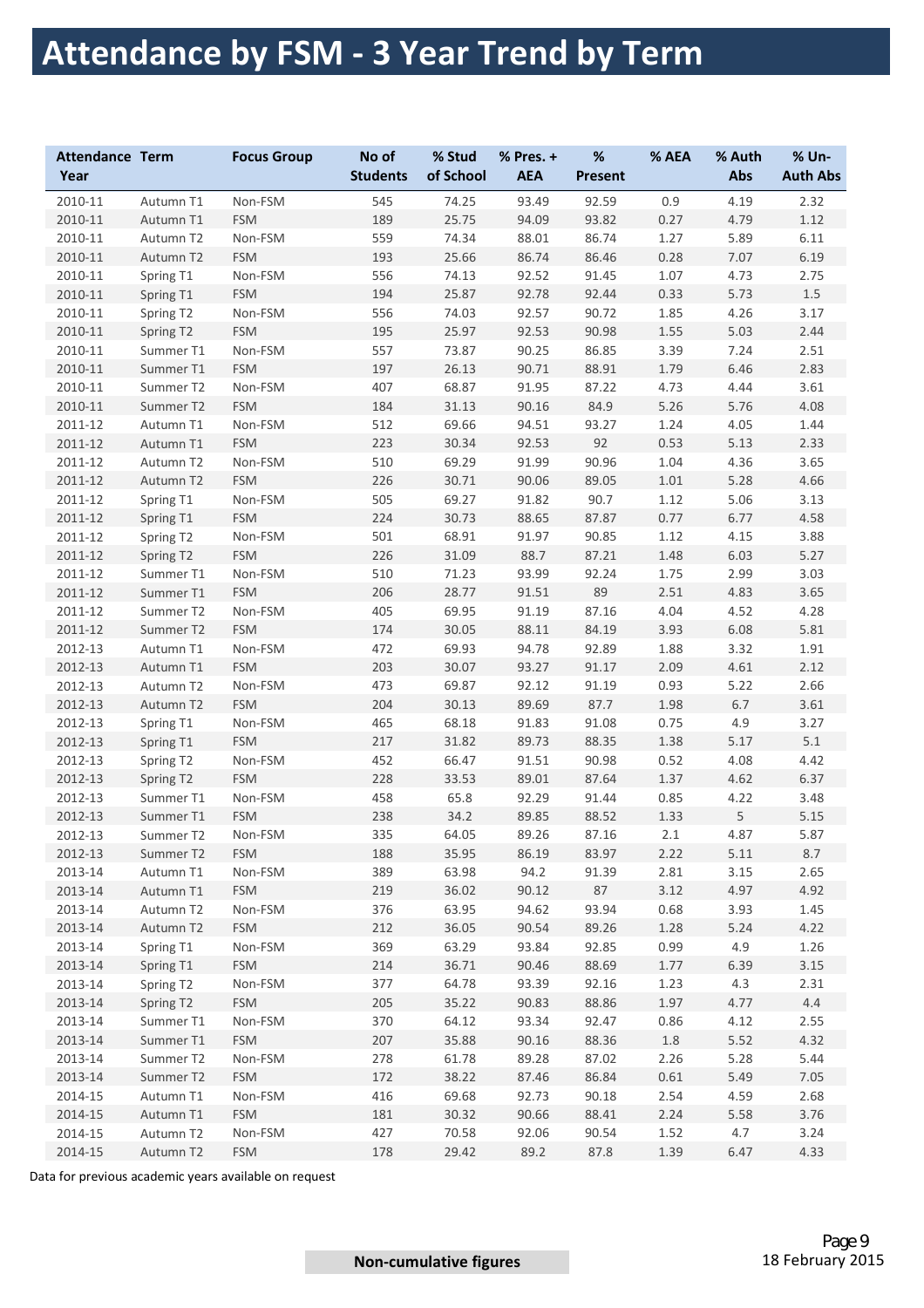### **Attendance by Gender - 3 Year Trend by Term**

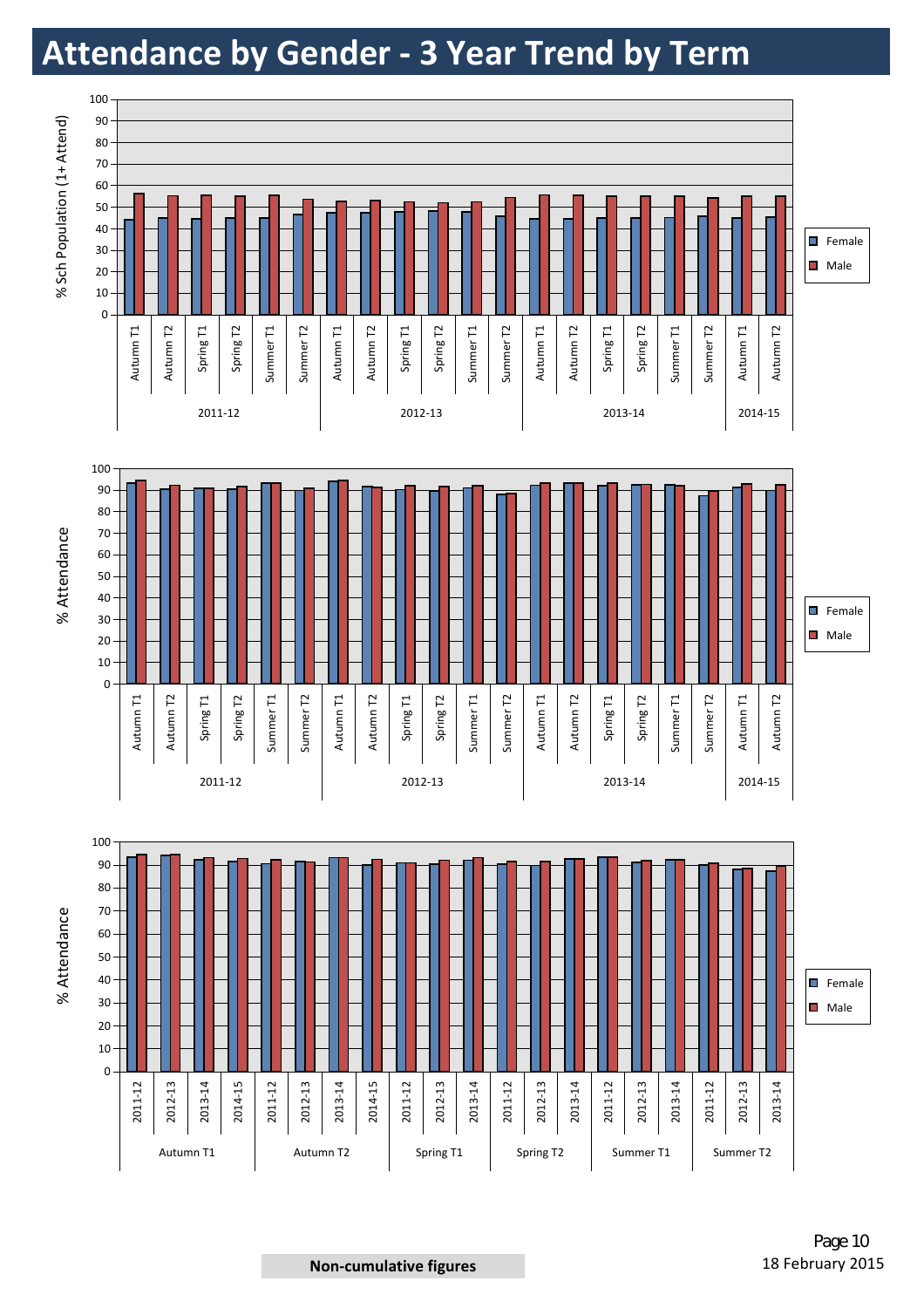### **Attendance by Gender - 3 Year Trend by Term**

| <b>Attendance Term</b><br>Year |           | <b>Focus Group</b> | No of<br><b>Students</b> | % Stud<br>of School | $%$ Pres. $+$<br><b>AEA</b> | %<br>Present | % AEA   | % Auth<br><b>Abs</b> | % Un-<br><b>Auth Abs</b> |
|--------------------------------|-----------|--------------------|--------------------------|---------------------|-----------------------------|--------------|---------|----------------------|--------------------------|
| 2010-11                        | Autumn T1 | Female             | 313                      | 42.64               | 93.34                       | 92.45        | 0.89    | 4.6                  | 2.06                     |
| 2010-11                        | Autumn T1 | Male               | 421                      | 57.36               | 93.87                       | 93.25        | 0.62    | 4.15                 | 1.97                     |
| 2010-11                        | Autumn T2 | Female             | 324                      | 43.09               | 87.03                       | 86.39        | 0.65    | 6.02                 | 6.94                     |
| 2010-11                        | Autumn T2 | Male               | 428                      | 56.91               | 88.16                       | 86.87        | 1.29    | 6.32                 | 5.52                     |
| 2010-11                        | Spring T1 | Female             | 326                      | 43.47               | 92.55                       | 91.83        | 0.72    | 4.61                 | 2.85                     |
| 2010-11                        | Spring T1 | Male               | 424                      | 56.53               | 92.61                       | 91.62        | 0.99    | 5.28                 | 2.1                      |
| 2010-11                        | Spring T2 | Female             | 330                      | 43.94               | 92.25                       | 90.95        | 1.3     | 4.53                 | 3.22                     |
| 2010-11                        | Spring T2 | Male               | 421                      | 56.06               | 92.8                        | 90.67        | 2.13    | 4.41                 | 2.79                     |
| 2010-11                        | Summer T1 | Female             | 332                      | 44.03               | 89.73                       | 87.1         | 2.63    | 7.4                  | 2.87                     |
| 2010-11                        | Summer T1 | Male               | 422                      | 55.97               | 90.87                       | 87.62        | 3.25    | 6.75                 | 2.38                     |
| 2010-11                        | Summer T2 | Female             | 265                      | 44.84               | 91.27                       | 86.25        | 5.03    | 5.02                 | 3.71                     |
| 2010-11                        | Summer T2 | Male               | 326                      | 55.16               | 91.49                       | 86.71        | 4.78    | 4.72                 | 3.79                     |
| 2011-12                        | Autumn T1 | Female             | 323                      | 43.95               | 93.24                       | 92.39        | 0.86    | 4.48                 | 2.28                     |
| 2011-12                        | Autumn T1 | Male               | 412                      | 56.05               | 94.43                       | 93.28        | 1.16    | 4.3                  | 1.27                     |
| 2011-12                        | Autumn T2 | Female             | 330                      | 44.84               | 90.42                       | 89.62        | 0.79    | 4.91                 | 4.68                     |
| 2011-12                        | Autumn T2 | Male               | 406                      | 55.16               | 92.18                       | 90.97        | 1.21    | 4.43                 | 3.39                     |
| 2011-12                        | Spring T1 | Female             | 325                      | 44.58               | 90.81                       | 90.02        | 0.79    | 5.36                 | 3.83                     |
| 2011-12                        | Spring T1 | Male               | 404                      | 55.42               | 90.87                       | 89.68        | 1.19    | 5.76                 | 3.36                     |
| 2011-12                        | Spring T2 | Female             | 327                      | 44.98               | 90.29                       | 89.63        | 0.67    | 4.77                 | 4.93                     |
| 2011-12                        | Spring T2 | Male               | 400                      | 55.02               | 91.49                       | 89.8         | 1.69    | 4.7                  | 3.8                      |
| 2011-12                        | Summer T1 | Female             | 320                      | 44.69               | 93.25                       | 91.86        | 1.39    | 3.15                 | 3.59                     |
| 2011-12                        | Summer T1 | Male               | 396                      | 55.31               | 93.29                       | 90.85        | 2.43    | 3.82                 | 2.9                      |
| 2011-12                        | Summer T2 | Female             | 269                      | 46.46               | 89.77                       | 85.82        | 3.95    | 4.87                 | 5.37                     |
| 2011-12                        | Summer T2 | Male               | 310                      | 53.54               | 90.7                        | 86.65        | 4.05    | 5.1                  | 4.2                      |
| 2012-13                        | Autumn T1 | Female             | 320                      | 47.41               | 94.05                       | 91.89        | 2.16    | 3.56                 | 2.39                     |
| 2012-13                        | Autumn T1 | Male               | 355                      | 52.59               | 94.56                       | 92.81        | 1.76    | 3.84                 | 1.6                      |
| 2012-13                        | Autumn T2 | Female             | 319                      | 47.12               | 91.5                        | 89.72        | 1.78    | 5.21                 | 3.29                     |
| 2012-13                        | Autumn T2 | Male               | 358                      | 52.88               | 91.27                       | 90.51        | 0.76    | 6.08                 | 2.65                     |
| 2012-13                        | Spring T1 | Female             | 325                      | 47.65               | 90.25                       | 88.81        | 1.44    | 4.91                 | 4.84                     |
| 2012-13                        | Spring T1 | Male               | 357                      | 52.35               | 91.99                       | 91.49        | 0.5     | 5.06                 | 2.95                     |
| 2012-13                        | Spring T2 | Female             | 327                      | 48.09               | 89.68                       | 88.63        | 1.04    | 3.95                 | 6.37                     |
| 2012-13                        | Spring T2 | Male               | 353                      | 51.91               | 91.58                       | 90.99        | 0.59    | 4.54                 | 3.88                     |
| 2012-13                        | Summer T1 | Female             | 332                      | 47.7                | 90.99                       | 89.64        | 1.36    | 4.51                 | 4.5                      |
| 2012-13                        | Summer T1 | Male               | 364                      | 52.3                | 91.89                       | 91.19        | 0.7     | 4.47                 | 3.64                     |
| 2012-13                        | Summer T2 | Female             | 239                      | 45.7                | 87.89                       | 85.45        | 2.44    | 4.89                 | 7.22                     |
| 2012-13                        | Summer T2 | Male               | 284                      | 54.3                | 88.38                       | 86.49        | 1.89    | 5.01                 | 6.61                     |
| 2013-14                        | Autumn T1 | Female             | 270                      | 44.41               | 92.23                       | 89.27        | 2.96    | 3.47                 | 4.31                     |
| 2013-14                        | Autumn T1 | Male               | 338                      | 55.59               | 93.13                       | 90.24        | 2.89    | 4.08                 | $2.8\,$                  |
| 2013-14                        | Autumn T2 | Female             | 262                      | 44.56               | 93.07                       | 92.05        | 1.02    | 4.14                 | 2.78                     |
| 2013-14                        | Autumn T2 | Male               | 326                      | 55.44               | 93.2                        | 92.39        | $0.8\,$ | 4.62                 | 2.19                     |
| 2013-14                        | Spring T1 | Female             | 262                      | 44.94               | 92.05                       | 90.3         | 1.75    | 5.59                 | 2.37                     |
| 2013-14                        | Spring T1 | Male               | 321                      | 55.06               | 93.07                       | 92.18        | 0.89    | 5.32                 | $1.6\,$                  |
| 2013-14                        | Spring T2 | Female             | 262                      | 45.02               | 92.43                       | 91.49        | 0.94    | 4.09                 | 3.47                     |
| 2013-14                        | Spring T2 | Male               | 320                      | 54.98               | 92.54                       | 90.6         | 1.93    | 4.77                 | 2.7                      |
| 2013-14                        | Summer T1 | Female             | 260                      | 45.06               | 92.26                       | 91.19        | 1.07    | 4.14                 | 3.61                     |
| 2013-14                        | Summer T1 | Male               | 317                      | 54.94               | 92.15                       | 90.84        | 1.31    | 5.02                 | 2.83                     |
| 2013-14                        | Summer T2 | Female             | 206                      | 45.78               | 87.36                       | 85.28        | 2.08    | 5.49                 | 7.15                     |
| 2013-14                        | Summer T2 | Male               | 244                      | 54.22               | 89.63                       | 88.37        | 1.26    | 5.25                 | 5.12                     |
| 2014-15                        | Autumn T1 | Female             | 268                      | 44.89               | 91.3                        | 88.48        | 2.83    | 4.97                 | 3.73                     |
| 2014-15                        | Autumn T1 | Male               | 329                      | 55.11               | 92.74                       | 90.59        | 2.15    | 4.83                 | 2.43                     |
| 2014-15                        | Autumn T2 | Female             | 273                      | 45.12               | 89.79                       | 87.98        | 1.81    | 5.58                 | 4.64                     |
| 2014-15                        | Autumn T2 | Male               | 332                      | 54.88               | 92.37                       | 91.15        | 1.22    | 4.94                 | 2.69                     |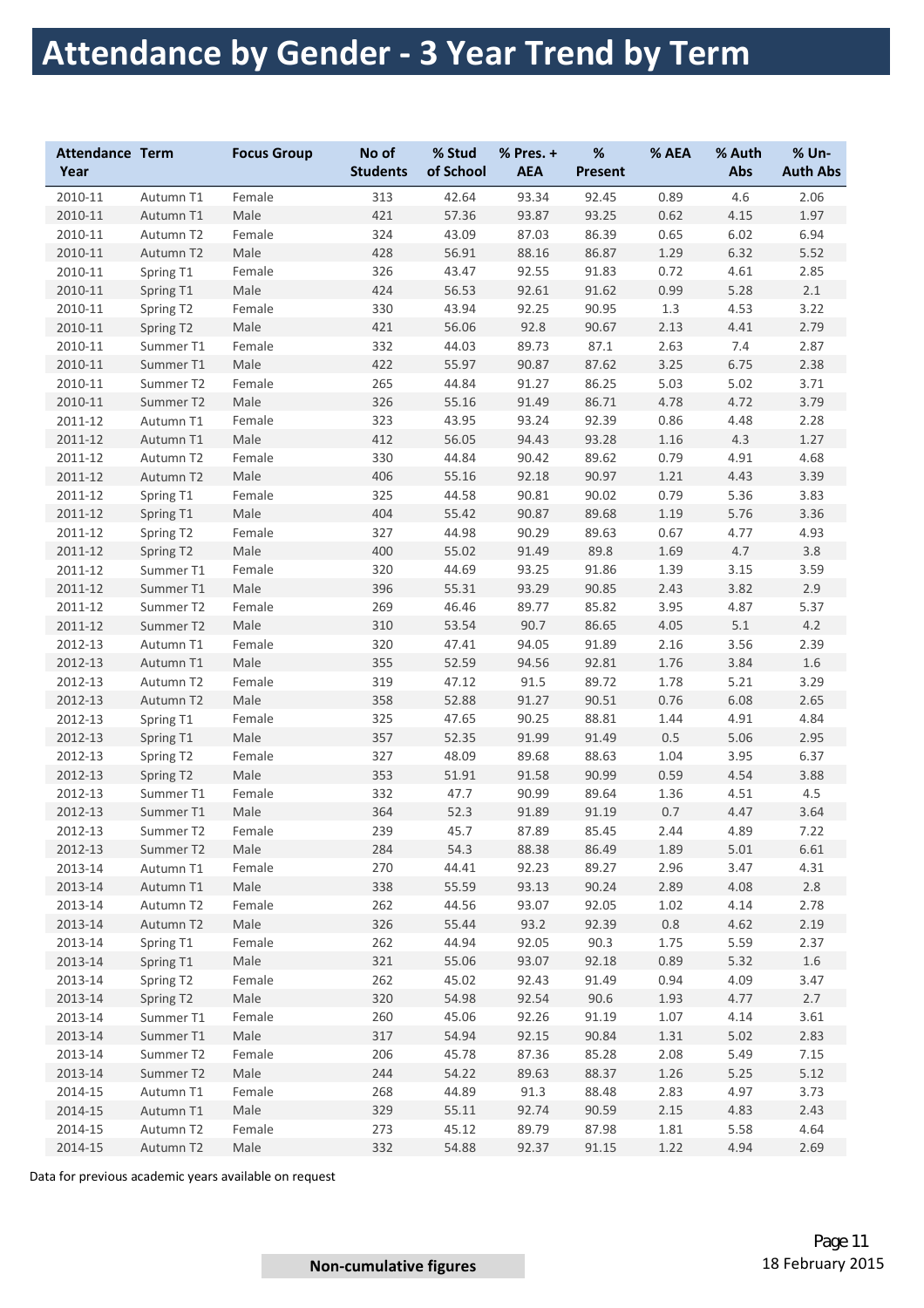### **Attendance by LAC - 3 Year Trend by Term**

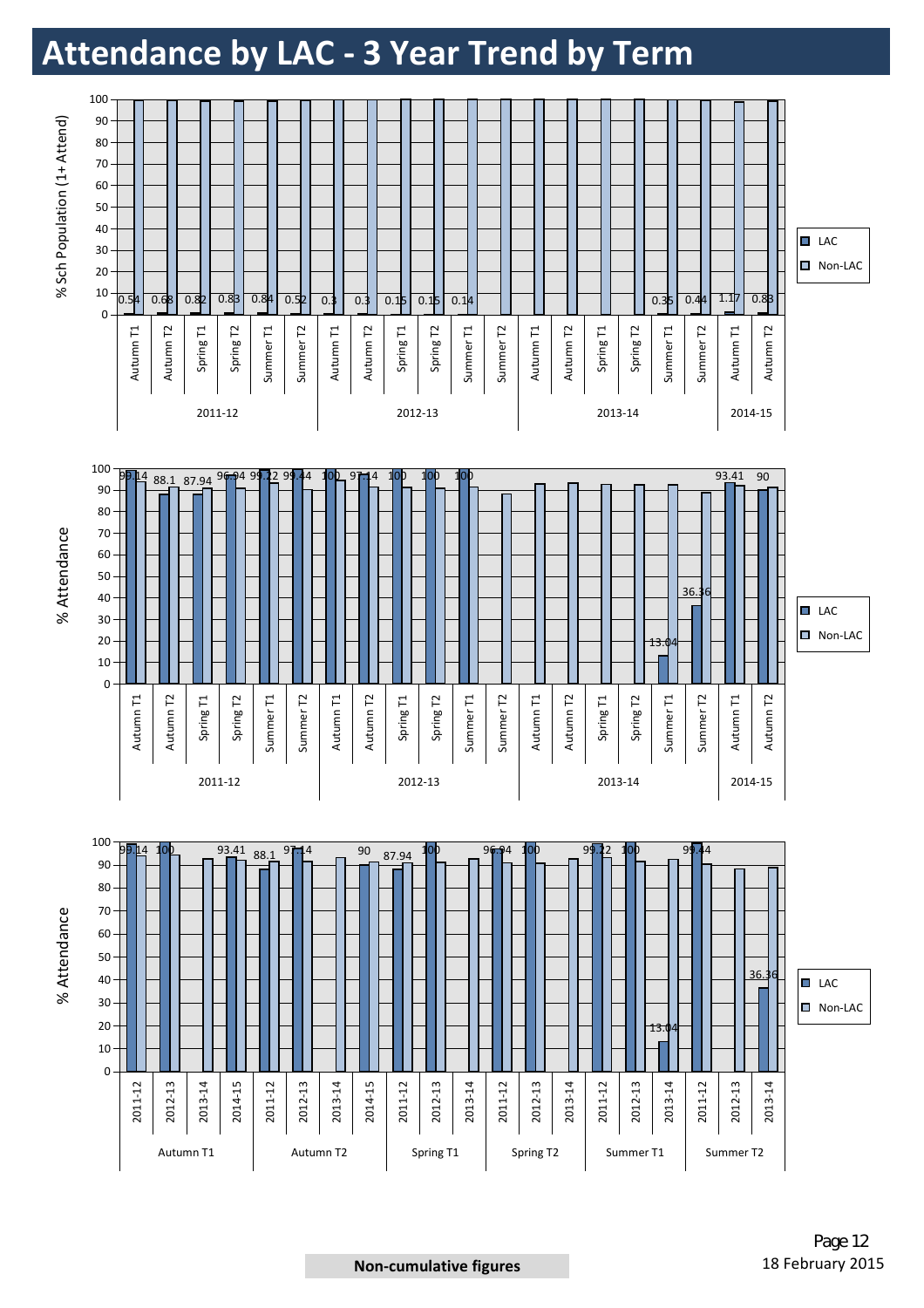### **Attendance by LAC - 3 Year Trend by Term**

| <b>Attendance Term</b><br>Year |           | <b>Focus Group</b> | No of<br><b>Students</b> | % Stud<br>of School | % Pres. +<br><b>AEA</b> | $\%$<br><b>Present</b> | % AEA               | % Auth<br>Abs  | % Un-<br><b>Auth Abs</b> |
|--------------------------------|-----------|--------------------|--------------------------|---------------------|-------------------------|------------------------|---------------------|----------------|--------------------------|
| 2010-11                        | Autumn T1 | Non-LAC            | 730                      | 99.46               | 93.64                   | 92.9                   | 0.74                | 4.36           | $\overline{2}$           |
| 2010-11                        | Autumn T1 | <b>LAC</b>         | $\overline{4}$           | 0.54                | 94.35                   | 94.35                  | $\mathbf 0$         | 0.81           | 4.84                     |
| 2010-11                        | Autumn T2 | Non-LAC            | 748                      | 99.47               | 87.68                   | 86.68                  | $\mathbf{1}$        | 6.22           | 6.1                      |
| 2010-11                        | Autumn T2 | <b>LAC</b>         | $\overline{4}$           | 0.53                | 87.19                   | 84.71                  | 2.48                | 2.07           | 10.74                    |
| 2010-11                        | Spring T1 | Non-LAC            | 746                      | 99.47               | 92.55                   | 91.68                  | 0.87                | 5.01           | 2.44                     |
| 2010-11                        | Spring T1 | <b>LAC</b>         | $\overline{4}$           | 0.53                | 98.28                   | 97.41                  | 0.86                | 1.72           | $\mathsf{O}\xspace$      |
| 2010-11                        | Spring T2 | Non-LAC            | 747                      | 99.47               | 92.59                   | 90.83                  | 1.75                | 4.44           | 2.98                     |
| 2010-11                        | Spring T2 | LAC                | $\overline{4}$           | 0.53                | 87.86                   | 82.86                  | 5                   | 8.93           | 3.21                     |
| 2010-11                        | Summer T1 | Non-LAC            | 750                      | 99.47               | 90.49                   | 87.56                  | 2.93                | 6.93           | 2.58                     |
| 2010-11                        | Summer T1 | <b>LAC</b>         | $\overline{4}$           | 0.53                | 67.41                   | 57.14                  | 10.27               | 27.68          | 4.91                     |
| 2010-11                        | Summer T2 | Non-LAC            | 586                      | 99.15               | 91.49                   | 86.66                  | 4.83                | 4.74           | 3.77                     |
| 2010-11                        | Summer T2 | <b>LAC</b>         | $\mathsf S$              | 0.85                | 78.48                   | 64.14                  | 14.35               | 20.25          | 1.27                     |
| 2011-12                        | Autumn T1 | Non-LAC            | 731                      | 99.46               | 93.89                   | 92.85                  | 1.03                | 4.39           | 1.72                     |
| 2011-12                        | Autumn T1 | <b>LAC</b>         | $\overline{4}$           | 0.54                | 99.14                   | 99.14                  | 0                   | 0.86           | $\mathsf{O}\xspace$      |
| 2011-12                        | Autumn T2 | Non-LAC            | 731                      | 99.32               | 91.42                   | 90.43                  | 0.99                | 4.61           | 3.98                     |
| 2011-12                        | Autumn T2 | <b>LAC</b>         | 5                        | 0.68                | 88.1                    | 81.67                  | 6.43                | 10.29          | 1.61                     |
| 2011-12                        | Spring T1 | Non-LAC            | 723                      | 99.18               | 90.87                   | 89.9                   | 0.97                | 5.53           | 3.6                      |
| 2011-12                        | Spring T1 | LAC                | $\,6\,$                  | 0.82                | 87.94                   | 81.47                  | 6.47                | 12.06          | $\mathsf{O}\xspace$      |
| 2011-12                        | Spring T2 | Non-LAC            | 721                      | 99.17               | 90.91                   | 89.8                   | 1.11                | 4.76           | 4.34                     |
| 2011-12                        | Spring T2 | LAC                | $\,6\,$                  | 0.83                | 96.94                   | 81.39                  | 15.56               | 2.22           | 0.83                     |
| 2011-12                        | Summer T1 | Non-LAC            | 710                      | 99.16               | 93.22                   | 91.36                  | 1.86                | 3.54           | 3.24                     |
| 2011-12                        | Summer T1 | LAC                | 6                        | 0.84                | 99.22                   | 84.9                   | 14.32               | 0.78           | $\mathsf{O}\xspace$      |
| 2011-12                        | Summer T2 | Non-LAC            | 576                      | 99.48               | 90.22                   | 86.37                  | 3.84                | 5.02           | 4.77                     |
| 2011-12                        | Summer T2 | LAC                | $\mathbf{3}$             | 0.52                | 99.44                   | 65                     | 34.44               | 0.56           | $\mathsf{O}\xspace$      |
| 2012-13                        | Autumn T1 | Non-LAC            | 673                      | 99.7                | 94.31                   | 92.35                  | 1.95                | 3.72           | 1.98                     |
| 2012-13                        | Autumn T1 | LAC                | $\overline{2}$           | 0.3                 | 100                     | 100                    | $\overline{0}$      | $\mathbf 0$    | $\mathsf{O}\xspace$      |
| 2012-13                        | Autumn T2 | Non-LAC            | 675                      | 99.7                | 91.36                   | 90.11                  | 1.25                | 5.68           | 2.96                     |
| 2012-13                        | Autumn T2 | LAC                | $\overline{2}$           | 0.3                 | 97.14                   | 97.14                  | $\overline{0}$      | 2.86           | $\mathsf{O}\xspace$      |
| 2012-13                        | Spring T1 | Non-LAC            | 681                      | 99.85               | 91.15                   | 90.2                   | 0.95                | 5              | 3.86                     |
| 2012-13                        | Spring T1 | LAC                | $\mathbf{1}$             | 0.15                | 100                     | 100                    | $\overline{0}$      | $\mathbf{0}$   | $\mathsf{O}\xspace$      |
| 2012-13                        | Spring T2 | Non-LAC            | 679                      | 99.85               | 90.65                   | 89.85                  | 0.81                | 4.27           | 5.08                     |
| 2012-13                        | Spring T2 | LAC                | $\mathbf{1}$             | 0.15                | 100                     | 100                    | $\overline{0}$      | $\mathbf 0$    | $\mathsf{O}\xspace$      |
| 2012-13                        | Summer T1 | Non-LAC            | 695                      | 99.86               | 91.45                   | 90.43                  | 1.02                | 4.5            | 4.06                     |
| 2012-13                        | Summer T1 | LAC                | $\mathbf{1}$             | 0.14                | 100                     | 100                    | $\boldsymbol{0}$    | $\mathbf 0$    | $\mathsf{O}\xspace$      |
| 2012-13                        | Summer T2 | Non-LAC            | 523                      | 100                 | 88.16                   | 86.01                  | 2.14                | 4.95           | 6.89                     |
| 2013-14                        | Autumn T1 | Non-LAC            | 608                      | 100                 | 92.73                   | 89.81                  | 2.92                | 3.81           | 3.47                     |
| 2013-14                        | Autumn T2 | Non-LAC            | 588                      | 100                 | 93.14                   | 92.24                  | 0.9                 | 4.41           | 2.45                     |
| 2013-14                        | Spring T1 | Non-LAC            | 583                      | 100                 | 92.61                   | 91.34                  | 1.27                | 5.44           | 1.94                     |
| 2013-14                        | Spring T2 | Non-LAC            | 582                      | 100                 | 92.49                   | 91                     | 1.49                | 4.46           | 3.05                     |
| 2013-14                        | Summer T1 | Non-LAC            | 575                      | 99.65               | 92.37                   | 91.17                  | 1.2                 | 4.63           | $\mathbf{3}$             |
| 2013-14                        | Summer T1 | LAC                | $\overline{2}$           | 0.35                | 13.04                   | 13.04                  | $\mathsf{O}\xspace$ | $\overline{0}$ | 86.96                    |
| 2013-14                        | Summer T2 | Non-LAC            | 448                      | 99.56               | 88.77                   | 87.21                  | 1.56                | 5.38           | 5.86                     |
| 2013-14                        | Summer T2 | LAC                | $\overline{2}$           | 0.44                | 36.36                   | 10.91                  | 25.45               | 1.82           | 61.82                    |
| 2014-15                        | Autumn T1 | Non-LAC            | 590                      | 98.83               | 92.08                   | 89.63                  | 2.45                | 4.91           | 3.01                     |
| 2014-15                        | Autumn T1 | LAC                | $7\overline{ }$          | 1.17                | 93.41                   | 90.48                  | 2.93                | 3.3            | 3.3                      |
| 2014-15                        | Autumn T2 | Non-LAC            | 600                      | 99.17               | 91.22                   | 89.73                  | 1.49                | 5.21           | 3.57                     |
| 2014-15                        | Autumn T2 | LAC                | 5                        | 0.83                | 90                      | 88.82                  | 1.18                | 7.65           | 2.35                     |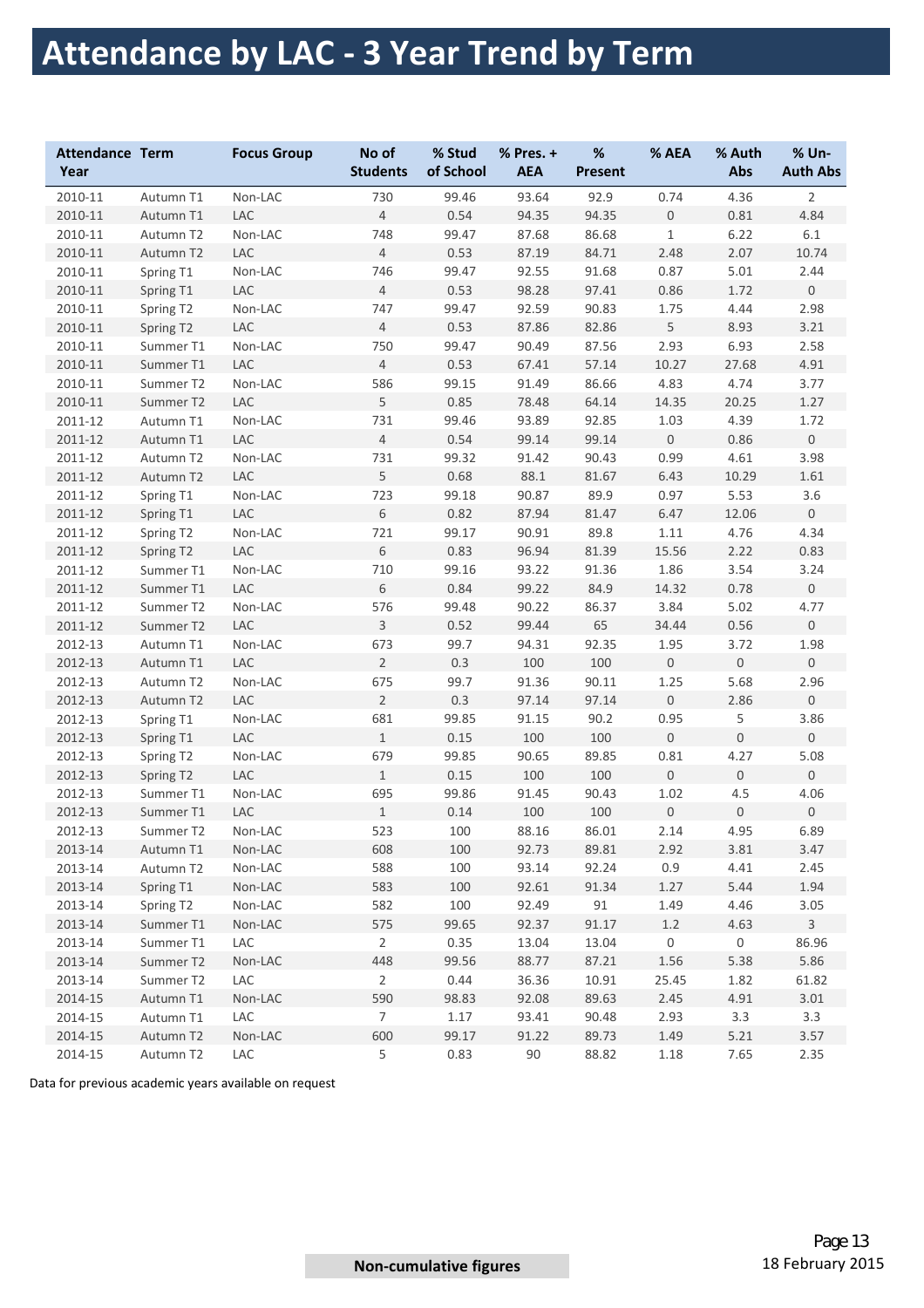### **Attendance by SEN - 3 Year Trend by Term**

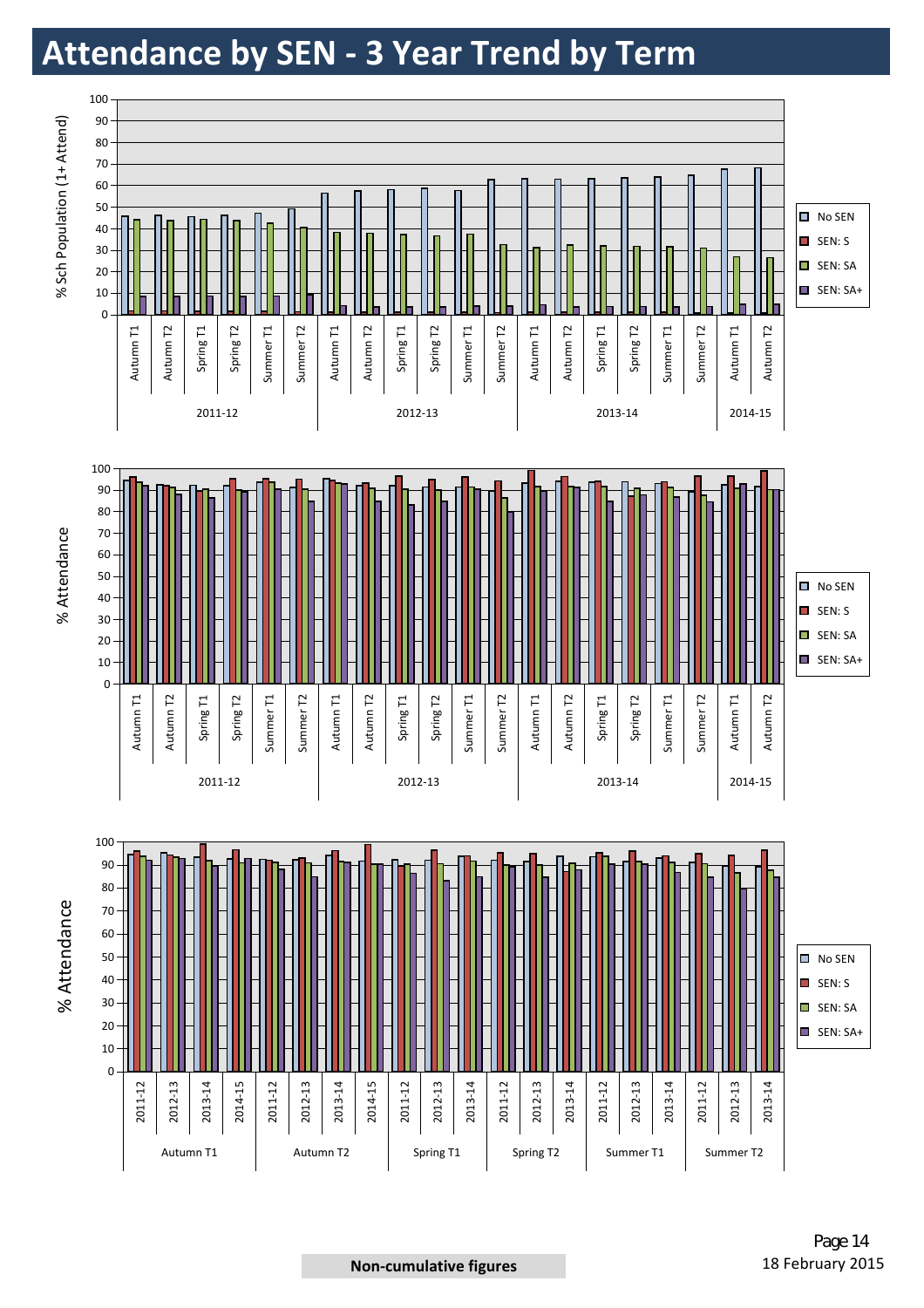# **Attendance by SEN - 3 Year Trend by Term**

| <b>Attendance Term</b><br>Year |                       | <b>Focus Group</b> | No of<br><b>Students</b> | % Stud<br>of School | $%$ Pres. $+$<br><b>AEA</b> | $\%$<br><b>Present</b> | % AEA            | % Auth<br>Abs | % Un-<br><b>Auth Abs</b> |
|--------------------------------|-----------------------|--------------------|--------------------------|---------------------|-----------------------------|------------------------|------------------|---------------|--------------------------|
| 2012-13                        | Autumn T1             | SEN: SA            | 258                      | 38.22               | 93.32                       | 91.94                  | 1.38             | 4.47          | 2.21                     |
| 2012-13                        | Autumn T1             | No SEN             | 381                      | 56.44               | 95.12                       | 94.01                  | 1.11             | 3.13          | 1.75                     |
| 2012-13                        | Autumn T1             | SEN: SA+           | 28                       | 4.15                | 92.8                        | 73.56                  | 19.23            | 4.23          | 2.98                     |
| 2012-13                        | Autumn T1             | SEN: S             | $\,8\,$                  | 1.19                | 94.3                        | 93.93                  | 0.37             | 4.41          | 1.29                     |
| 2012-13                        | Autumn T2             | SEN: SA            | 256                      | 37.81               | 90.86                       | 90.16                  | 0.7              | 5.97          | 3.17                     |
| 2012-13                        | Autumn T2             | No SEN             | 388                      | 57.31               | 92.12                       | 91.37                  | 0.75             | 5.3           | 2.58                     |
| 2012-13                        | Autumn T2             | SEN: SA+           | 25                       | 3.69                | 84.79                       | 69.98                  | 14.81            | 8.27          | 6.95                     |
| 2012-13                        | Autumn T2             | SEN: S             | $\,8\,$                  | 1.18                | 93.04                       | 92.86                  | 0.18             | 5.71          | 1.25                     |
| 2012-13                        | Spring T1             | SEN: SA            | 253                      | 37.1                | 90.49                       | 89.84                  | 0.65             | 5.21          | 4.3                      |
| 2012-13                        | Spring T1             | No SEN             | 396                      | 58.06               | 91.99                       | 91.74                  | 0.24             | 4.71          | 3.3                      |
| 2012-13                        | Spring T1             | SEN: SA+           | 25                       | 3.67                | 82.99                       | 67.83                  | 15.16            | 8.17          | 8.84                     |
| 2012-13                        | Spring T1             | SEN: S             | $\,8\,$                  | 1.17                | 96.41                       | 95.07                  | 1.35             | 1.79          | 1.79                     |
| 2012-13                        | Spring T <sub>2</sub> | SEN: SA            | 249                      | 36.62               | 89.97                       | 89.49                  | 0.49             | 4.93          | 5.09                     |
| 2012-13                        | Spring T <sub>2</sub> | No SEN             | 399                      | 58.68               | 91.38                       | 91.13                  | 0.25             | 3.73          | 4.89                     |
| 2012-13                        | Spring T <sub>2</sub> | SEN: SA+           | 24                       | 3.53                | 84.56                       | 70.95                  | 13.61            | 6.33          | 9.11                     |
| 2012-13                        | Spring T2             | SEN: S             | $\,8\,$                  | 1.18                | 94.78                       | 93.41                  | 1.37             | 3.57          | 1.65                     |
| 2012-13                        | Summer T1             | SEN: SA            | 260                      | 37.36               | 91.47                       | 90.74                  | 0.74             | 4.73          | 3.8                      |
| 2012-13                        | Summer T1             | No SEN             | 401                      | 57.61               | 91.43                       | 91.29                  | 0.14             | 4.46          | 4.11                     |
| 2012-13                        | Summer T1             | SEN: SA+           | 27                       | 3.88                | 90.37                       | 71.81                  | 18.56            | 3.33          | 6.3                      |
| 2012-13                        | Summer T1             | SEN: S             | 8                        | 1.15                | 95.91                       | 95.91                  | $\boldsymbol{0}$ | 1.72          | 2.37                     |
| 2012-13                        | Summer T2             | SEN: SA            | 170                      | 32.5                | 86.43                       | 85.19                  | 1.24             | 5.87          | 7.7                      |
| 2012-13                        | Summer T2             | No SEN             | 327                      | 62.52               | 89.46                       | 87.85                  | 1.62             | 4.5           | 6.03                     |
| 2012-13                        | Summer T2             | SEN: SA+           | 21                       | 4.02                | 79.75                       | 60.53                  | 19.22            | 4.51          | 15.73                    |
| 2012-13                        | Summer T2             | SEN: S             | 5                        | 0.96                | 94.18                       | 93.12                  | 1.06             | 4.76          | 1.06                     |
| 2013-14                        | Autumn T1             | SEN: SA            | 189                      | 31.09               | 91.71                       | 89.86                  | 1.85             | 5.31          | 2.98                     |
| 2013-14                        | Autumn T1             | No SEN             | 384                      | 63.16               | 93.33                       | 90.7                   | 2.64             | 2.94          | 3.72                     |
| 2013-14                        | Autumn T1             | SEN: SA+           | 28                       | 4.61                | 89.6                        | 74.18                  | 15.42            | 6.29          | 4.11                     |
| 2013-14                        | Autumn T1             | SEN: S             | $\overline{7}$           | 1.15                | 99.13                       | 96.96                  | 2.17             | 0.43          | 0.43                     |
|                                |                       |                    | 189                      |                     |                             |                        |                  |               | 2.48                     |
| 2013-14                        | Autumn T2             | SEN: SA            | 370                      | 32.14               | 91.57                       | 90.61                  | 0.96<br>0.5      | 5.95<br>3.61  | 2.4                      |
| 2013-14                        | Autumn T2             | No SEN             | 22                       | 62.93               | 93.99                       | 93.49                  |                  |               |                          |
| 2013-14                        | Autumn T2             | SEN: SA+           | $\overline{7}$           | 3.74                | 91.17                       | 83.35                  | 7.82             | 5.1           | 3.73                     |
| 2013-14                        | Autumn T2             | SEN: S             |                          | 1.19                | 96.21                       | 96.21                  | $\boldsymbol{0}$ | 3.16          | 0.63                     |
| 2013-14                        | Spring T1             | SEN: SA            | 186                      | 31.9                | 91.62                       | 90.27                  | 1.35             | 5.79          | 2.59                     |
| 2013-14                        | Spring T1             | No SEN             | 368                      | 63.12               | 93.55                       | 92.78                  | 0.77             | 4.86          | 1.59                     |
| 2013-14                        | Spring T1             | SEN: SA+           | 22                       | 3.77                | 84.81                       | 76.09                  | 8.72             | 12.33         | 2.86                     |
| 2013-14                        | Spring T1             | SEN: S             | $\overline{7}$           | 1.2                 | 93.91                       | 91.39                  | 2.52             | 5.25          | 0.84                     |
| 2013-14                        | Spring T <sub>2</sub> | SEN: SA            | 184                      | 31.62               | 90.62                       | 88.72                  | 1.9              | 6.32          | 3.06                     |
| 2013-14                        | Spring T2             | No SEN             | 369                      | 63.4                | 93.78                       | 93.08                  | 0.7              | 3.37          | 2.85                     |
| 2013-14                        | Spring T2             | SEN: SA+           | 22                       | 3.78                | 87.83                       | 75.02                  | 12.81            | 6.81          | 5.36                     |
| 2013-14                        | Spring T2             | SEN: S             | $\overline{7}$           | 1.2                 | 87.01                       | 86.03                  | 0.98             | 6.62          | 6.37                     |
| 2013-14                        | Summer T1             | SEN: SA            | 182                      | 31.54               | 91.13                       | 89.96                  | 1.17             | 5.57          | 3.3                      |
| 2013-14                        | Summer T1             | No SEN             | 368                      | 63.78               | 92.99                       | 92.22                  | 0.77             | 4.16          | 2.85                     |
| 2013-14                        | Summer T1             | SEN: SA+           | 20                       | 3.47                | 86.68                       | 76.77                  | 9.92             | 4.35          | 8.97                     |
| 2013-14                        | Summer T1             | SEN: S             | $\overline{7}$           | 1.21                | 93.9                        | 93.9                   | $\mathbf 0$      | 4.47          | 1.63                     |
| 2013-14                        | Summer T2             | SEN: SA            | 139                      | 30.89               | 87.51                       | 85.07                  | 2.44             | 7.04          | 5.45                     |
| 2013-14                        | Summer T2             | No SEN             | 291                      | 64.67               | 89.23                       | 88.24                  | 0.99             | 4.53          | 6.24                     |
| 2013-14                        | Summer T2             | SEN: SA+           | 17                       | 3.78                | 84.53                       | 77.5                   | 7.03             | 6.77          | 8.7                      |
| 2013-14                        | Summer T2             | SEN: S             | $\overline{3}$           | 0.67                | 96.4                        | 96.4                   | $\overline{0}$   | 3.15          | 0.45                     |
| 2014-15                        | Autumn T1             | SEN: SA            | 160                      | 26.8                | 90.88                       | 88.63                  | 2.25             | 5.74          | 3.39                     |
| 2014-15                        | Autumn T1             | No SEN             | 404                      | 67.67               | 92.5                        | 90.14                  | 2.36             | 4.58          | 2.92                     |
| 2014-15                        | Autumn T1             | SEN: SA+           | 29                       | 4.86                | 92.79                       | 87.68                  | 5.11             | 4.79          | 2.42                     |
| 2014-15                        | Autumn T1             | SEN: S             | $\overline{4}$           | 0.67                | 96.48                       | 95.77                  | 0.7              | 2.82          | 0.7                      |
| 2014-15                        | Autumn T2             | SEN: SA            | 160                      | 26.45               | 90.21                       | 87.7                   | 2.52             | 6.51          | 3.28                     |
| 2014-15                        | Autumn T2             | No SEN             | 412                      | 68.1                | 91.6                        | 90.71                  | 0.89             | 4.64          | 3.76                     |
| 2014-15                        | Autumn T2             | SEN: SA+           | 29                       | 4.79                | 90.15                       | 85.76                  | 4.39             | 7.04          | 2.82                     |
| 2014-15                        | Autumn T2             | SEN: S             | $\overline{4}$           | 0.66                | 98.9                        | 98.16                  | 0.74             | 1.1           | $\boldsymbol{0}$         |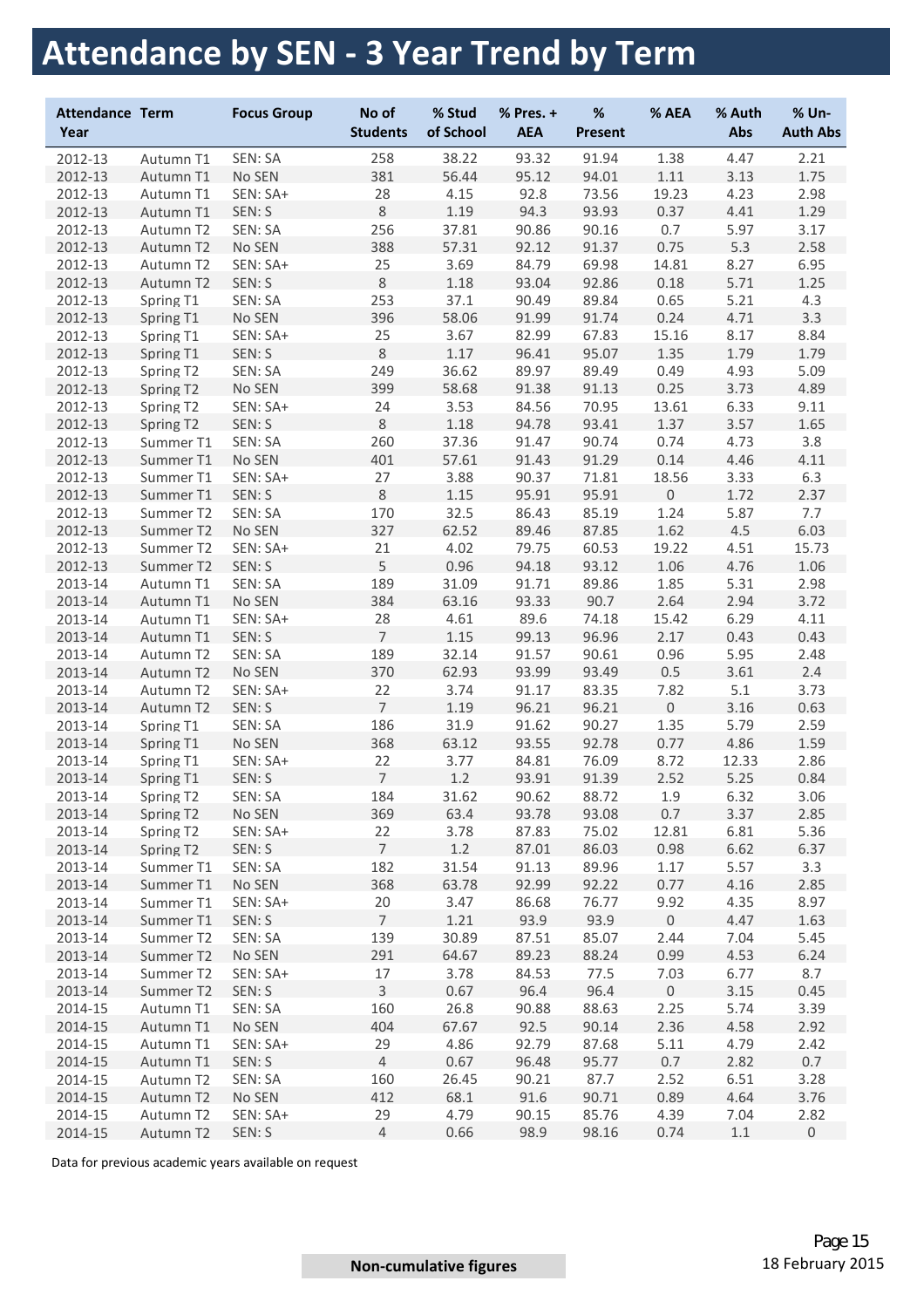### **Attendance by PP - Trend by Term**

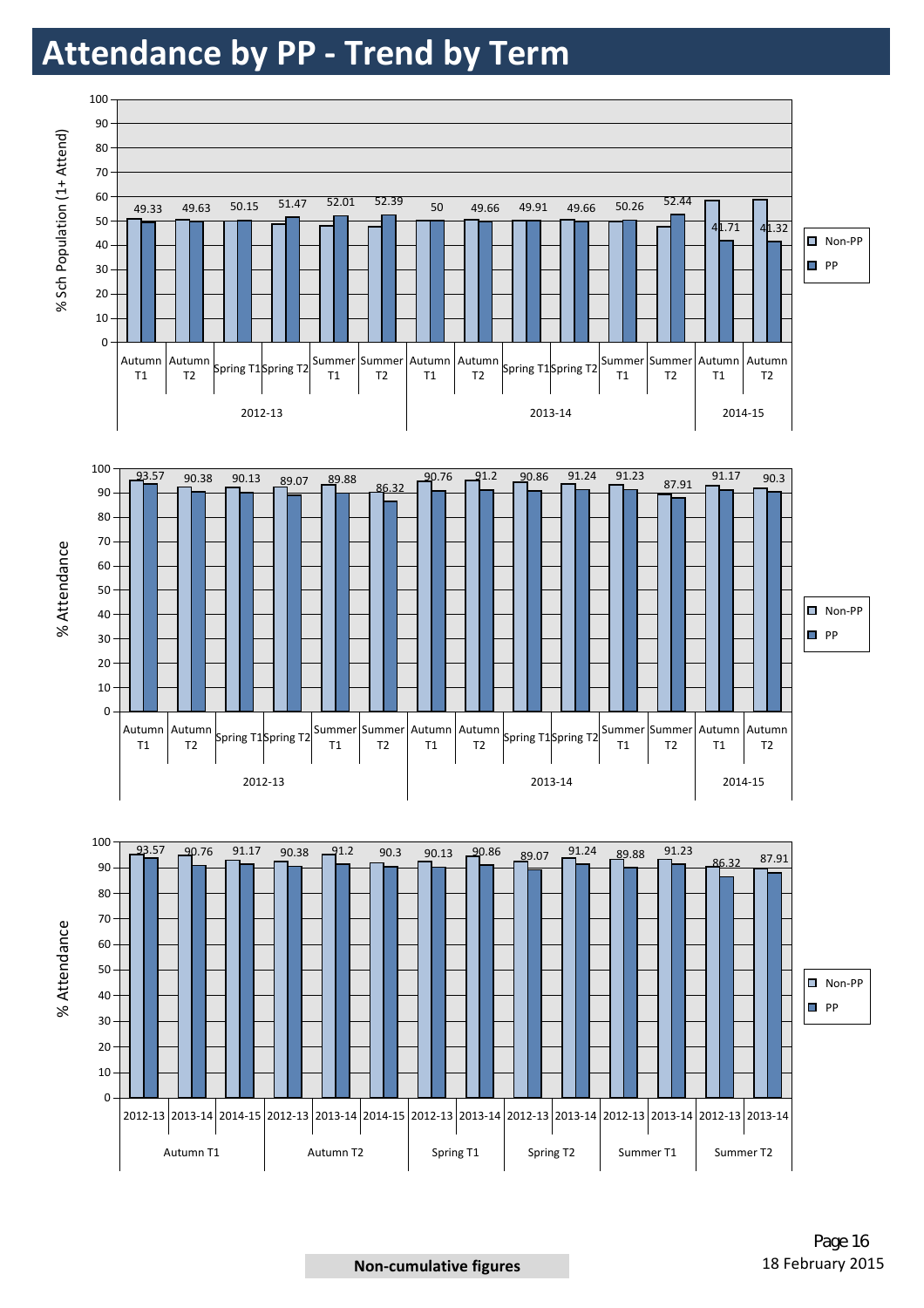# **Attendance by PP - Trend by Term**

| <b>Attendance Term</b><br>Year |                       | <b>Focus Group</b> | No of<br><b>Students</b> | % Stud<br>of School | $%$ Pres. $+$<br><b>AEA</b> | %<br><b>Present</b> | % AEA | % Auth<br>Abs | % Un-<br><b>Auth Abs</b> |
|--------------------------------|-----------------------|--------------------|--------------------------|---------------------|-----------------------------|---------------------|-------|---------------|--------------------------|
| 2012-13                        | Autumn T1             | Non-PP             | 342                      | 50.67               | 95.06                       | 93.43               | 1.63  | 3.15          | 1.8                      |
| 2012-13                        | Autumn T1             | PP                 | 333                      | 49.33               | 93.57                       | 91.3                | 2.27  | 4.28          | 2.15                     |
| 2012-13                        | Autumn T <sub>2</sub> | Non-PP             | 341                      | 50.37               | 92.37                       | 91.85               | 0.53  | 5.18          | 2.44                     |
| 2012-13                        | Autumn T2             | PP                 | 336                      | 49.63               | 90.38                       | 88.41               | 1.97  | 6.16          | 3.46                     |
| 2012-13                        | Spring T1             | Non-PP             | 340                      | 49.85               | 92.21                       | 91.79               | 0.42  | 4.73          | 3.07                     |
| 2012-13                        | Spring T1             | PP                 | 342                      | 50.15               | 90.13                       | 88.67               | 1.46  | 5.25          | 4.62                     |
| 2012-13                        | Spring T <sub>2</sub> | Non-PP             | 330                      | 48.53               | 92.37                       | 92.2                | 0.17  | 3.61          | 4.02                     |
| 2012-13                        | Spring T2             | PP                 | 350                      | 51.47               | 89.07                       | 87.67               | 1.4   | 4.87          | 6.06                     |
| 2012-13                        | Summer T1             | Non-PP             | 334                      | 47.99               | 93.17                       | 92.83               | 0.33  | 3.87          | 2.97                     |
| 2012-13                        | Summer T1             | PP                 | 362                      | 52.01               | 89.88                       | 88.23               | 1.65  | 5.07          | 5.05                     |
| 2012-13                        | Summer T <sub>2</sub> | Non-PP             | 249                      | 47.61               | 90.17                       | 88.55               | 1.62  | 4.48          | 5.34                     |
| 2012-13                        | Summer T <sub>2</sub> | PP                 | 274                      | 52.39               | 86.32                       | 83.71               | 2.62  | 5.38          | 8.3                      |
| 2013-14                        | Autumn T1             | Non-PP             | 304                      | 50                  | 94.67                       | 92.01               | 2.67  | 2.93          | 2.39                     |
| 2013-14                        | Autumn T1             | PP                 | 304                      | 50                  | 90.76                       | 87.59               | 3.18  | 4.69          | 4.55                     |
| 2013-14                        | Autumn T <sub>2</sub> | Non-PP             | 296                      | 50.34               | 95.06                       | 94.6                | 0.47  | 3.67          | 1.27                     |
| 2013-14                        | Autumn T <sub>2</sub> | PP                 | 292                      | 49.66               | 91.2                        | 89.86               | 1.34  | 5.15          | 3.65                     |
| 2013-14                        | Spring T1             | Non-PP             | 292                      | 50.09               | 94.33                       | 93.37               | 0.96  | 4.63          | 1.04                     |
| 2013-14                        | Spring T1             | PP                 | 291                      | 49.91               | 90.86                       | 89.27               | 1.6   | 6.27          | 2.87                     |
| 2013-14                        | Spring T <sub>2</sub> | Non-PP             | 293                      | 50.34               | 93.72                       | 92.78               | 0.93  | 3.89          | 2.39                     |
| 2013-14                        | Spring T2             | PP                 | 289                      | 49.66               | 91.24                       | 89.19               | 2.05  | 5.04          | 3.71                     |
| 2013-14                        | Summer T1             | Non-PP             | 287                      | 49.74               | 93.17                       | 92.74               | 0.43  | 4.34          | 2.49                     |
| 2013-14                        | Summer T1             | PP                 | 290                      | 50.26               | 91.23                       | 89.27               | 1.97  | 4.89          | 3.87                     |
| 2013-14                        | Summer T2             | Non-PP             | 214                      | 47.56               | 89.33                       | 87.89               | 1.44  | 5.27          | 5.4                      |
| 2013-14                        | Summer T <sub>2</sub> | PP                 | 236                      | 52.44               | 87.91                       | 86.09               | 1.82  | 5.45          | 6.65                     |
| 2014-15                        | Autumn T1             | Non-PP             | 348                      | 58.29               | 92.77                       | 90.37               | 2.4   | 4.51          | 2.72                     |
| 2014-15                        | Autumn T1             | PP                 | 249                      | 41.71               | 91.17                       | 88.65               | 2.52  | 5.42          | 3.42                     |
| 2014-15                        | Autumn T <sub>2</sub> | Non-PP             | 355                      | 58.68               | 91.86                       | 90.53               | 1.33  | 4.53          | 3.6                      |
| 2014-15                        | Autumn T <sub>2</sub> | PP                 | 250                      | 41.32               | 90.3                        | 88.59               | 1.7   | 6.2           | 3.5                      |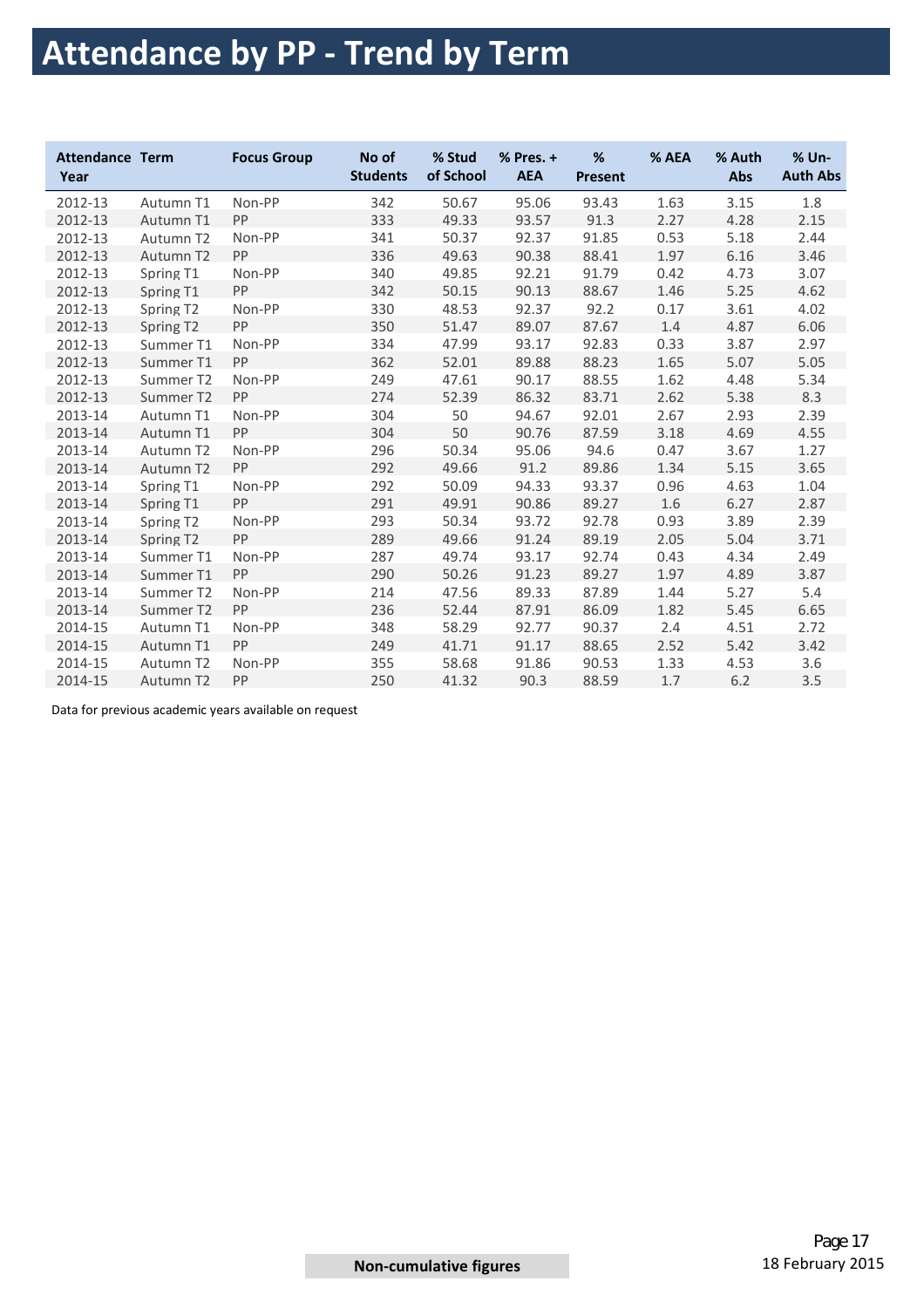### **Attendance by Mobility - Trend by Term**

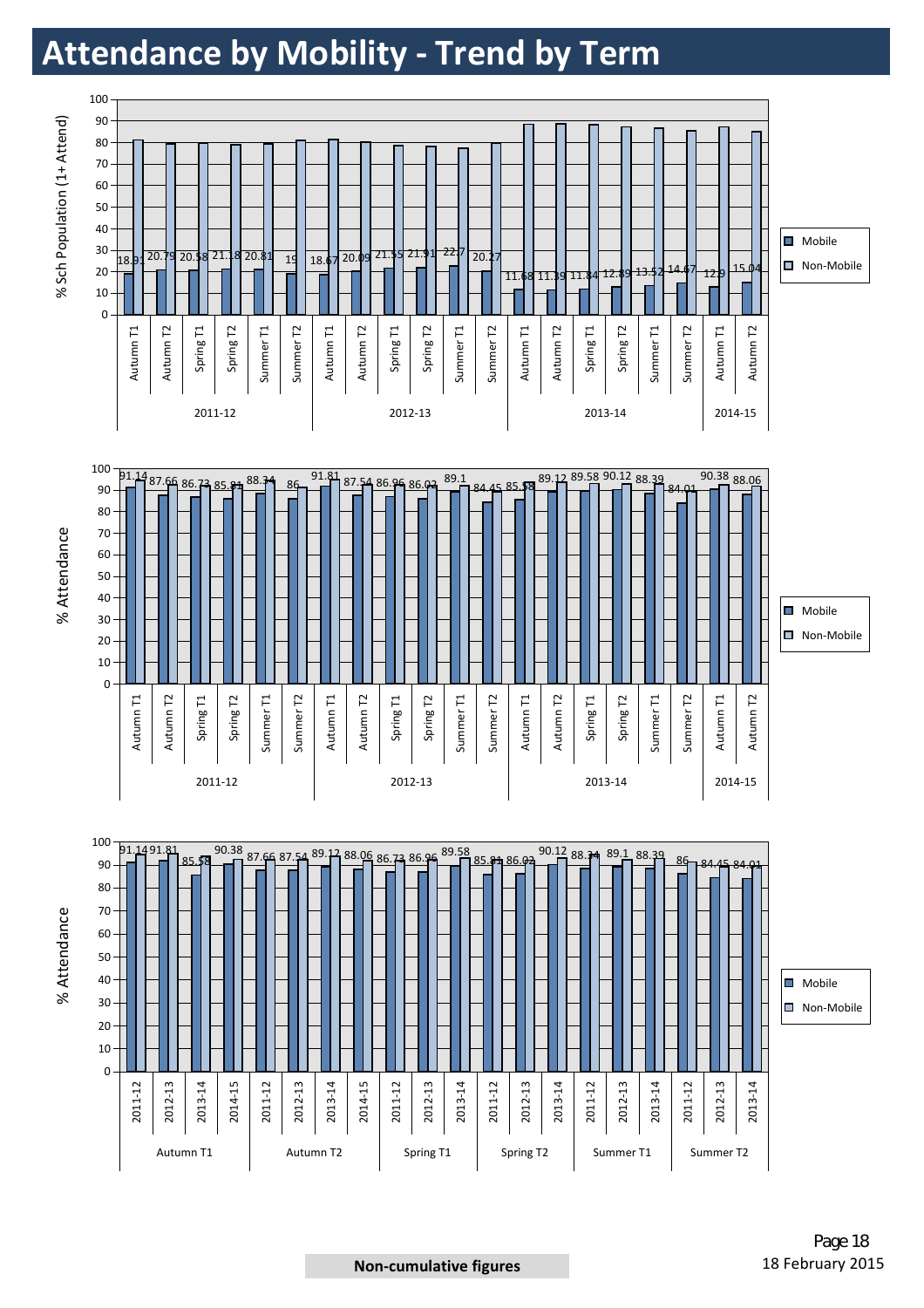# **Attendance by Mobility - Trend by Term**

| <b>Attendance Term</b><br>Year |                       | <b>Focus Group</b> | No of<br><b>Students</b> | % Stud<br>of School | % Pres. +<br><b>AEA</b> | %<br><b>Present</b> | % AEA | % Auth<br>Abs | % Un-<br><b>Auth Abs</b> |
|--------------------------------|-----------------------|--------------------|--------------------------|---------------------|-------------------------|---------------------|-------|---------------|--------------------------|
| 2011-12                        | Autumn T1             | Non-Mobile         | 596                      | 81.09               | 94.52                   | 93.57               | 0.94  | 4.22          | 1.27                     |
| 2011-12                        | Autumn T1             | Mobile             | 139                      | 18.91               | 91.14                   | 89.73               | 1.41  | 5.11          | 3.75                     |
| 2011-12                        | Autumn T2             | Non-Mobile         | 583                      | 79.21               | 92.28                   | 91.34               | 0.95  | 4.42          | 3.3                      |
| 2011-12                        | Autumn T <sub>2</sub> | Mobile             | 153                      | 20.79               | 87.66                   | 86.29               | 1.36  | 5.58          | 6.76                     |
| 2011-12                        | Spring T1             | Non-Mobile         | 579                      | 79.42               | 91.9                    | 90.96               | 0.94  | 5.45          | 2.65                     |
| 2011-12                        | Spring T1             | Mobile             | 150                      | 20.58               | 86.73                   | 85.46               | 1.27  | 6.11          | 7.16                     |
| 2011-12                        | Spring T2             | Non-Mobile         | 573                      | 78.82               | 92.29                   | 91.1                | 1.19  | 4.63          | 3.08                     |
| 2011-12                        | Spring T2             | Mobile             | 154                      | 21.18               | 85.81                   | 84.41               | 1.4   | 5.14          | 9.05                     |
| 2011-12                        | Summer T1             | Non-Mobile         | 567                      | 79.19               | 94.56                   | 92.59               | 1.97  | 3.47          | 1.97                     |
| 2011-12                        | Summer T1             | Mobile             | 149                      | 20.81               | 88.34                   | 86.38               | 1.97  | 3.72          | 7.93                     |
| 2011-12                        | Summer T2             | Non-Mobile         | 469                      | 81                  | 91.27                   | 87.39               | 3.88  | 4.98          | 3.76                     |
| 2011-12                        | Summer T <sub>2</sub> | Mobile             | 110                      | 19                  | 86                      | 81.45               | 4.55  | 5.06          | 8.95                     |
| 2012-13                        | Autumn T1             | Non-Mobile         | 549                      | 81.33               | 94.89                   | 93.51               | 1.38  | 3.56          | 1.55                     |
| 2012-13                        | Autumn T1             | Mobile             | 126                      | 18.67               | 91.81                   | 87.35               | 4.46  | 4.35          | 3.84                     |
| 2012-13                        | Autumn T2             | Non-Mobile         | 541                      | 79.91               | 92.32                   | 91.61               | 0.7   | 5.38          | 2.3                      |
| 2012-13                        | Autumn T2             | Mobile             | 136                      | 20.09               | 87.54                   | 84.08               | 3.47  | 6.84          | 5.61                     |
| 2012-13                        | Spring T1             | Non-Mobile         | 535                      | 78.45               | 92.26                   | 91.6                | 0.66  | 4.72          | 3.02                     |
| 2012-13                        | Spring T1             | Mobile             | 147                      | 21.55               | 86.96                   | 84.91               | 2.05  | 6.03          | 7.02                     |
| 2012-13                        | Spring T <sub>2</sub> | Non-Mobile         | 531                      | 78.09               | 91.95                   | 91.42               | 0.53  | 4.4           | 3.65                     |
| 2012-13                        | Spring T2             | Mobile             | 149                      | 21.91               | 86.02                   | 84.19               | 1.82  | 3.74          | 10.24                    |
| 2012-13                        | Summer T1             | Non-Mobile         | 538                      | 77.3                | 92.14                   | 91.5                | 0.64  | 4.69          | 3.17                     |
| 2012-13                        | Summer T1             | Mobile             | 158                      | 22.7                | 89.1                    | 86.79               | 2.31  | 3.81          | 7.09                     |
| 2012-13                        | Summer T <sub>2</sub> | Non-Mobile         | 417                      | 79.73               | 89.09                   | 87.15               | 1.94  | 5.06          | 5.85                     |
| 2012-13                        | Summer T2             | Mobile             | 106                      | 20.27               | 84.45                   | 81.48               | 2.96  | 4.53          | 11.02                    |
| 2013-14                        | Autumn T1             | Non-Mobile         | 537                      | 88.32               | 93.58                   | 90.6                | 2.98  | 3.72          | 2.69                     |
| 2013-14                        | Autumn T1             | Mobile             | 71                       | 11.68               | 85.58                   | 83.19               | 2.39  | 4.52          | 9.9                      |
| 2013-14                        | Autumn T <sub>2</sub> | Non-Mobile         | 521                      | 88.61               | 93.63                   | 92.73               | 0.91  | 4.15          | 2.22                     |
| 2013-14                        | Autumn T2             | Mobile             | 67                       | 11.39               | 89.12                   | 88.26               | 0.86  | 6.48          | 4.4                      |
| 2013-14                        | Spring T1             | Non-Mobile         | 514                      | 88.16               | 93                      | 91.78               | 1.22  | 5.21          | 1.79                     |
| 2013-14                        | Spring T1             | Mobile             | 69                       | 11.84               | 89.58                   | 87.89               | 1.69  | 7.25          | 3.17                     |
| 2013-14                        | Spring T2             | Non-Mobile         | 507                      | 87.11               | 92.82                   | 91.25               | 1.57  | 4.33          | 2.85                     |
| 2013-14                        | Spring T <sub>2</sub> | Mobile             | 75                       | 12.89               | 90.12                   | 89.22               | 0.89  | 5.4           | 4.48                     |
| 2013-14                        | Summer T1             | Non-Mobile         | 499                      | 86.48               | 92.78                   | 91.47               | 1.31  | 4.51          | 2.72                     |
| 2013-14                        | Summer T1             | Mobile             | 78                       | 13.52               | 88.39                   | 87.9                | 0.49  | 5.35          | 6.26                     |
| 2013-14                        | Summer T2             | Non-Mobile         | 384                      | 85.33               | 89.34                   | 87.74               | 1.59  | 5.37          | 5.29                     |
| 2013-14                        | Summer T2             | Mobile             | 66                       | 14.67               | 84.01                   | 82.11               | 1.9   | 5.31          | 10.68                    |
| 2014-15                        | Autumn T1             | Non-Mobile         | 520                      | 87.1                | 92.33                   | 89.91               | 2.42  | 4.82          | 2.85                     |
| 2014-15                        | Autumn T1             | Mobile             | 77                       | 12.9                | 90.38                   | 87.74               | 2.65  | 5.44          | 4.17                     |
| 2014-15                        | Autumn T2             | Non-Mobile         | 514                      | 84.96               | 91.74                   | 90.37               | 1.37  | 5.06          | 3.2                      |
| 2014-15                        | Autumn T <sub>2</sub> | Mobile             | 91                       | 15.04               | 88.06                   | 85.87               | 2.19  | 6.23          | 5.71                     |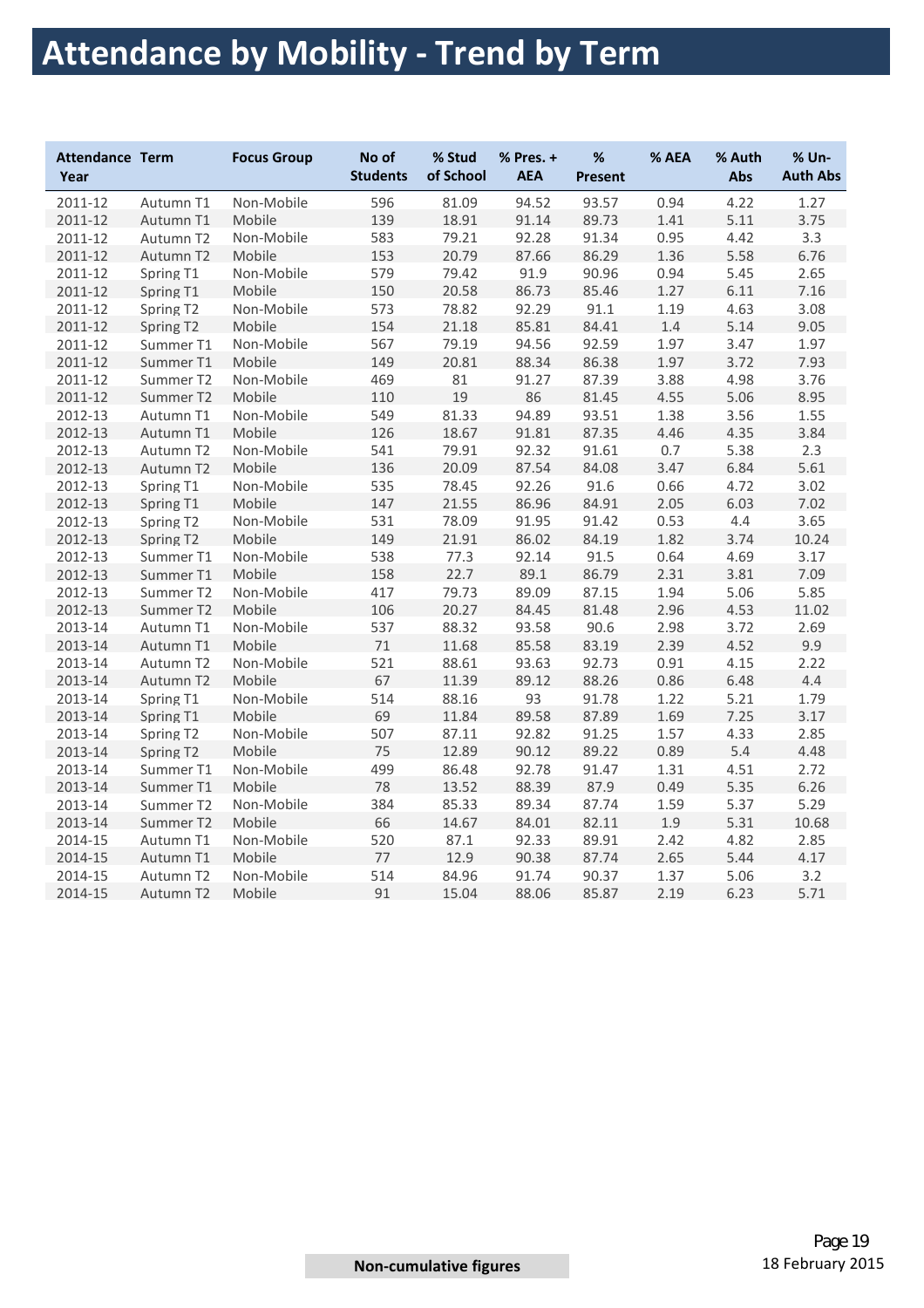### **Attendance by EAL - 3 Year Trend by Term**

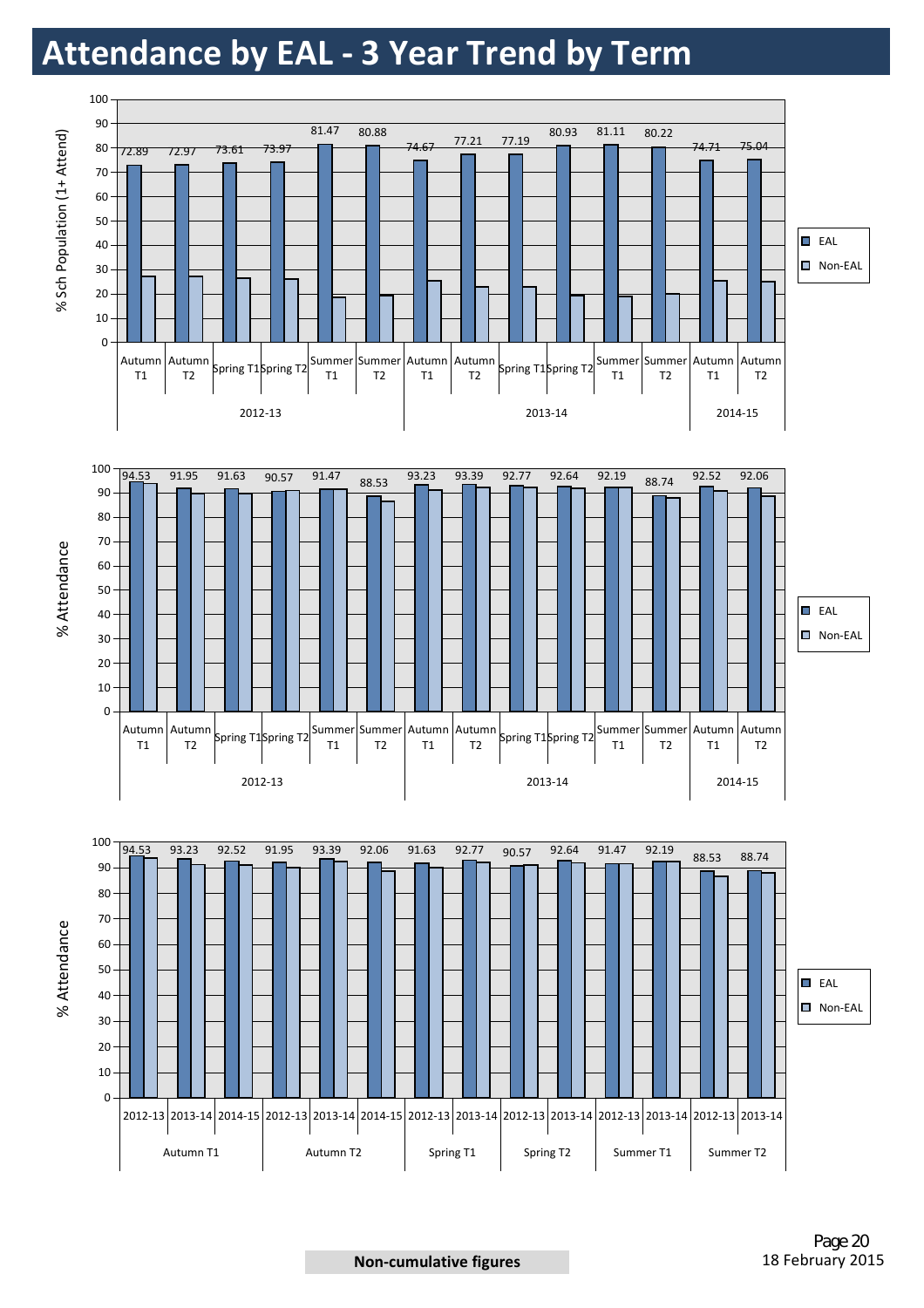# **Attendance by EAL - 3 Year Trend by Term**

| <b>Attendance Term</b><br>Year |                       | <b>Focus Group</b> | No of<br><b>Students</b> | % Stud<br>of School | $%$ Pres. $+$<br><b>AEA</b> | %<br>Present | % AEA | % Auth<br>Abs | % Un-<br><b>Auth Abs</b> |
|--------------------------------|-----------------------|--------------------|--------------------------|---------------------|-----------------------------|--------------|-------|---------------|--------------------------|
| 2012-13                        | Autumn T1             | Non-EAL            | 183                      | 27.11               | 93.76                       | 91.02        | 2.74  | 3.76          | 2.48                     |
| 2012-13                        | Autumn T1             | EAL                | 492                      | 72.89               | 94.53                       | 92.87        | 1.66  | 3.69          | 1.79                     |
| 2012-13                        | Autumn T2             | Non-EAL            | 183                      | 27.03               | 89.82                       | 87.85        | 1.96  | 6.19          | $\overline{4}$           |
| 2012-13                        | Autumn T2             | EAL                | 494                      | 72.97               | 91.95                       | 90.96        | 0.99  | 5.48          | 2.57                     |
| 2012-13                        | Spring T1             | Non-EAL            | 180                      | 26.39               | 89.83                       | 88.11        | 1.72  | 4.9           | 5.27                     |
| 2012-13                        | Spring T1             | EAL                | 502                      | 73.61               | 91.63                       | 90.96        | 0.67  | 5.02          | 3.35                     |
| 2012-13                        | Spring T2             | Non-EAL            | 177                      | 26.03               | 90.93                       | 89.3         | 1.64  | 3.89          | 5.18                     |
| 2012-13                        | Spring T <sub>2</sub> | EAL                | 503                      | 73.97               | 90.57                       | 90.06        | 0.51  | 4.39          | 5.04                     |
| 2012-13                        | Summer T1             | Non-EAL            | 129                      | 18.53               | 91.43                       | 88.69        | 2.73  | 4.53          | 4.04                     |
| 2012-13                        | Summer T1             | EAL                | 567                      | 81.47               | 91.47                       | 90.84        | 0.63  | 4.48          | 4.05                     |
| 2012-13                        | Summer T2             | Non-EAL            | 100                      | 19.12               | 86.54                       | 82.95        | 3.59  | 6.51          | 6.94                     |
| 2012-13                        | Summer T2             | EAL                | 423                      | 80.88               | 88.53                       | 86.72        | 1.81  | 4.59          | 6.88                     |
| 2013-14                        | Autumn T1             | Non-EAL            | 154                      | 25.33               | 91.14                       | 86.57        | 4.57  | 3.84          | 5.02                     |
| 2013-14                        | Autumn T1             | EAL                | 454                      | 74.67               | 93.23                       | 90.84        | 2.39  | 3.79          | 2.97                     |
| 2013-14                        | Autumn T <sub>2</sub> | Non-EAL            | 134                      | 22.79               | 92.29                       | 90.61        | 1.68  | 5.29          | 2.42                     |
| 2013-14                        | Autumn T2             | EAL                | 454                      | 77.21               | 93.39                       | 92.71        | 0.67  | 4.15          | 2.46                     |
| 2013-14                        | Spring T1             | Non-EAL            | 133                      | 22.81               | 92.07                       | 89.15        | 2.92  | 5.84          | 2.1                      |
| 2013-14                        | Spring T1             | EAL                | 450                      | 77.19               | 92.77                       | 91.96        | 0.81  | 5.33          | 1.9                      |
| 2013-14                        | Spring T2             | Non-EAL            | 111                      | 19.07               | 91.85                       | 89.29        | 2.56  | 4.71          | 3.43                     |
| 2013-14                        | Spring T2             | EAL                | 471                      | 80.93               | 92.64                       | 91.4         | 1.24  | 4.41          | 2.96                     |
| 2013-14                        | Summer T1             | Non-EAL            | 109                      | 18.89               | 92.25                       | 89.62        | 2.63  | 4.95          | 2.81                     |
| 2013-14                        | Summer T1             | EAL                | 468                      | 81.11               | 92.19                       | 91.32        | 0.87  | 4.54          | 3.27                     |
| 2013-14                        | Summer T2             | Non-EAL            | 89                       | 19.78               | 87.93                       | 84.6         | 3.33  | 6.15          | 5.92                     |
| 2013-14                        | Summer T2             | EAL                | 361                      | 80.22               | 88.74                       | 87.49        | 1.25  | 5.18          | 6.08                     |
| 2014-15                        | Autumn T1             | Non-EAL            | 151                      | 25.29               | 90.83                       | 87.37        | 3.46  | 5.45          | 3.72                     |
| 2014-15                        | Autumn T1             | EAL                | 446                      | 74.71               | 92.52                       | 90.4         | 2.12  | 4.71          | 2.78                     |
| 2014-15                        | Autumn T2             | Non-EAL            | 151                      | 24.96               | 88.6                        | 85.59        | 3.01  | 6.46          | 4.94                     |
| 2014-15                        | Autumn T <sub>2</sub> | EAL                | 454                      | 75.04               | 92.06                       | 91.07        | 0.99  | 4.83          | 3.11                     |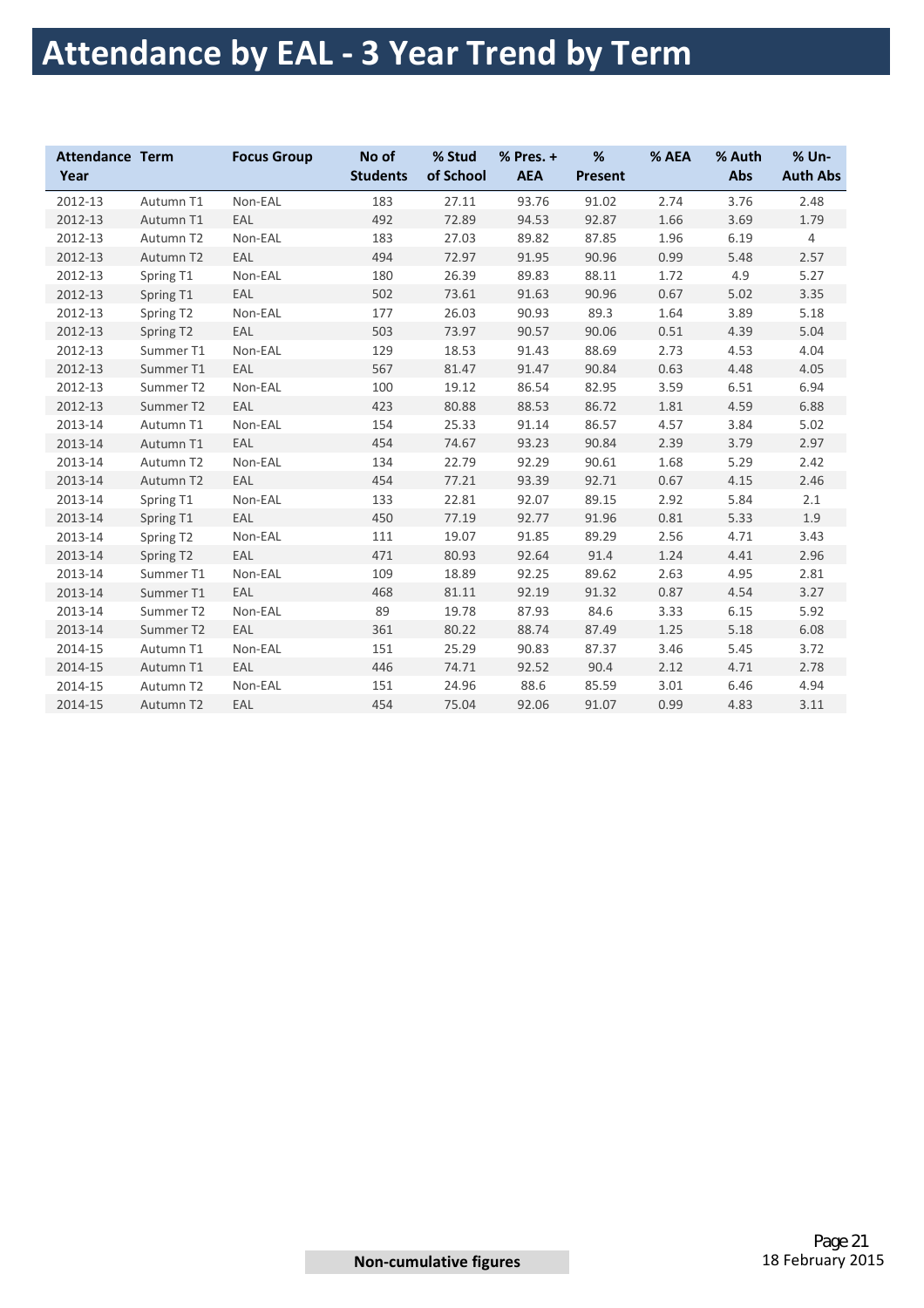### **Attendance by Ethnicity Group**

#### **School Makeup by Ethnicity (% of School Population)**

 **2013-14**



Ethnicity Group







Ethnicity Group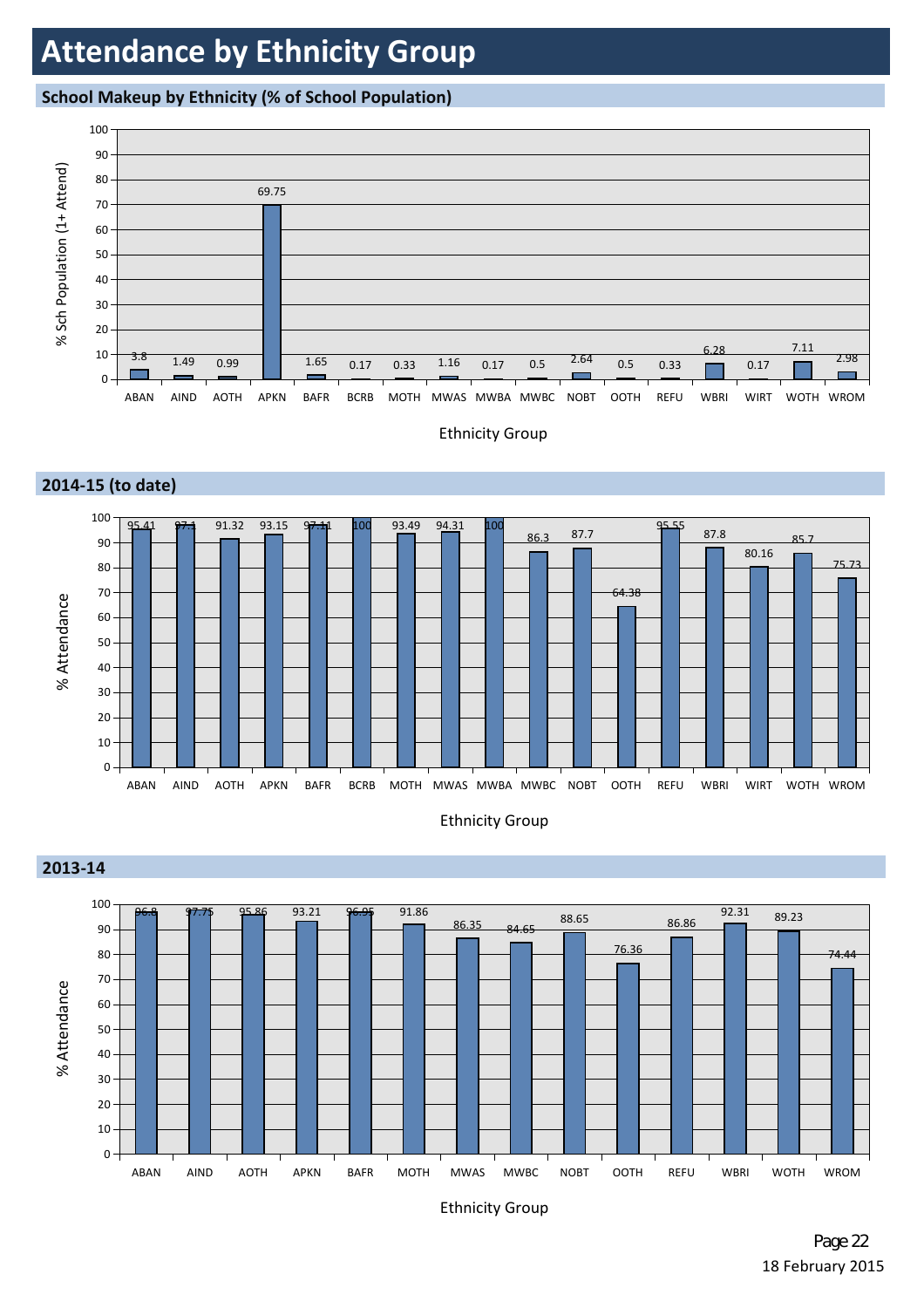### **Attendance by Ethnicity Group**

 **2012-13**







Ethnicity Group

| <b>Detail for the Current Accademic Year</b> |                    |                          |                     |                         |                     |              |                      |                          |  |
|----------------------------------------------|--------------------|--------------------------|---------------------|-------------------------|---------------------|--------------|----------------------|--------------------------|--|
| <b>Attendance</b><br>Year                    | <b>Focus Group</b> | No of<br><b>Students</b> | % Stud<br>of School | % Pres. +<br><b>AEA</b> | %<br><b>Present</b> | % AEA        | % Auth<br><b>Abs</b> | % Un-<br><b>Auth Abs</b> |  |
| 2014-15                                      | ABAN               |                          |                     | 95.41                   | 94.28               | 1.13         | 3.48                 | 1.1                      |  |
| 2014-15                                      | <b>AIND</b>        |                          |                     | 97.1                    | 96.25               | 0.85         | 2.9                  | $\mathbf 0$              |  |
| 2014-15                                      | <b>AOTH</b>        |                          |                     | 91.32                   | 90.18               | 1.14         | 4.91                 | 3.77                     |  |
| 2014-15                                      | <b>APKN</b>        |                          |                     | 93.15                   | 91.39               | 1.75         | 4.92                 | 1.93                     |  |
| 2014-15                                      | <b>BAFR</b>        |                          |                     | 97.11                   | 96.51               | 0.6          | 1.45                 | 1.45                     |  |
| 2014-15                                      | <b>BCRB</b>        |                          |                     | 100                     | 100                 | $\mathbf{0}$ | $\mathbf{0}$         | $\mathbf 0$              |  |
| 2014-15                                      | <b>MOTH</b>        |                          |                     | 93.49                   | 91.44               | 2.05         | 6.51                 | 0                        |  |
| 2014-15                                      | <b>MWAS</b>        |                          |                     | 94.31                   | 92.84               | 1.47         | 4.51                 | 1.18                     |  |
| 2014-15                                      | <b>MWBA</b>        |                          |                     | 100                     | 100                 | 0            | 0                    | $\mathbf 0$              |  |
| 2014-15                                      | <b>MWBC</b>        |                          |                     | 86.3                    | 85.84               | 0.46         | 12.33                | 1.37                     |  |
| 2014-15                                      | <b>NOBT</b>        |                          |                     | 87.7                    | 81.53               | 6.17         | 6.86                 | 5.44                     |  |
| 2014-15                                      | <b>OOTH</b>        |                          |                     | 64.38                   | 63.24               | 1.14         | 3.42                 | 32.19                    |  |
| 2014-15                                      | <b>REFU</b>        |                          |                     | 95.55                   | 94.18               | 1.37         | 3.77                 | 0.68                     |  |
| 2014-15                                      | <b>WBRI</b>        |                          |                     | 87.8                    | 80.98               | 6.82         | 6.27                 | 5.93                     |  |
| 2014-15                                      | <b>WIRT</b>        |                          |                     | 80.16                   | 80.16               | $\mathbf 0$  | 16.67                | 3.17                     |  |
| 2014-15                                      | <b>WOTH</b>        |                          |                     | 85.7                    | 84.83               | 0.87         | 5.67                 | 8.64                     |  |
| 2014-15                                      | <b>WROM</b>        |                          |                     | 75.73                   | 75.29               | 0.44         | 6.51                 | 17.76                    |  |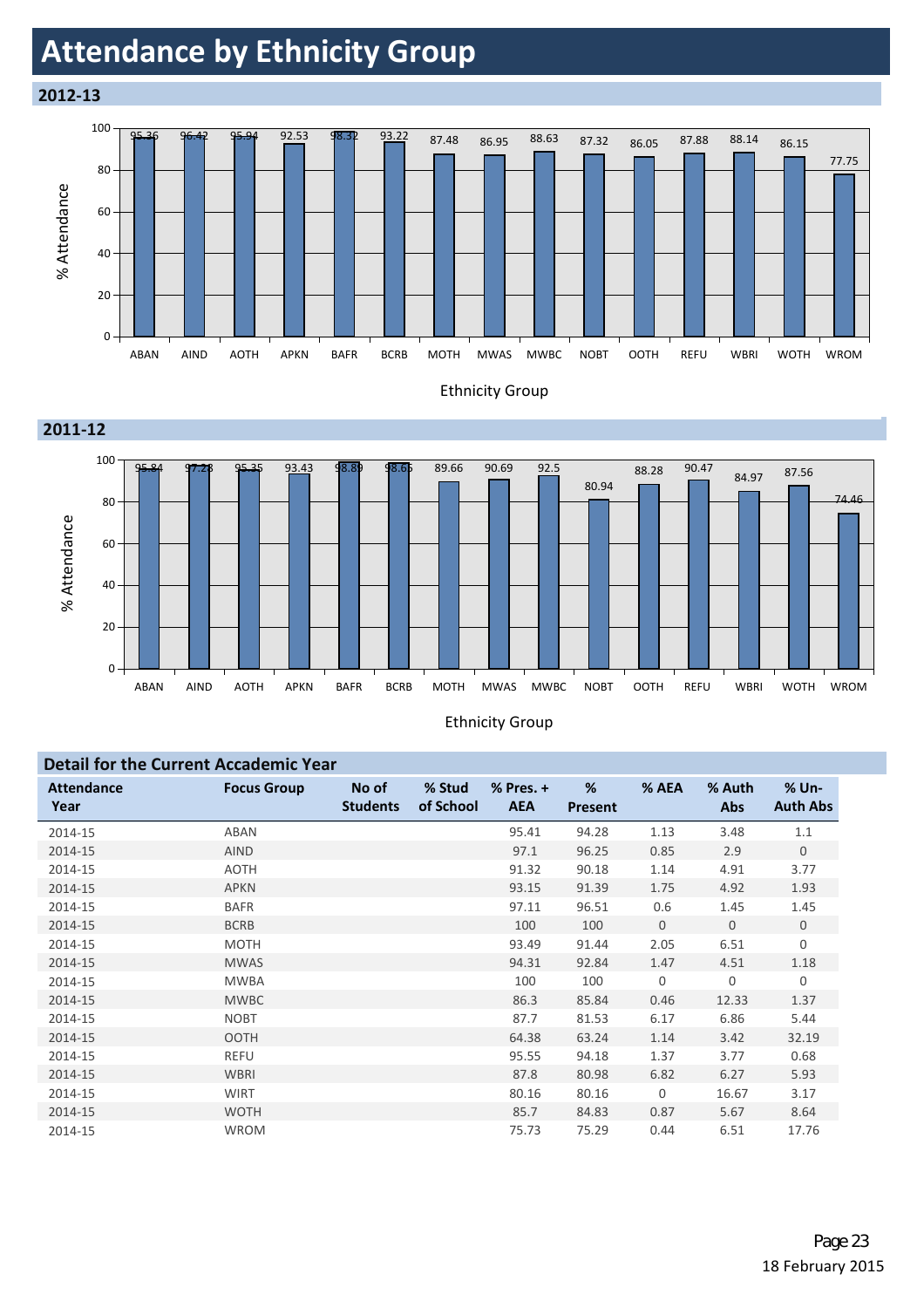### **Attendance by Main Ethnicity Groups and Term**

#### **School Makeup by Ethnicity (% of School Population)**



Ethnicity Group





#### **APKN (Pakistani)**



**Non-cumulative figures** 18 February 2015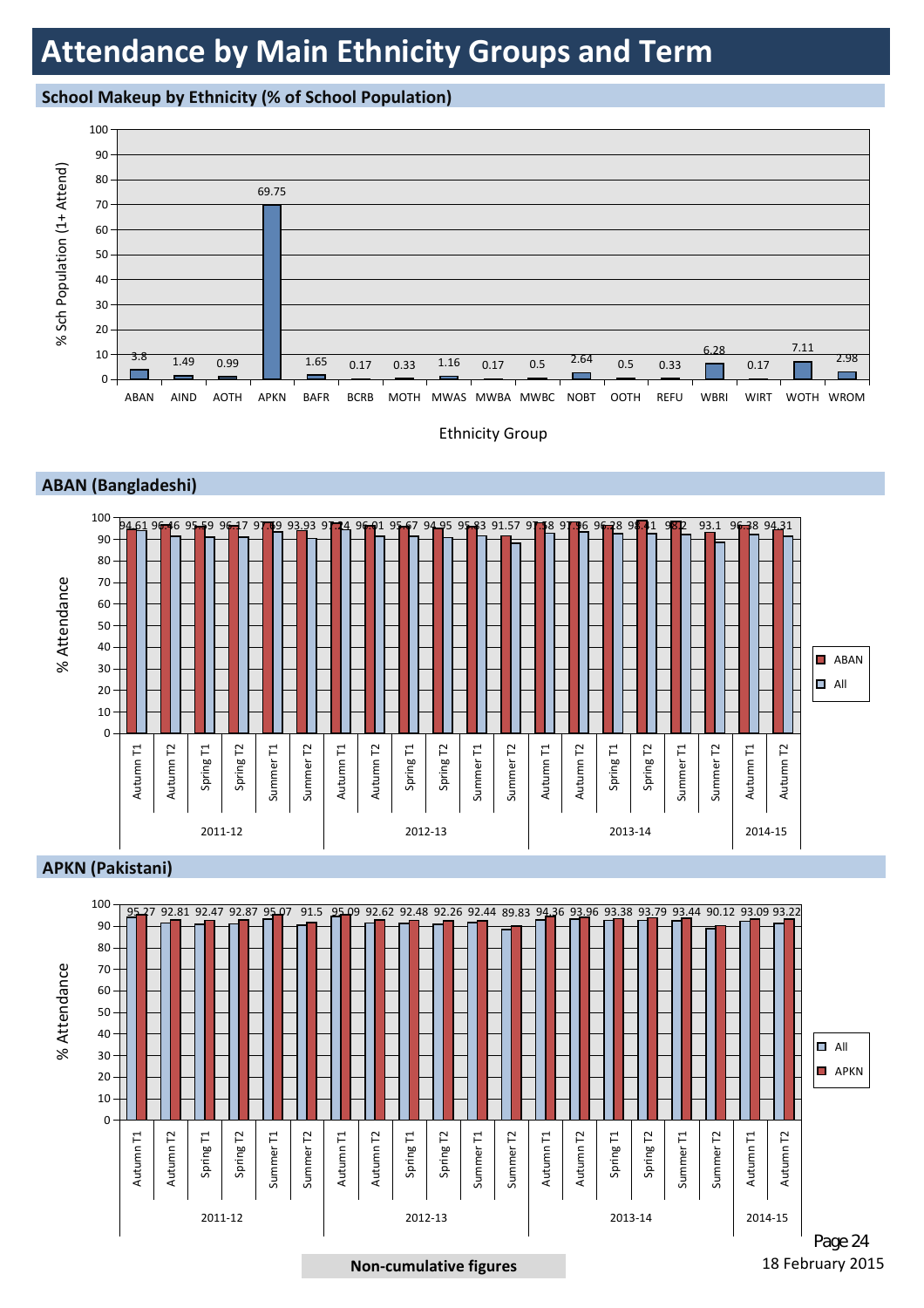### **Attendance by Main Ethnicity Groups and Term**

#### **WBRI (White British)**



#### **WOTH (White Other)**





Page 25

#### **Non-cumulative figures** 18 February 2015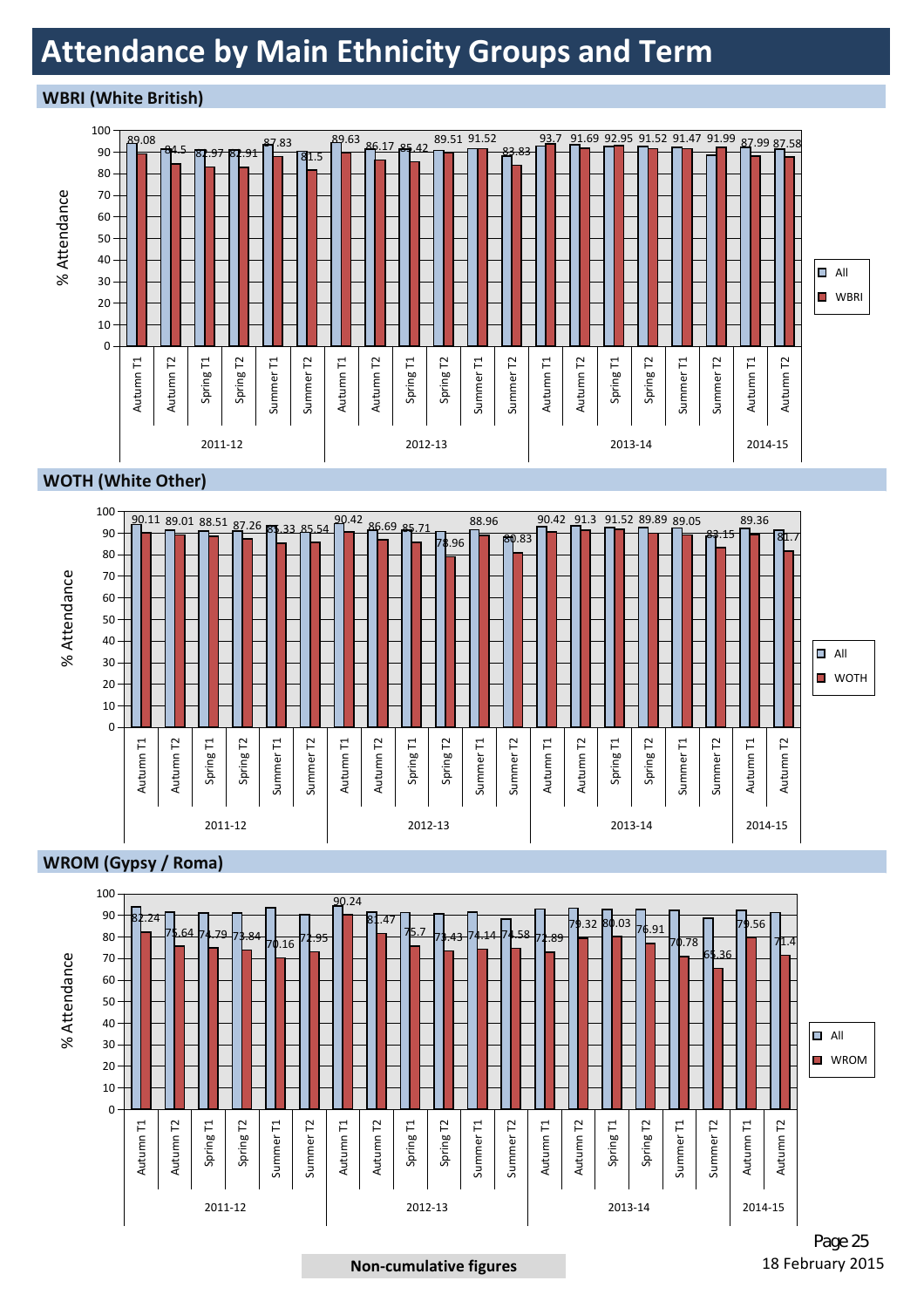### **Attendance by Session in Week**

#### **2014-15 (to date)**



#### **2013-14**



#### **2012-13**



18 February 2015 Page 26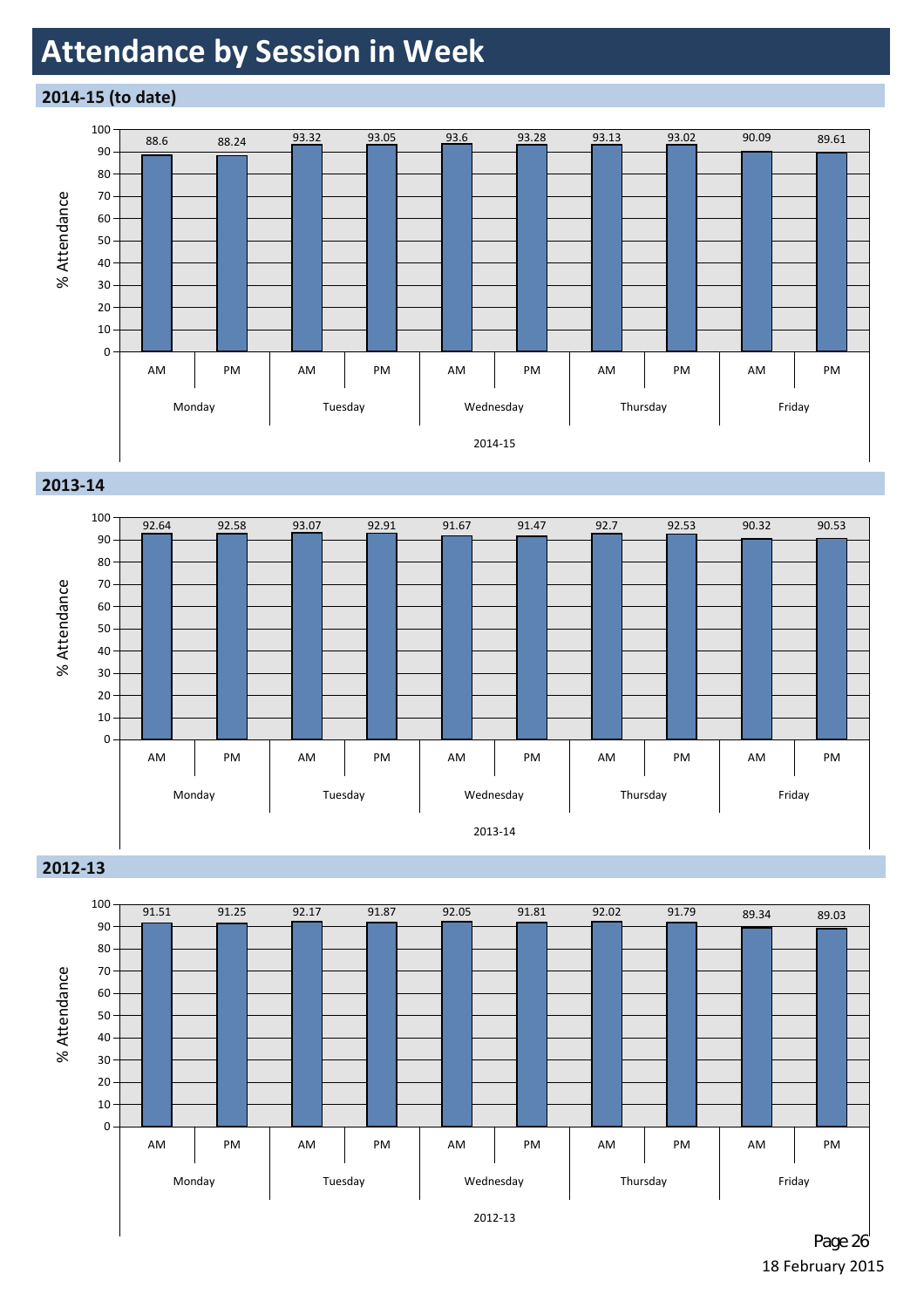### **Attendance by Session in Week**



| Detail                    |                |           |                             |                     |       |                      |                          |
|---------------------------|----------------|-----------|-----------------------------|---------------------|-------|----------------------|--------------------------|
| <b>Attendance</b><br>Year | <b>Session</b> | Day       | $%$ Pres. $+$<br><b>AEA</b> | %<br><b>Present</b> | % AEA | % Auth<br><b>Abs</b> | % Un-<br><b>Auth Abs</b> |
| 2012-13                   | AM             | Friday    | 89.34                       | 88.1                | 1.24  | 5.4                  | 5.26                     |
| 2012-13                   | AM             | Monday    | 91.51                       | 90.19               | 1.32  | 4.52                 | 3.97                     |
| 2012-13                   | AM             | Thursday  | 92.02                       | 90.6                | 1.42  | 4.37                 | 3.61                     |
| 2012-13                   | AM             | Tuesday   | 92.17                       | 90.68               | 1.49  | 4.39                 | 3.44                     |
| 2012-13                   | AM             | Wednesday | 92.05                       | 91.01               | 1.04  | 4.41                 | 3.54                     |
| 2012-13                   | <b>PM</b>      | Friday    | 89.03                       | 87.75               | 1.28  | 5.35                 | 5.62                     |
| 2012-13                   | PM             | Monday    | 91.25                       | 89.86               | 1.39  | 4.67                 | 4.08                     |
| 2012-13                   | <b>PM</b>      | Thursday  | 91.79                       | 90.31               | 1.48  | 4.49                 | 3.72                     |
| 2012-13                   | PM             | Tuesday   | 91.87                       | 90.44               | 1.44  | 4.57                 | 3.55                     |
| 2012-13                   | PM             | Wednesday | 91.81                       | 90.62               | 1.2   | 4.62                 | 3.56                     |
| 2013-14                   | AM             | Friday    | 90.32                       | 88.84               | 1.47  | 5.12                 | 4.57                     |
| 2013-14                   | AM             | Monday    | 92.64                       | 91.43               | 1.2   | 4.5                  | 2.86                     |
| 2013-14                   | AM             | Thursday  | 92.7                        | 90.07               | 2.64  | 4.49                 | 2.81                     |
| 2013-14                   | AM             | Tuesday   | 93.07                       | 92.12               | 0.95  | 4.41                 | 2.53                     |
| 2013-14                   | AM             | Wednesday | 91.67                       | 90.11               | 1.57  | 4.55                 | 3.78                     |
| 2013-14                   | PM             | Friday    | 90.53                       | 88.91               | 1.63  | 5.44                 | 4.03                     |
| 2013-14                   | PM             | Monday    | 92.58                       | 91.37               | 1.2   | 4.54                 | 2.88                     |
| 2013-14                   | PM             | Thursday  | 92.53                       | 89.76               | 2.77  | 4.62                 | 2.85                     |
| 2013-14                   | PM             | Tuesday   | 92.91                       | 91.89               | 1.02  | 4.44                 | 2.65                     |
| 2013-14                   | PM             | Wednesday | 91.47                       | 89.95               | 1.52  | 4.6                  | 3.92                     |
| 2014-15                   | AM             | Friday    | 90.09                       | 85.46               | 4.63  | 4.97                 | 4.95                     |
| 2014-15                   | AM             | Monday    | 88.6                        | 87.7                | 0.9   | 7.52                 | 3.88                     |
| 2014-15                   | AM             | Thursday  | 93.13                       | 91.77               | 1.36  | 4.19                 | 2.68                     |
| 2014-15                   | AM             | Tuesday   | 93.32                       | 91.47               | 1.85  | 4.18                 | 2.5                      |
| 2014-15                   | AM             | Wednesday | 93.6                        | 92.62               | 0.98  | 4.12                 | 2.28                     |
| 2014-15                   | <b>PM</b>      | Friday    | 89.61                       | 84.72               | 4.89  | 5.33                 | 5.06                     |
| 2014-15                   | <b>PM</b>      | Monday    | 88.24                       | 87.45               | 0.8   | 7.81                 | 3.95                     |
| 2014-15                   | <b>PM</b>      | Thursday  | 93.02                       | 91.67               | 1.35  | 4.27                 | 2.72                     |
| 2014-15                   | PM             | Tuesday   | 93.05                       | 91.23               | 1.82  | 4.44                 | 2.51                     |
| 2014-15                   | PM             | Wednesday | 93.28                       | 92.2                | 1.08  | 4.36                 | 2.37                     |